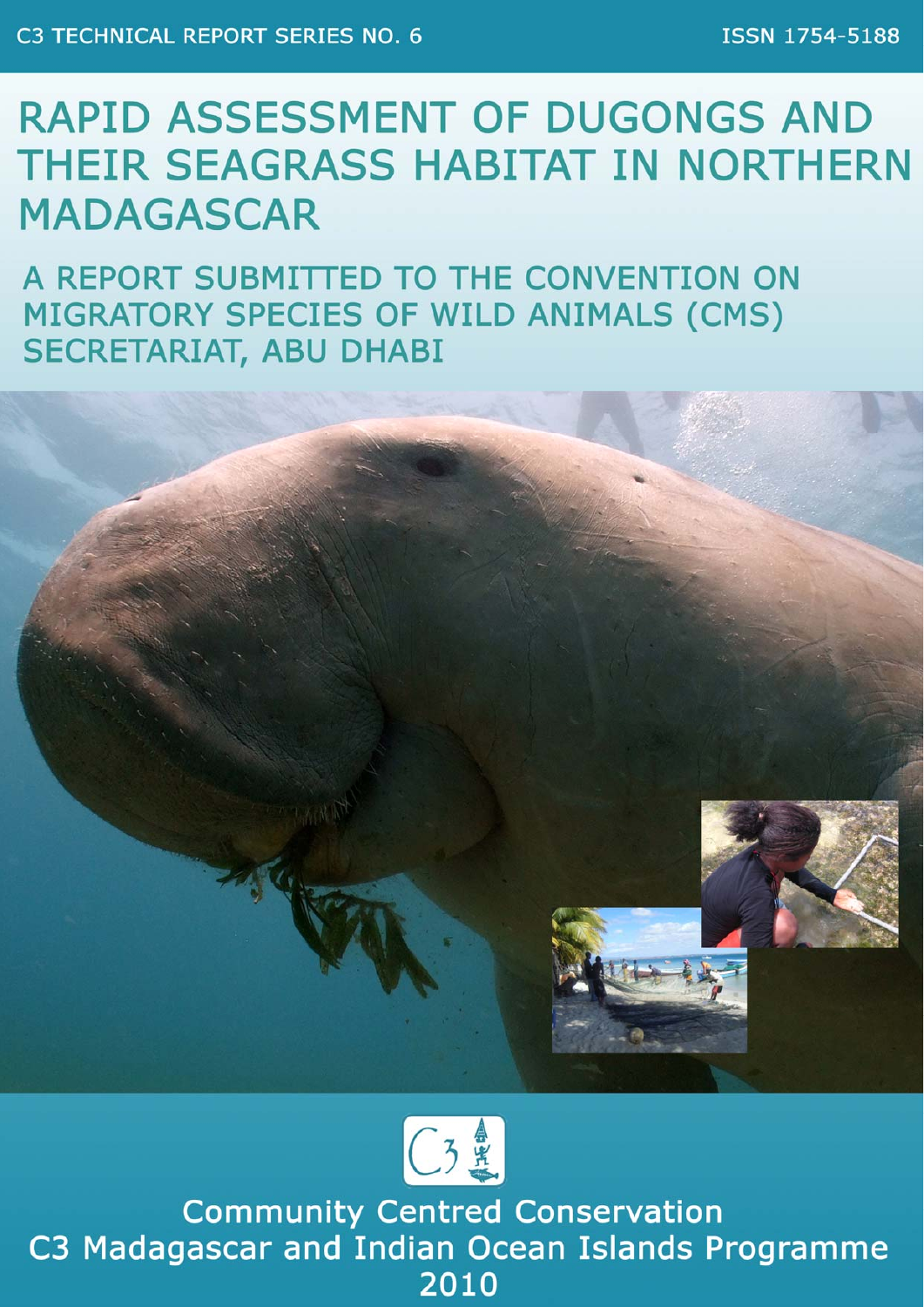© C3 Madagascar and Indian Ocean Islands Programme 2010

C3 Madagascar and Indian Ocean Islands Programme is a collaborative initiative between Community Centred Conservation (C3), a non-profit company registered in England no. 5606924 and local partner organizations.

*The study described in this report was funded by the United Nations Environment Programme (UNEP) Convention on Migratory Species of Wild Animals (CMS) Secretariat.* 

Suggested citation:

**C3 Madagascar and Indian Ocean Islands Programme (2010)** RAPID ASSESSMENT OF DUGONGS AND THEIR SEAGRASS HABITAT IN NORTHERN MADAGASCAR. A Report Submitted to the Convention On Migratory Species Of Wild Animals (CMS) Secretariat, Abu Dhabi. C3 Technical Report Series No. 6. ISSN 1754-5188. Community Centred Conservation (C3), London, UK. 19pp

#### **FOR MORE INFORMATION**

| C3<br>Madagascar and Indian                | Ocean   UNEP/CMS Office - Abu Dhabi |  |  |
|--------------------------------------------|-------------------------------------|--|--|
| <b>Islands Programme</b>                   | c/o Environment Agency - Abu Dhabi, |  |  |
| 31<br>Boulevard La Liberté, BP 518,        | United Arab Emirates                |  |  |
| Antsiranana 201, Madagascar                | www.cms.int                         |  |  |
| Tel: +261 034 18 372 72                    | cmsoffice.ae@cms.int                |  |  |
|                                            | University of Antsiranana           |  |  |
| <b>Community Centred Conservation (C3)</b> | BP 0                                |  |  |
| www.c-3.org.uk                             | Antsiranana 201                     |  |  |
| $info@c-3.org.uk$                          | Madagascar                          |  |  |
| <b>Centre Nationale de la Recherche</b>    | <b>Madagascar National Parks</b>    |  |  |
| Oceanographique (CNRO)                     | BP 475                              |  |  |
| BP 68, Nosy-Be 207                         | Antsiranana 201                     |  |  |
| Madagascar                                 | Madagascar                          |  |  |

*Cover photo: Dugong at Marsa Alam, Egypt © Luke Atkinson*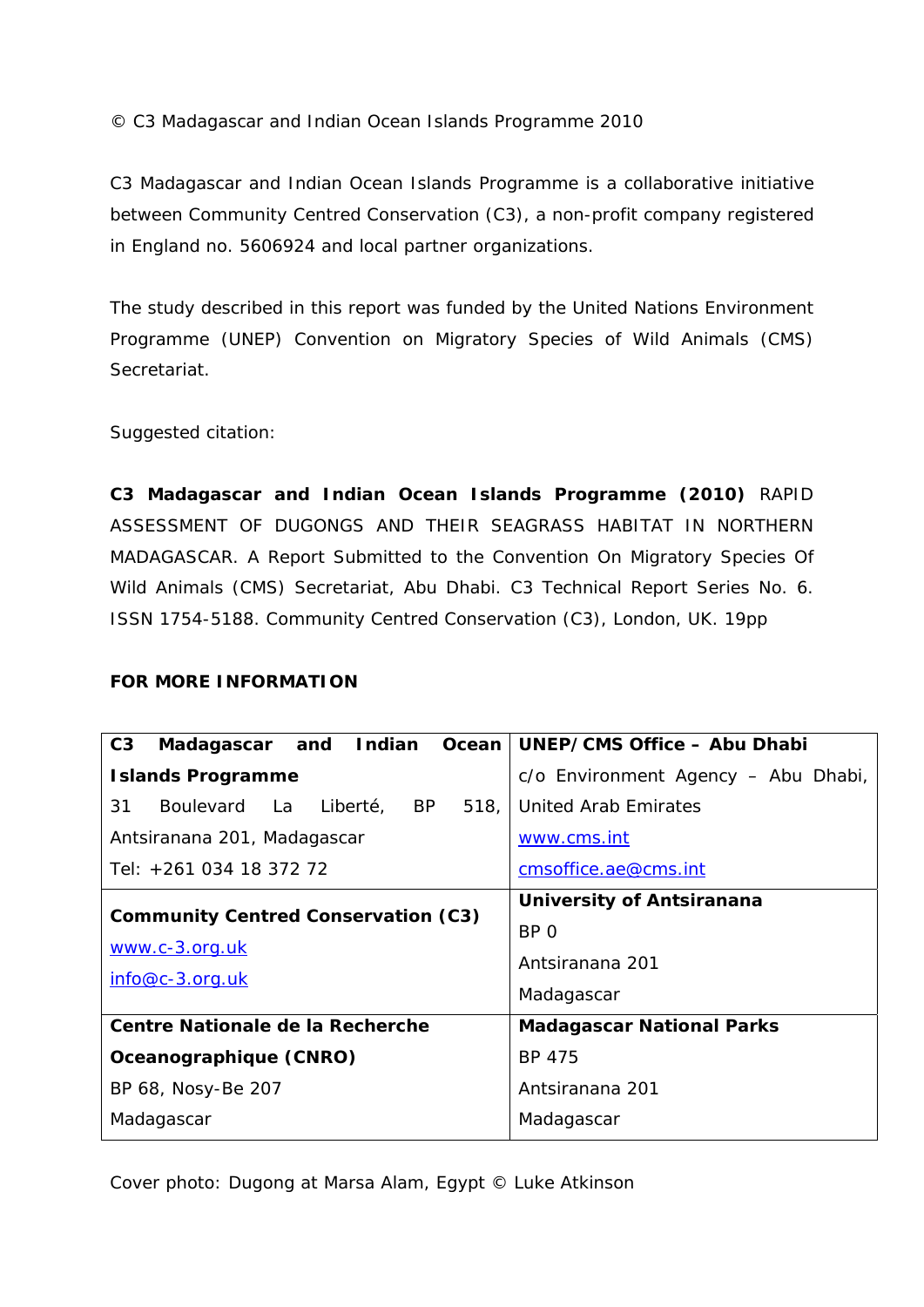# **RAPID ASSESSMENT OF DUGONGS AND THEIR SEAGRASS HABITAT IN NORTHERN MADAGASCAR**

**Edited by Patricia ZR Davis Community Centred Conservation (C3)** 

**Antsiranana 2010** 

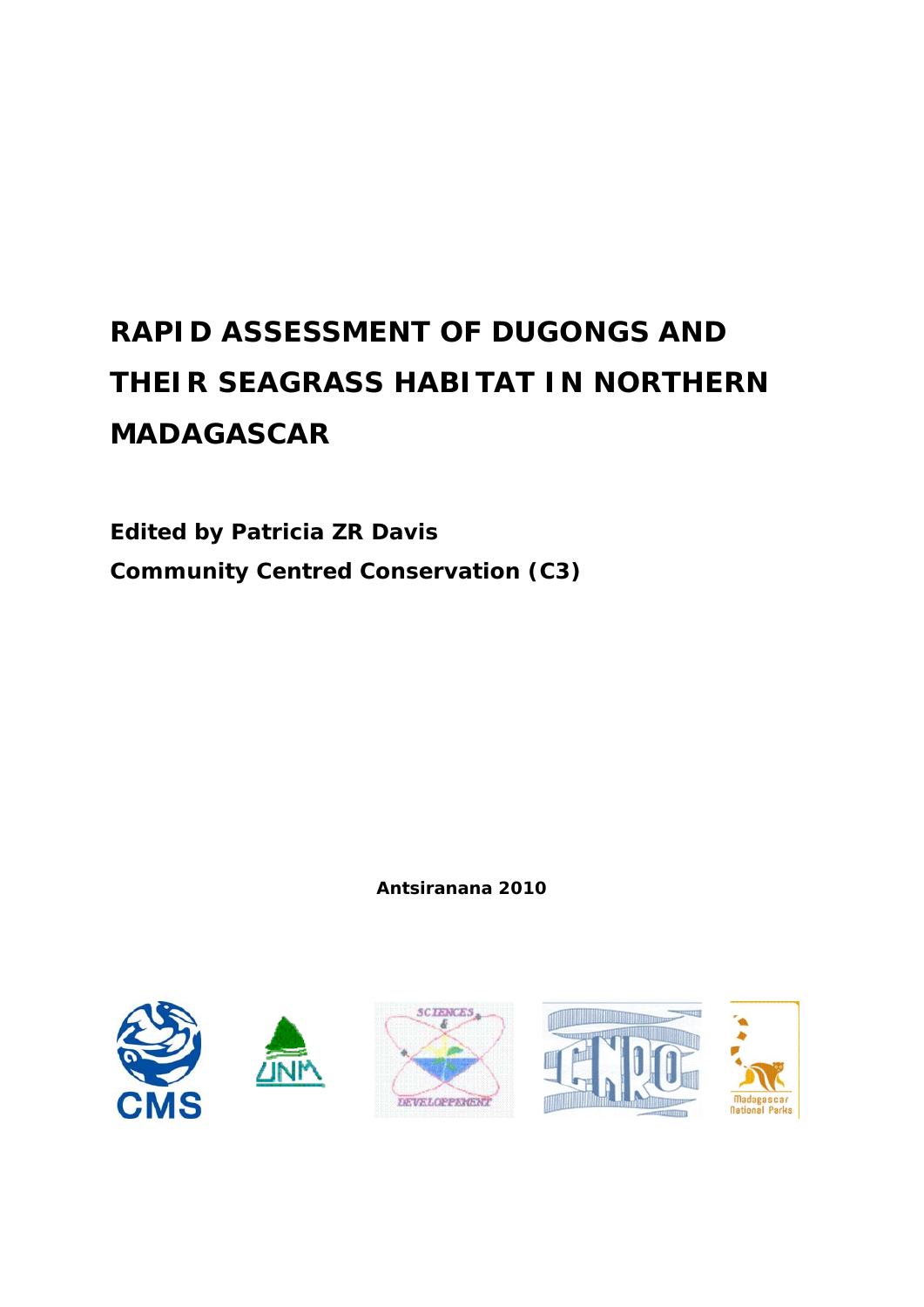## **ACKNOWLEDGEMENTS**

This report is the culmination of the advice, cooperation, hard work and expertise of many people. In particular, acknowledgments are due to the following for their contributions:

#### **COMMUNITY CENTRED CONSERVATION (C3)**

Patricia ZR Davis, Director Chris Poonian, International Programme Manager Catherine Sinfield, Research Manager

### **C3 MADAGASCAR AND INDIAN OCEAN ISLANDS PROGRAMME**  Sahondra Parent, Programme Coordinator Ismael Leandre, Programme Assistant Sthelastine Rasoanirina, Programme Assistant

#### **UNIVERSITY OF ANTSIRANANA**

Dr Riziky Hiviel and Dr Abdel Cader, Faculty of Science

#### **CENTRE NATIONALE DE LA RECHERCHE OCEANOGRAPHIQUE (CNRO)**

Dr JP Toussaint and Gisele Bakary

#### **MADAGASCAR NATIONAL PARKS (MNP)**

Dr. Joamanana, Director

#### **MINISTRY FOR FURTHER EDUCATION AND SCIENTIFIC RESEARCH**

Dr. Jean Maharavo, Director

#### **SERVICE POUR LA PÊCHE MARITIME DE LA RÉGION DE DIANA**

Philigence Rajesiarinanana

Corinne Truesdale, Linda Skoogl and Michelle Cuzner-Charles kindly assisted with GIS.

We are also indebted to the communities who so kindly hosted us and allowed our field teams to stay with them and to conduct this research. This study would not have been possible without the cooperation and patience of the fishers, in particular key informants, who lent their precious time to answer our questions.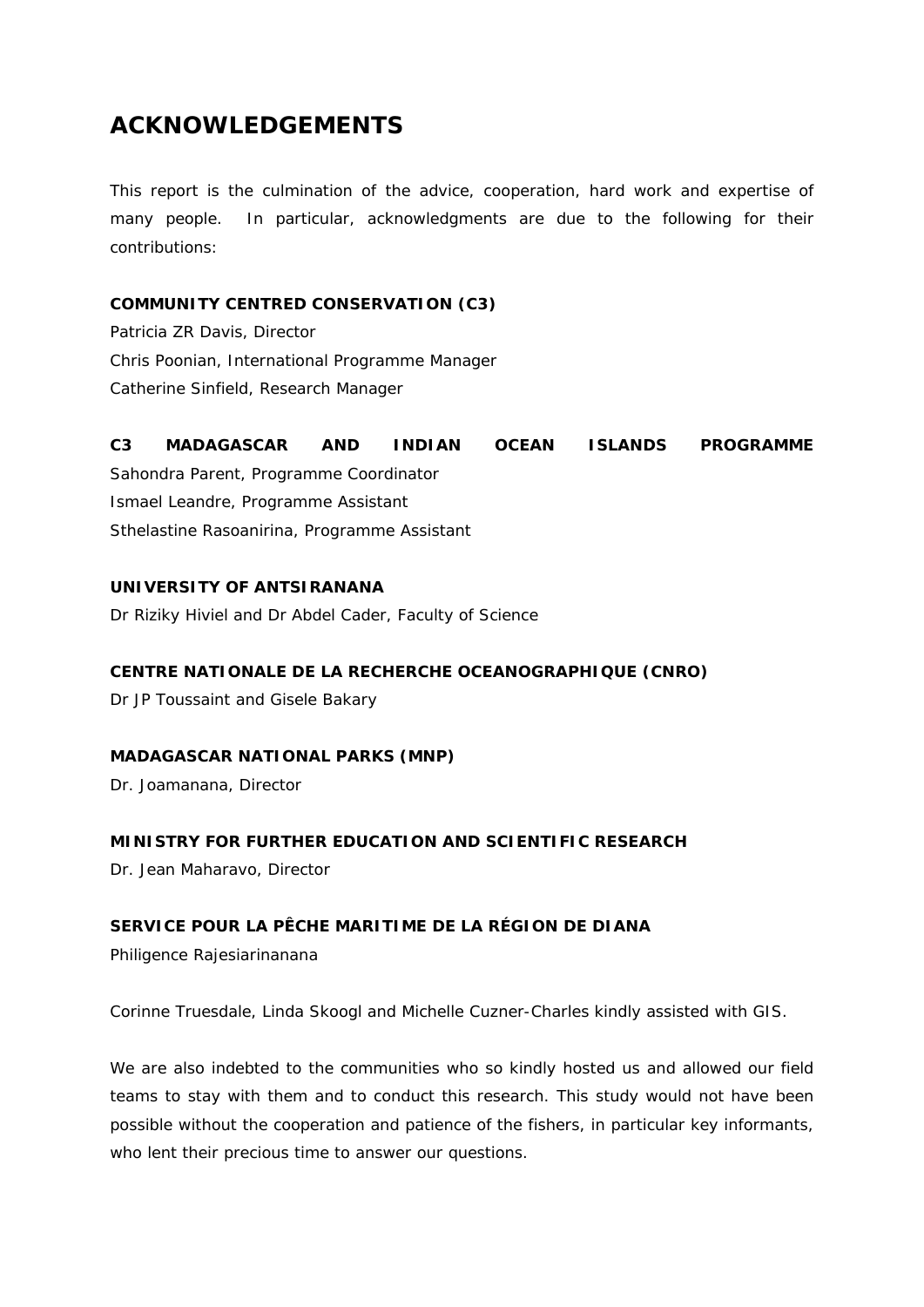### **EXECUTIVE SUMMARY**

**This preliminary study, conducted between June and October 2009, represents the first comprehensive survey of the dugong population and its habitat in northern Madagascar. It provided the means for piloting a low-cost, low-tech methodology, previously utilized with success in the Union of the Comoros, and only minor adaptations were necessary for its application in Madagascar, hence the resulting data are comparable.** 

**A total of 80 interviews were conducted with fishers across four landing sites to collate information on dugong observations, threats, knowledge of laws and relevance in local culture. Nearshore seagrass surveys were also conducted in order to ground-truth potential seagrass areas identified using satellite imagery.** 

**Results from the study show that although dugongs were present in large numbers in the past, the population has been in decline, particularly since the 1990s. Deliberate hunting is no longer commonplace, instead accidental capture in gill nets poses the greatest threat to the continuance of the species in the area. The capture and slaughter of dugongs follows ancient traditions and involves various taboos.** 

**Elders showed concern for this threatened resource and they represent not only a valuable and diminishing source of local knowledge but also a means to influence the opinions and behaviour of their communities. Their involvement in future dugong conservation initiatives will be intrinsic to achieving success and consensus amongst fishing communities.** 

**The likelihood of seagrass presence was determined on a broad scale for the whole of northern Madagascar and will be used to prioritize areas for finer scale mapping. This methodology is especially suited to developing countries as it provides a means to rapidly survey large areas at low cost and with limited technical input.** 

**Since completion of this study, the methods have been incorporated into an international standardized survey issued by the UNEP-CMS Secretariat for the MoU on Dugong Conservation. Further research is being conducted until August 2010, extending the area of coverage and providing more data on which to base a conservation management plan for the species.**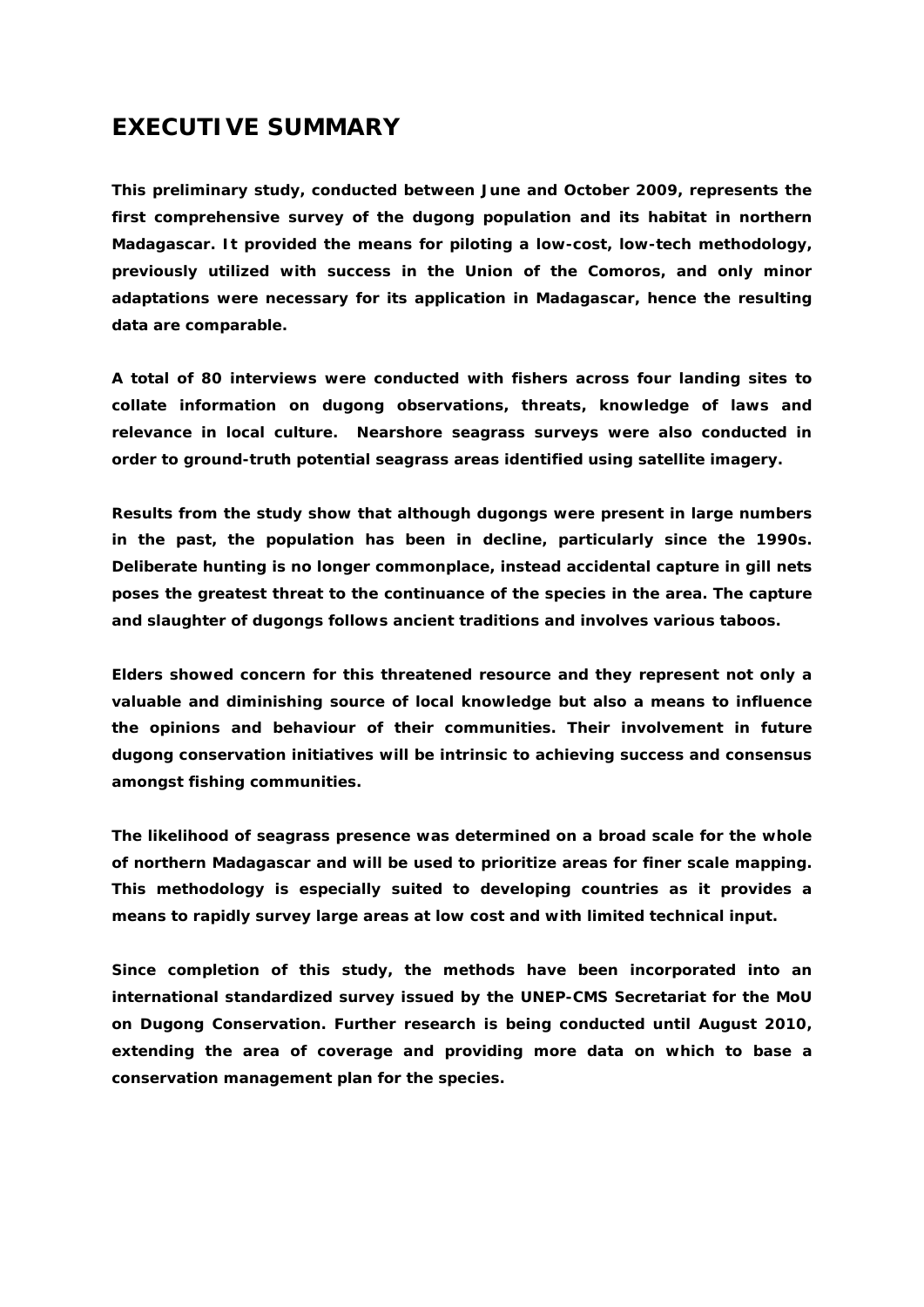### **RÉSUMÉ EXECUTIVE**

**Cette étude préliminaire, menée de juin à octobre 2009 constitue la première étude complète de la population de dugong et de son habitat dans le nord de Madagascar. Elle a permis de piloter une méthodologie peu coûteuse et demandant peu de support technique. Celle-ci avait été utilisée avec succès au cours d'une étude similaire dans l'Union des Comores. Seules quelques adaptations ont été apportées pour permettre de l'appliquer à Madagascar et de comparer les données.** 

**Un total de 80 entretiens ont été menés auprès de pêcheurs provenant de quatre sites de débarquement afin d'assembler les informations sur les observations du dugong, les menaces et les connaissances des lois et leur pertinence dans la culture locale. Un suivi des herbiers situés à proximité des côtes a également été mené afin de confirmer sur terrain les zones d'herbiers potentielles identifiées à l'aide d'imageries satellites.** 

**Les résultats de cette étude montre que bien que les dugongs aient été nombreux, la population est aujourd'hui en déclin, et ce depuis les années 90. La pêche volontaire n'est aujourd'hui plus très fréquente. En revanche la capture accidentelle dans les filets de pêche constitue la plus grande menace à la pérennité de l'espèce dans la région. La capture et l'abattage de dugongs suivent les traditions ancestrales et incluent de nombreux tabous.** 

**Les anciens sont inquiets pour cette ressource. Ils constituent non seulement une source indispensable de savoir mais aussi un moyen d'influence des opinions et comportements des communautés. Leurs implications dans les initiatives à venir de conservation du dugong seront indispensables pour parvenir à une réussite et un consensus auprès des communautés de pêcheurs.** 

**La probabilité de présence d'herbiers a été déterminée à l'échelle de la totalité de la région nord de Madagascar et sera utilisé pour priorisée les zones pour une cartographie à plus petite échelle. Cette méthodologie est spécifiquement adaptée aux pays en développement puisqu'elle fournit un moyen de suivre rapidement de grandes zones à faibles coûts et avec un apport technique limité.** 

**Depuis l'achèvement de cette étude, les méthodes ont été incorporées au sein d'un questionnaire d'enquête international standardisé délivré par le secrétariat de l'UNEP-CMS pour le MoU sur la Conservation du Dugong. D'autres recherches sont en cours d'exécution depuis le mois d'août 2010, étendant la zone d'étude et fournissant plus de données sur lesquelles nous pourrons nous baser pour l'élaboration d'un plan de gestion de conservation de cette espèce.**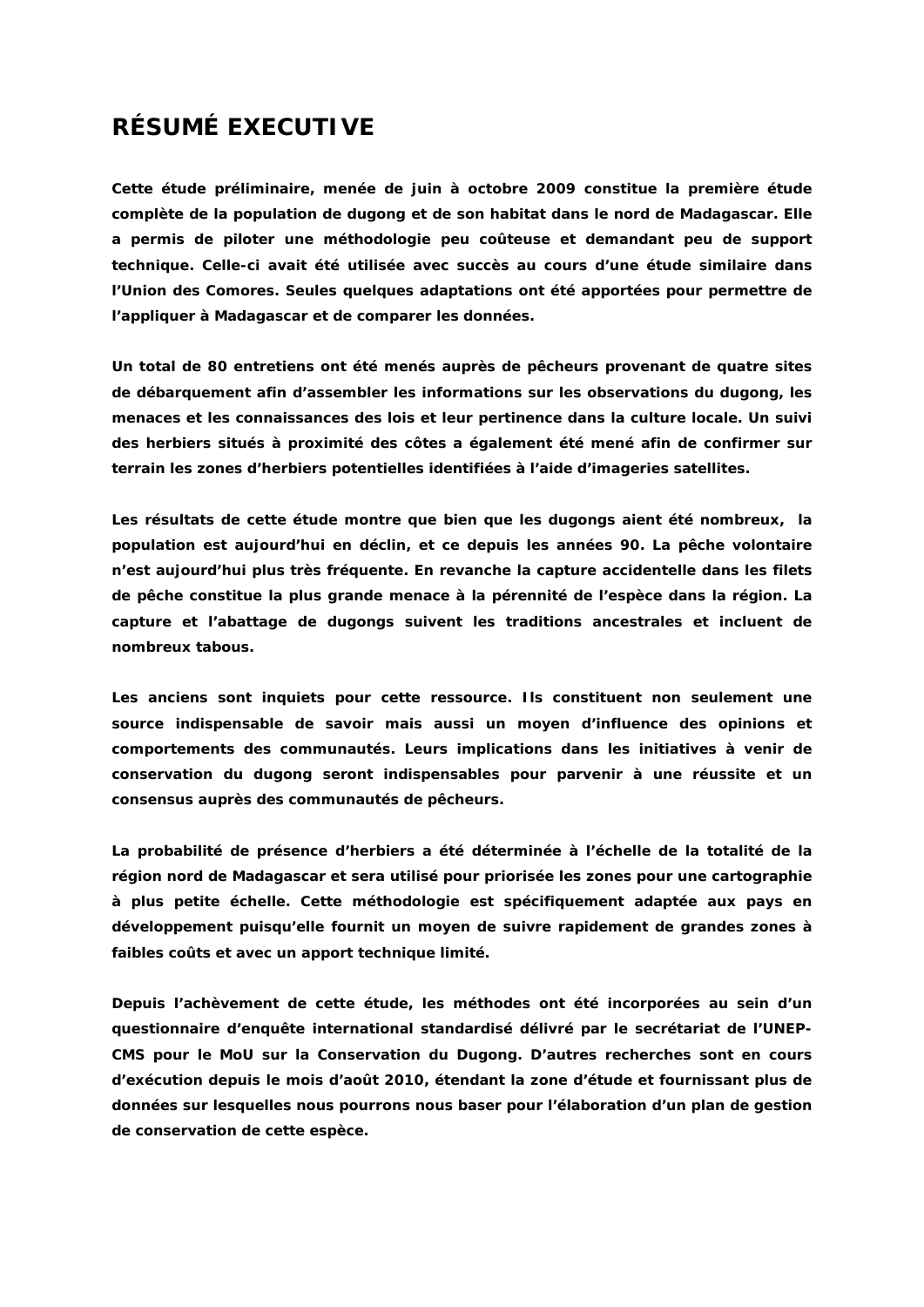## **CONTENTS**

|    | 1. INTRODUCTION                                         | 1              |
|----|---------------------------------------------------------|----------------|
|    | 2. AIM                                                  | $\overline{2}$ |
|    | 3. METHODS                                              | 3              |
|    | <b>3.1 INTERVIEW SURVEYS</b>                            | 3              |
|    | <b>3.2 HABITAT MAPPING</b>                              | 5              |
| 4. | <b>RESULTS</b>                                          | 6              |
|    | <b>4.1 INTERVIEW SURVEYS</b>                            | 6              |
|    | 4.1.1 Informant description                             | 6              |
|    | 4.1.2 Distribution and frequency of observations        | 6              |
|    | 4.1.3 Deliberate and incidental capture                 | 9              |
|    | 4.1.4 Consumption and sale of meat                      | 10             |
|    | 4.1.5 Knowledge of current status and laws              | 11             |
|    | 4.1.6 Taboos relating to dugong capture and consumption | 11             |
|    | <b>4.2 HABITAT MAPPING</b>                              | 13             |
| 5. | <b>DISCUSSION</b>                                       | 15             |
| 6. | <b>REFERENCES</b>                                       | 18             |
|    | <b>APPENDICES</b>                                       |                |
|    | FISHER QUESTIONNAIRE (ENGLISH) 3pp<br>Ι.                |                |
|    | FISHER QUESTIONNAIRE (MALAGASY) 3pp<br>П.               |                |

- **III. KI QUESTIONNAIRE (ENGLISH) 8pp**
- **IV. KI QUESTIONNAIRE (MALAGASY) 8pp**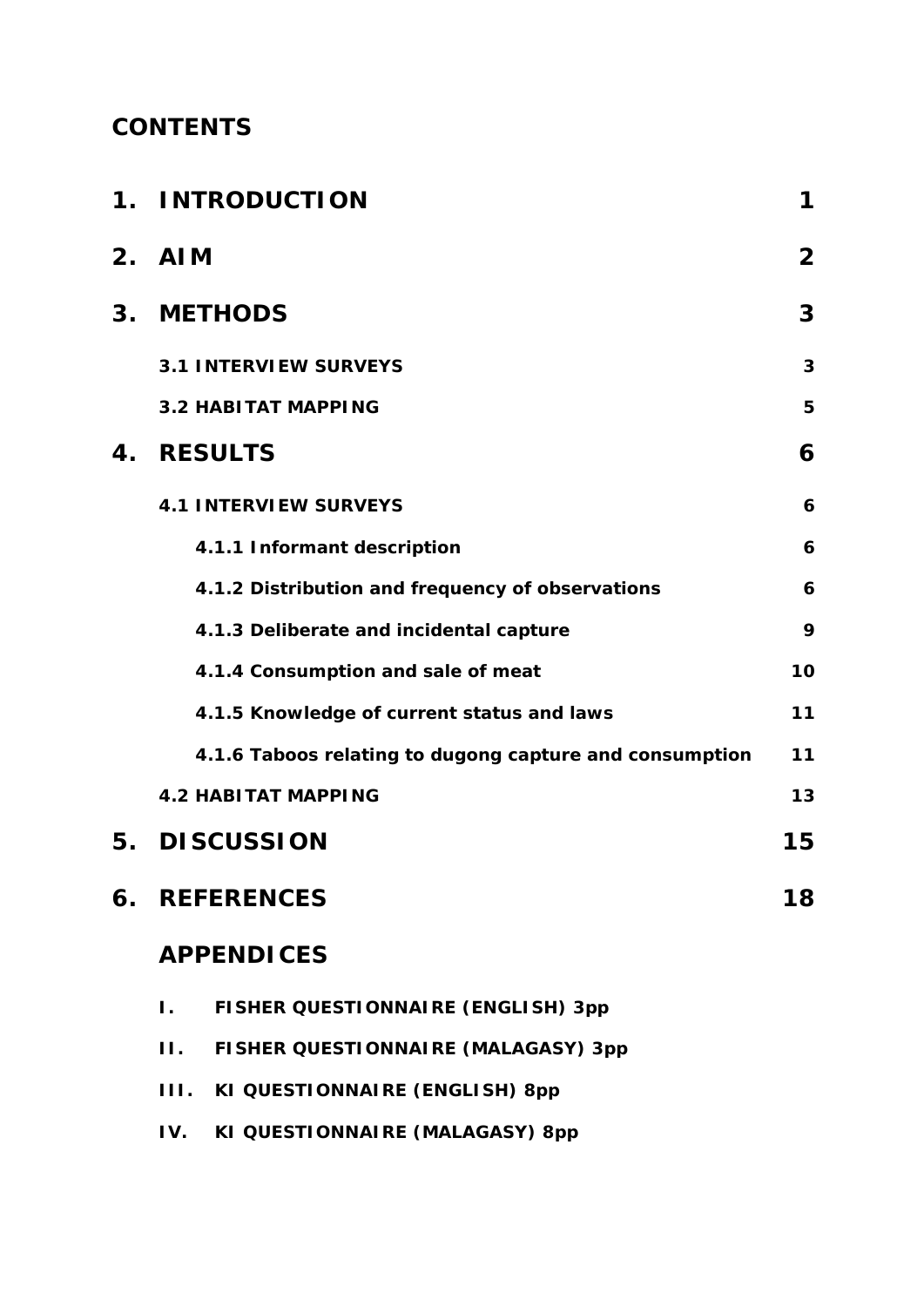## **1. INTRODUCTION**

The dugong *(Dugong dugon)* is in critical need of conservation intervention (UNEP 2002), particularly in the Western Indian Ocean (WIO) (WWF-EAME 2004). This coastal marine mammal has a low maximum rate of increase of 5 % per year (Boyd et al 1999) and feeds exclusively on seagrass. Populations worldwide have suffered overexploitation primarily due to direct and accidental capture (UNEP 2002). The World Conservation Union lists the dugong's status as vulnerable to extinction on a global scale (Marsh 2008) with an estimated population decline of 20% in the last century (UNEP 2002).

Through the United Nations Environmental Programme (UNEP)'s Convention on Migratory Species of Wild Animals (CMS), an international 'Memorandum for the Conservation of the Dugong and its Habitat' was created in 2007. Although it is a non-binding agreement with voluntary participation, this instrument encourages all signatory range states to develop national Conservation Management Plans for the species' future protection. Few counties within the species' range currently have active management initiatives in place due to a combination of factors including lack of data, technical expertise and political will. This is particularly true for the WIO region, where a severe shortage of information on the species and a lack of financial and human resources have hampered conservation efforts, without which local extinction of the dugong is considered inevitable (UNEP 2002; WWF-EAME 2004).

Madagascar is a case in point, with a huge coastline of over 4000km and globally significant marine biodiversity, yet severely limited technical and financial resources for research and conservation initiatives. Madagascar has been identified as a priority country within the WIO for further research into dugong status, abundance and distribution (UNEP 2002; WWF 2004). The northern and western coasts have been identified as regionally important, but information regarding the species' status and distribution and threats is limited (Cockcroft 1993; Cockcroft and Young 1998; WWF-EAME 2004). By becoming the first signatory state of the CMS Dugong MoU, Madagascar has shown its political commitment to conservation action for this threatened species. Dugongs have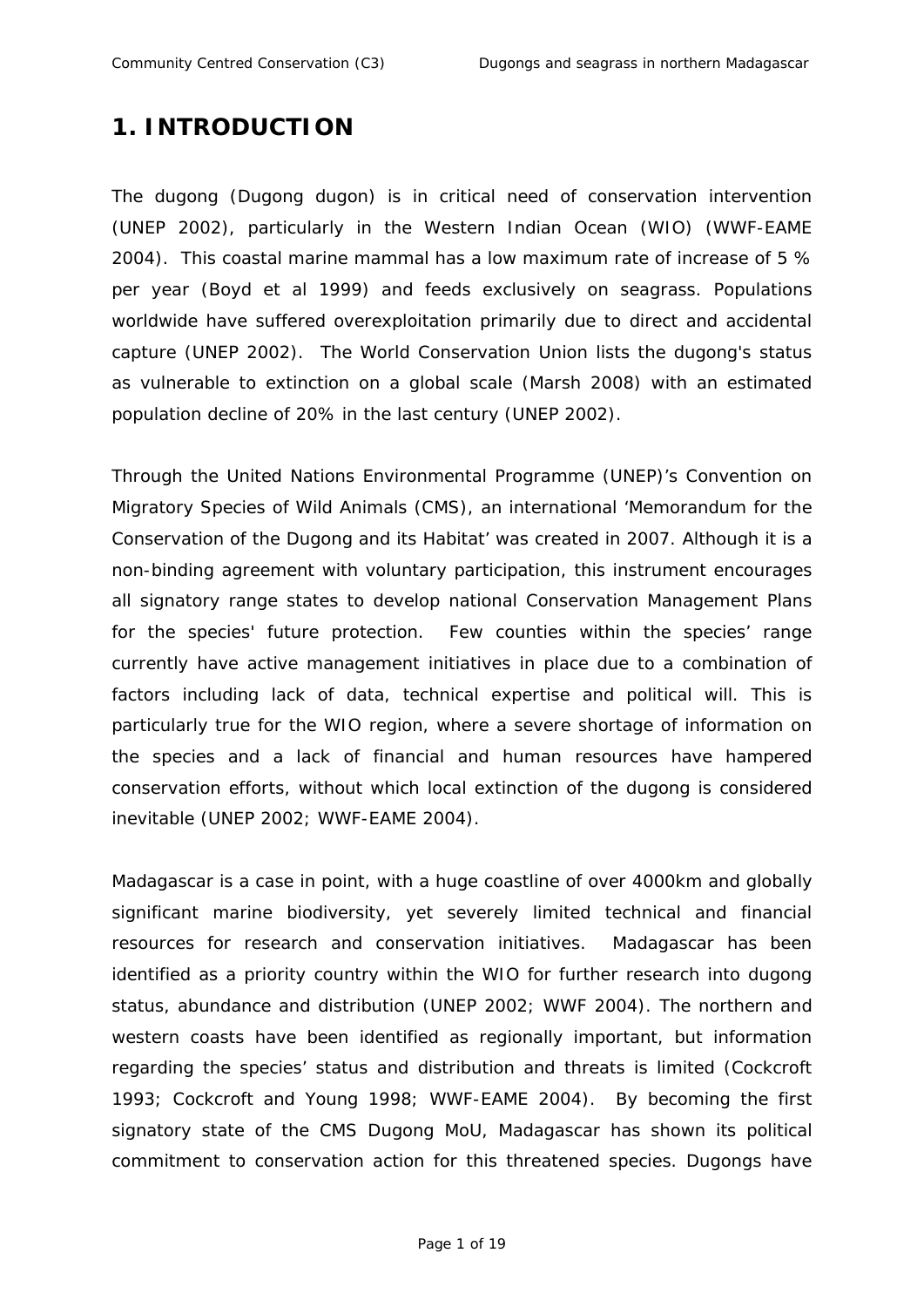also been protected in Madagascar since 1993 under article 9 of Government Order No. 93-022 covering legislation for fishing and aquaculture which states:

*Unless special permission has been granted for scientific or technical experimentation by the Ministry of Fisheries and Aquaculture, it is expressly forbidden to kill, injure or capture marine mammals or other species recognized as endangered.* 

The next step is to gather sufficient data on the species' status and distribution utilizing low-cost methods, appropriate for a country with limited technical and financial resources (Aragones et al 1997; UNEP 2002) on which to base conservation and management plans. In 2009, Community Centred Conservation (C3) was invited to collaborate with Malagasy partners to initiate much-needed research into dugongs in northern Madagascar with a view to implementing conservation and management actions for the remaining population as soon as feasibly possible.

## **2. AIM**

The aim of this study was to carry out a preliminary assessment of the status, distribution and abundance of dugongs in northern Madagascar by using a rapid assessment methodology already successfully piloted by C3 in the neighbouring nation of the Union of the Comoros.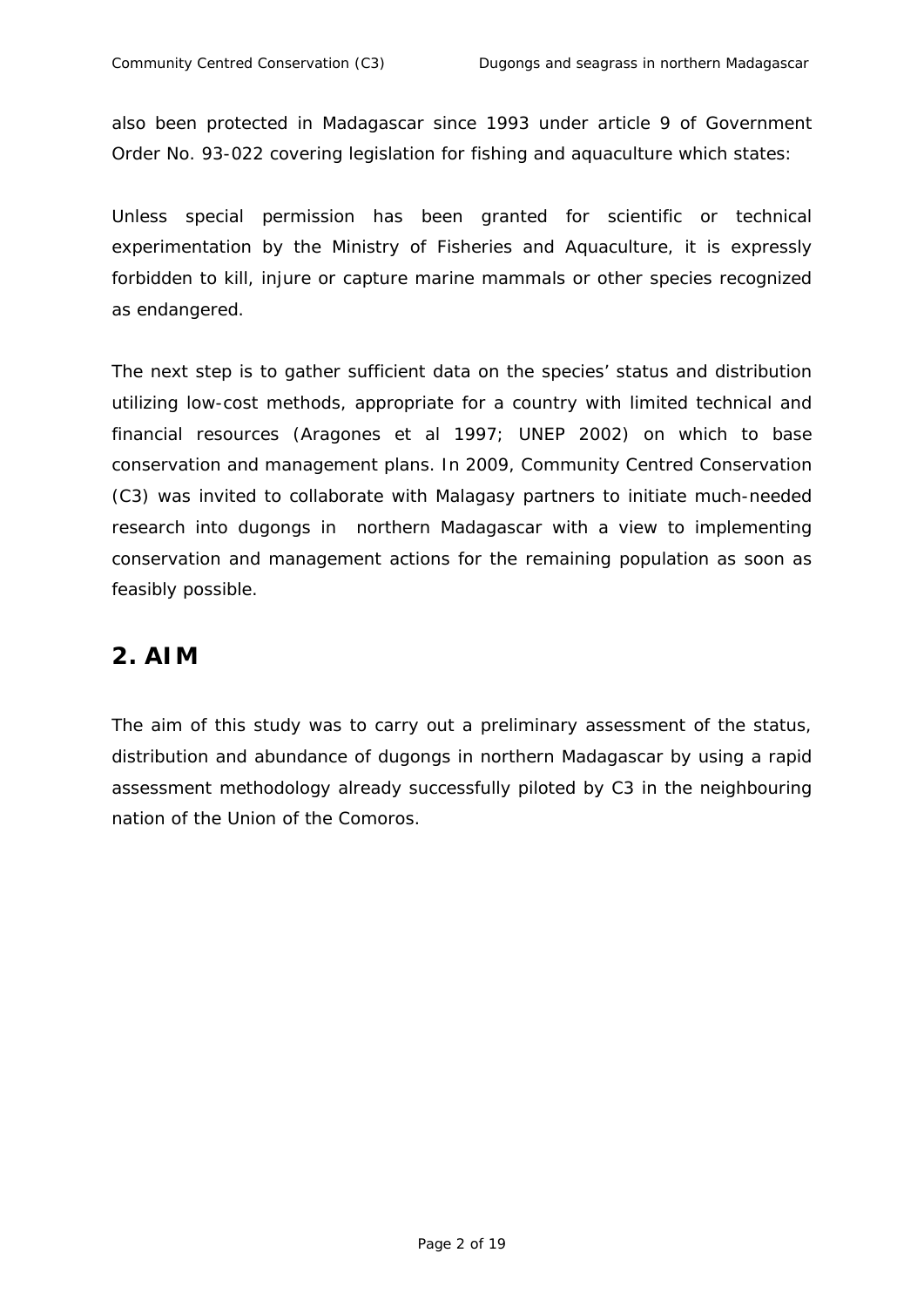### **3. METHODS**

#### **3.1 INTERVIEW SURVEYS**

Dugong status and distribution in the northwest of Madagascar was investigated using semi-structured interviews of community members (based on Davis and Poonian 2007). A total of four landing sites (at Ramena, Ampasindava, Andavagnemboko and Nosy Faly) were sampled across the Diana (northernmost) province in order to achieve a geographically representative sample, particularly considering the high migration rate of fishers in the area (Philigence Rajesiarinanana, *Service pour la Pêche Maritime de la région de Diana* pers comm 2009; Figure 1).



**Figure 1. Northern Madagascar showing locations of interview sites: Ramena, Ampasindava, Andavagnemboko and Nosy Faly**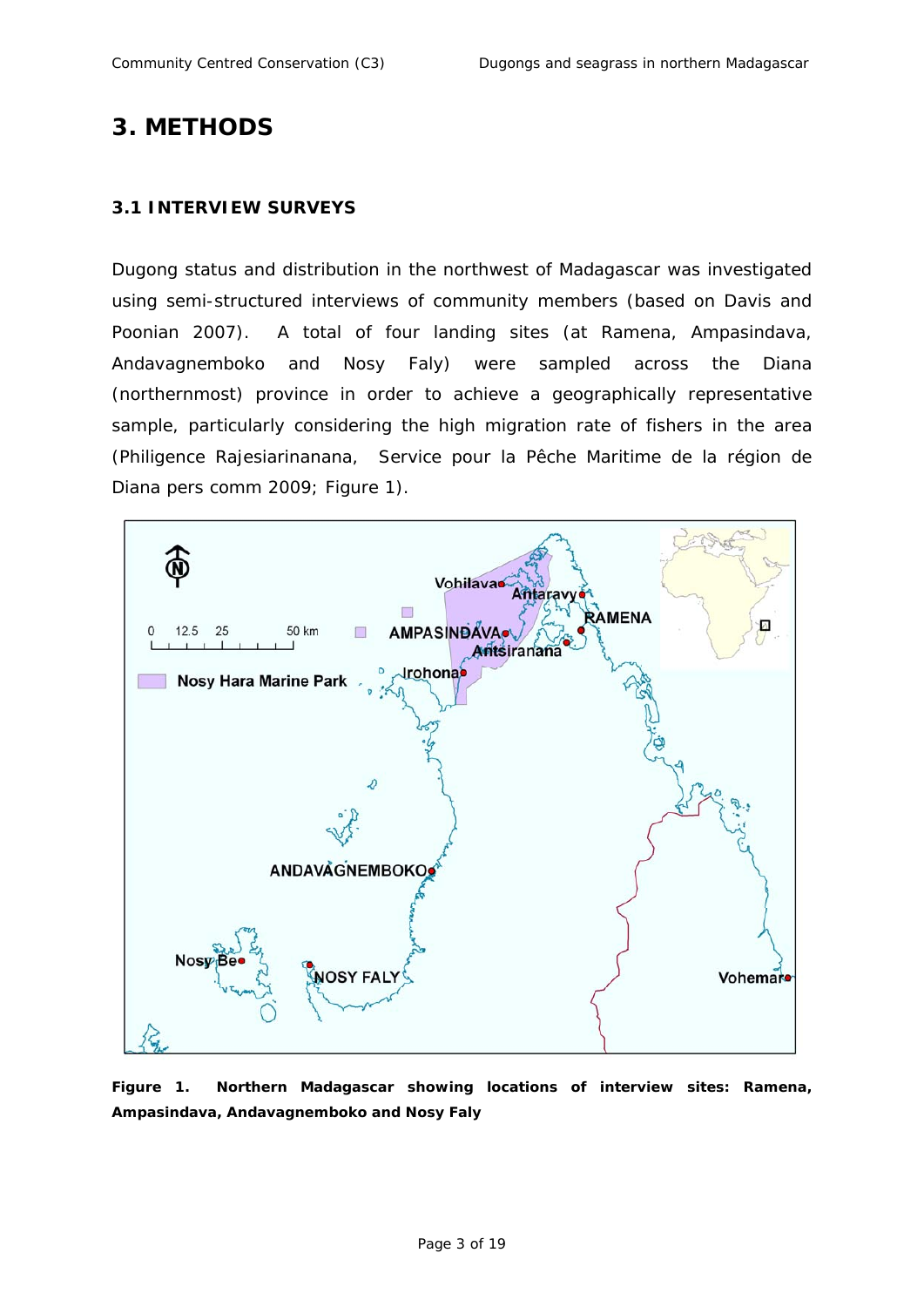Sites were selected based on previous studies in the area that had identified priority areas with high numbers of dugong observations (WWF-EAME 2004) and detailed consultation with local government bodies, Madagascar National Parks (MNP) and *Service pour la Pêche Maritime de la région de Diana*, who identified key regional landing sites.

A total of 80 interviews were conducted between July and August 2009 comprising 74 with community members knowledgeable about the sea (primarily fishers) and six with Key Informants (KIs), regarded by their communities as 'dugong experts' (e.g. senior or experienced fishers / dugong hunters). Graduates from the University of Antsiranana and staff from the *Centre Nationale de la Recherche Oceanographique* (CNRO) conducted interviews in the local Malagasy dialect, *Sakalava,* following training and piloting of the questionnaire.

Interviews were conducted individually in all cases. Interviewees were first shown a picture of the dugong and asked whether they had seen the animal before. If they had, the interview commenced with a few questions to ensure no confusion with dolphins. Such questions related to typical dolphin behaviour, e.g. presence of dorsal fin, breaching behaviour. Once it was ascertained that they were indeed referring to a dugong, interviewees were questioned about the characteristics and incidence of dugong observations, capture, cultural practices, consumption and sale of meat and their level of understanding of the species' status and relevant local and national laws (see Appendix I and II for Fisher Questionnaire in English and Malagasy). Fishers were gathered and selected for interview by local authorities, such as the village chief or council. If the interviewee had not seen dugongs but knew of them they were asked the questions relating to sale and consumption of meat, conservation status and cultural significance. Occasionally, other community members that had seen dugongs (e.g. marine tour operators) were interviewed using the same questionnaire. KIs took part in an open interview to provide wider qualitative information (see Appendix III and IV for KI Interview in English and Malagasy).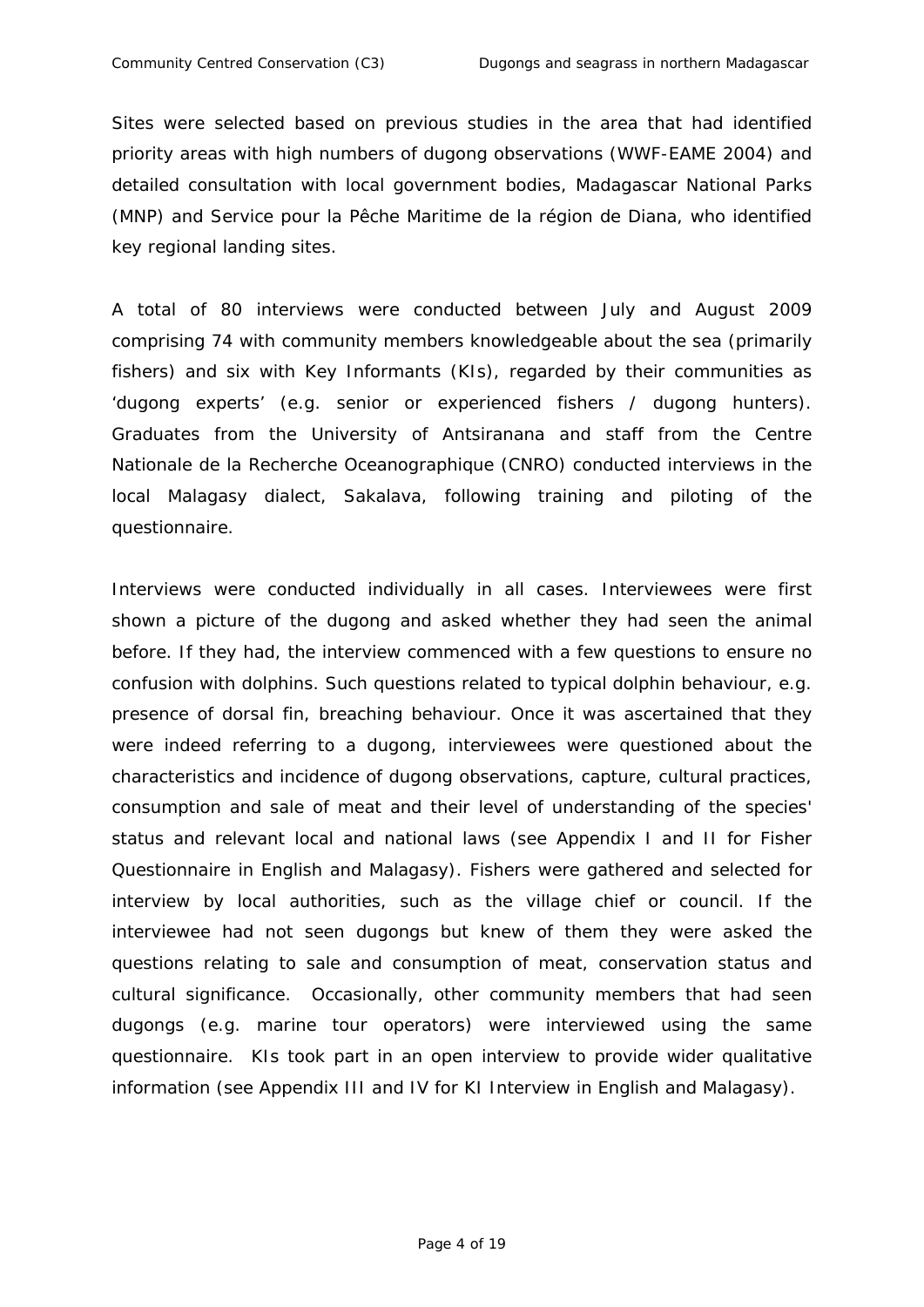#### **3.2 HABITAT MAPPING**

Spectral analysis of satellite imagery and aerial photographs was employed to identify the potential location of seagrass habitats throughout the northern region of Madagascar from Nosy Be in the west to Vohemar in the east (Figure 1). Remote sensing as a method for finding seagrass has proven useful in selecting areas of interest for field research (Dahdouh-Guebas et al 1999, Howari et al 2009, Urbanski et al 2009). Seagrass detection is feasible by using Thematic Mapper (TM) band values as a proxy for the presence of seagrasses (Dahdouh-Guebas et al 1999). Three different images of northern Madagascar – Landsat Zulu satellite imagery<sup>1</sup> Landsat natural imagery<sup>2</sup> and GoogleEarth<sup>3</sup> were analyzed separately and mapped to locate seagrass habitats. Access to colour recognition software was limited for the analysis described here; to compensate, all three different images were superimposed onto one map to assess accuracy of seagrass identification.

Four pilot field sites, Ampasindava, Andovokonko, Antaravy, and Ramena (Figure 1) were visited and the presence of seagrass determined. Mapping was conducted using SeagrassWatch methodology (McKenzie et al 2003). These ground-truthed sites were utilized to infer further potential areas of seagrass habitat using the satellite image analysis described herein. For each, a spectral range (red, green and blue band pixel values with a specified range tolerance) was found which encompassed the four ground-truthed sites where seagrass was known to occur. Using the spectral range, further potential seagrass areas were then selected throughout northern Madagascar. Selected areas were traced by hand and habitats that corresponded in multiple images were identified so that a scale of certainty could be created; seagrass beds that corresponded in all three images were assigned the highest level of certainty, followed by those which corresponded in two images. Areas where water depth was greater than 10m were automatically excluded from the analysis because of the limited depth penetration of the imagery used (Green et al 1996).

1

<sup>&</sup>lt;sup>1</sup> LANDSAT ZULU 7 - false colour mosaics compiled from Landsat 7 pansharpened scenes (1999 to 2002). False colour (infrared) enhances detail and identification of vegetation.

<sup>2</sup> LANDSAT 7 GLOBAL IMAGERY MOSAIC (NATURAL COLOUR - PAN-SHARPENED)

<sup>3</sup> GOOGLE EARTH AERIAL PHOTOGRAPHY - DOWNLOADED 7/11/2009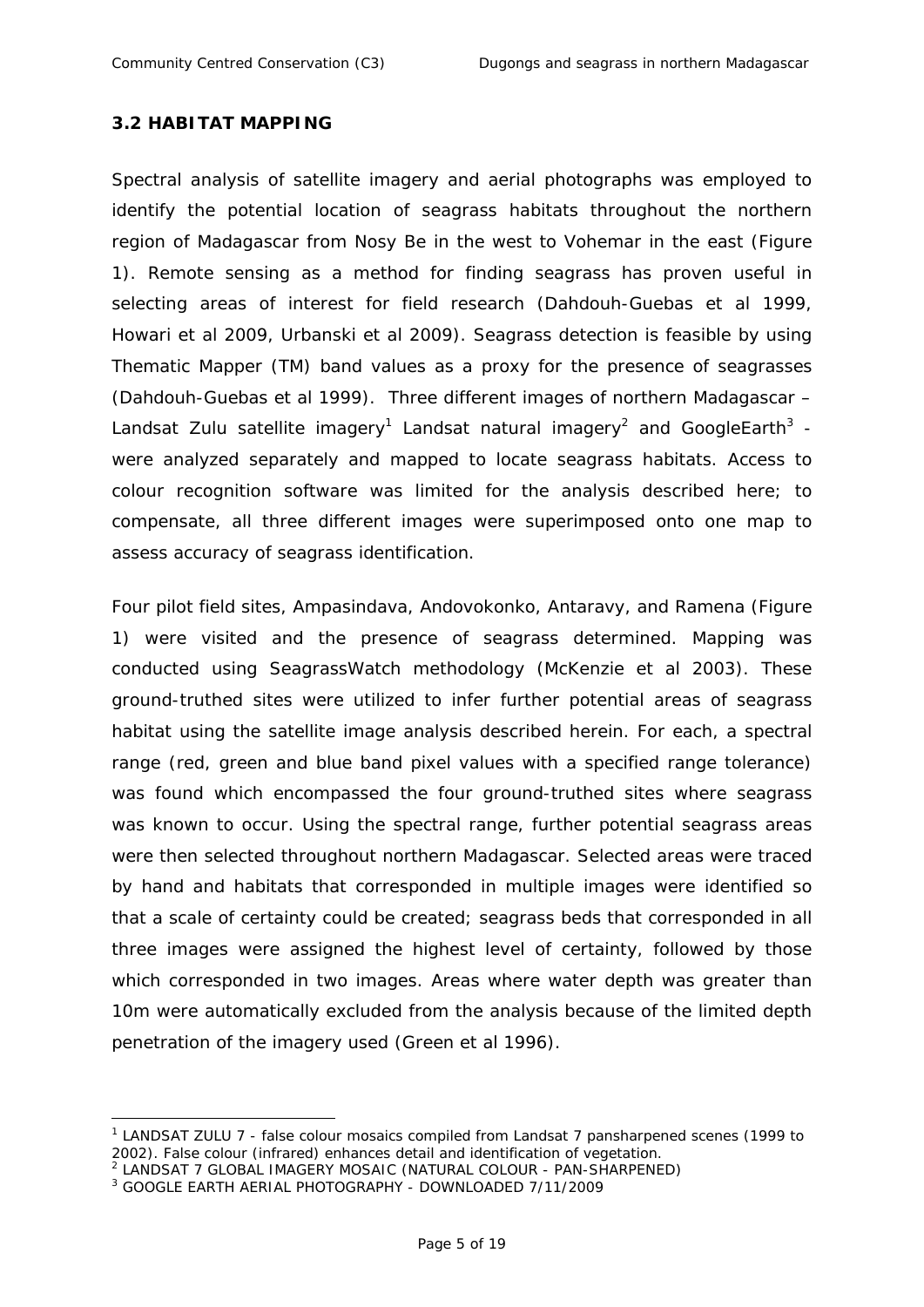### **4. RESULTS**

#### **4.1 INTERVIEW SURVEYS**

### *4.1.1 Informant description*

The majority of informants were fishers, others included Madagascar National Parks (MNP) rangers and tourist guides (Table 1). The age of informants ranged from 19 to 77 and Key Informants (KIs) who provided their ages were between 46 and 75 years old.

**Table 1. Description of informant samples from four sites across northern Madagascar.** 

| <b>Site</b>      | n  | KI $(n)$ | % fishers | Average Age / years $\pm$ SE |
|------------------|----|----------|-----------|------------------------------|
| Ampasindava      | 14 |          | 78.6      | $45 \pm 3.2$                 |
| Andavagnemboko   | 15 |          | 100       | $34 \pm 2.0$                 |
| Nosy Faly        | 22 |          | 100       | $34 \pm 1.6$                 |
| Ramena           | 23 |          | 82.6      | $40 \pm 2.0$                 |
| <b>All Sites</b> | 74 |          | 91.0      | $38 \pm 1.2$                 |

#### *4.1.2 Distribution and frequency of observations*

The dugong was locally known as *lambohara o*r *trozogno.* A total of 147 dugongs were recorded from 89 sightings by 46 informants during a period of 45 years from 1964-2009. Mean group size was 1.7 (SE *±* 0.14) dugongs and 86% of sightings were of lone individuals. Ten percent of informants had seen cow-calf pairs. Dugongs had been observed at a total of 44 sites from Vohemar on the north east coast of Madagascar to the island of Nosy Faly on the north-west coast (Figure 2). Around Nosy Faly, all sightings were between 1980 and 1999 with no recent observations. Observations on the north east coast of the island were also mostly between 1980 and 1999, with just two sightings between the years 2000 and 2009, in the pass of Antsiranana Bay. The majority of animals were observed on seagrass (54%); followed by mud/sand (12.5%), open sea or rocky substrate (7.5%), and reefs (2.5%). The greatest number of observations and the majority of recent sightings (2000-2009) were concentrated around the north-west coast of the region from Irohona to Vohilava and situated within the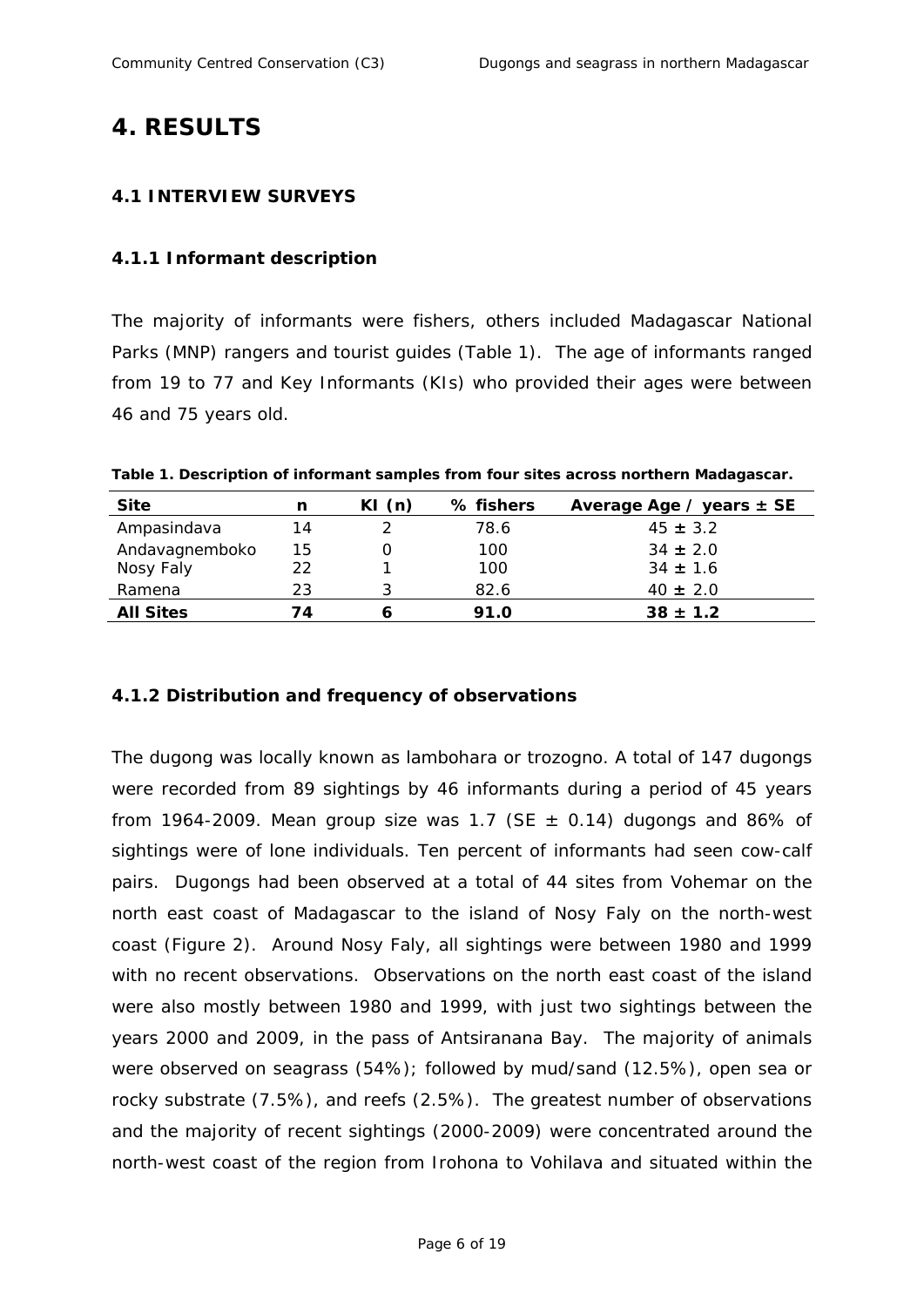Nosy Hara Marine Protected Area (Figure 2). All cow-calf pairs were also observed in this area (between the years of 1978 and 2004) and consistently at the island of Nosy Hara.

The frequency of dugong observations ranged from never to weekly. Only 9% of informants encountered dugongs more than once a year. It was assumed that the likelihood of a chance encounter would increase over time with the observer's age. Therefore the proportion of informants never observing a dugong was investigated with relation to age group. The proportion of informants aged 19-29 never observing a dugong was the same as informants who were 40-49 years of age (50%). Informants aged 50-59 (fishing for three to four decades) were found to have highest incidence of dugong sightings (82%).

When informants were asked if they had perceived a change in number of dugongs observed and captured over time, 67% of informants responded they thought that there were less dugongs now compared to the past. Nineteen percent of respondents did not perceive a change in dugong numbers observed and captured, 11% believed that numbers were the same and 3% thought there were more.

The perceived decline in dugong abundance was believed to have occurred between 1982 and 2006 with the late 1980s to mid-1990s identified as a period of particularly significant decline. This perception correlates with the trend in dugong observations because the least number of dugong observations were recorded in the 1990s. Over half (54%) of all sightings related to dead (rather than live) dugongs. Reasons given by fishers for the decrease in dugong sightings in recent years included:

- dugong numbers could be decreasing  $(47%)$ ;
- dugongs had moved elsewhere due to increased boat traffic (13%);
- dugongs produce few young and therefore could not replenish their numbers (13%);
- capture rates have reduced numbers (7%).

Key Informants all noted a decline in dugong numbers and attributed this to past hunting, the increase in motorized craft and migration to new feeding areas.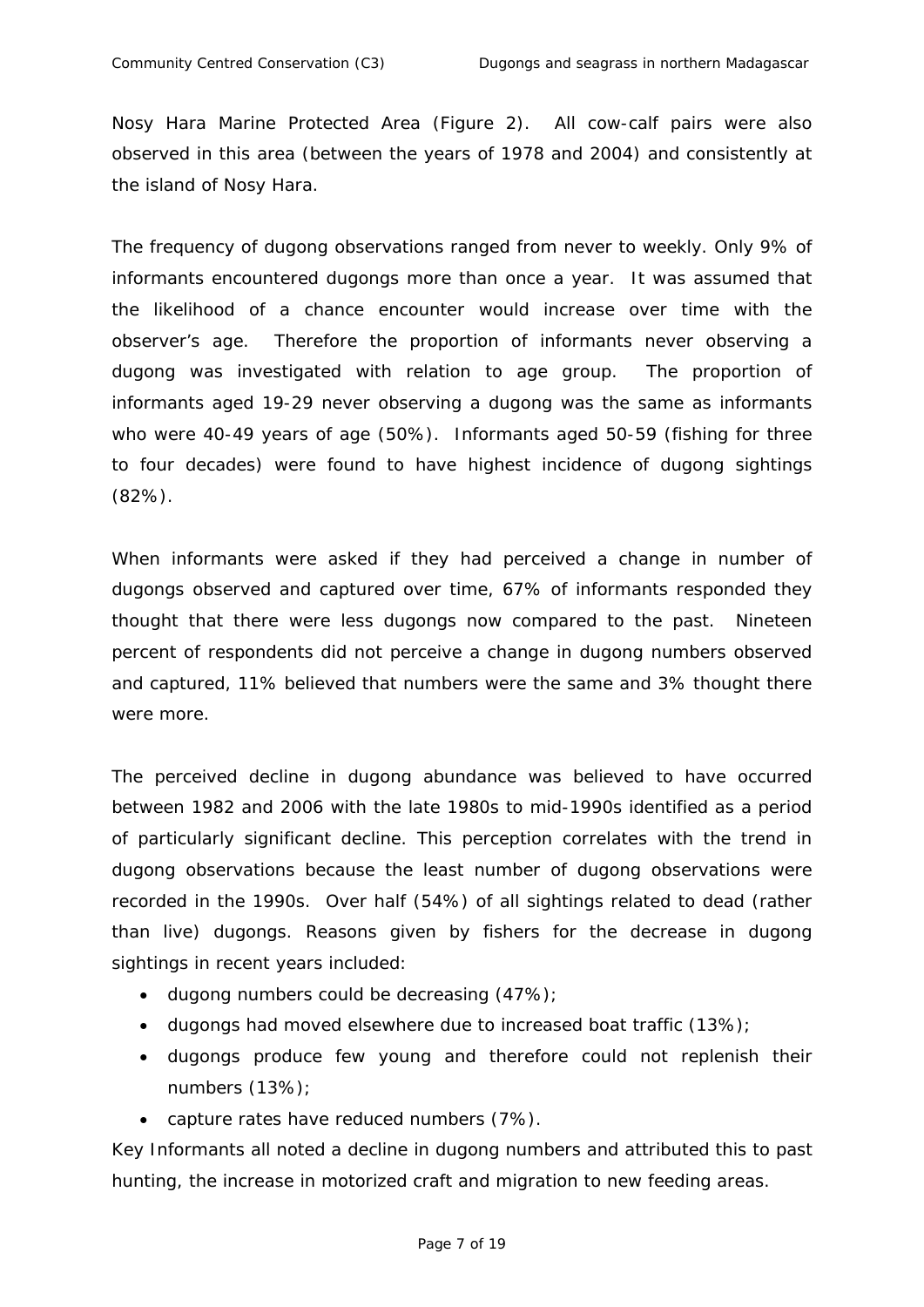













**(v) 2000s** 



**Figure 2. Sightings of dugongs according to decade**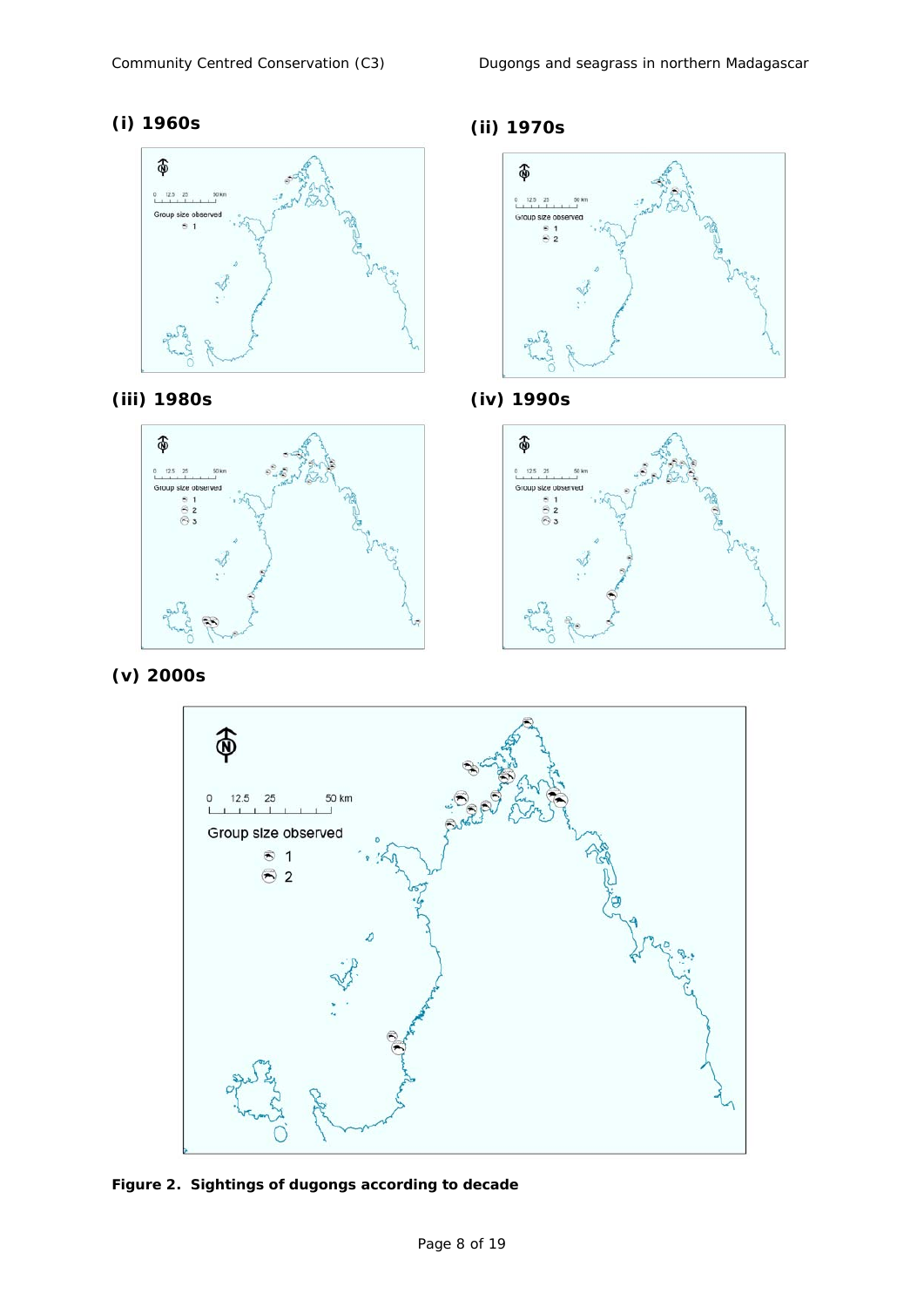#### *4.1.3 Deliberate and incidental capture*

When asked how often they captured dugongs, either deliberately or incidentally, the majority of informants (73.9% *n=*62), responded 'never'. Twenty-six percent of fishers reported dugong captures, the frequency of which ranged between once or twice in their lifetime to a few times a week. However, the circumstances of capture were ambiguous with fishers not specifying if capture had been deliberate or incidental. The fate of the majority of captured dugongs was reported to be direct consumption or sale at market and five informants claimed that they would release the animal if they found it alive. The mortality of captured dugongs was 80%. Where a gear was identified for the capture, gill nets, the preferred fishing gear of the majority of fishers (74%) from these landing sites (C3 unpublished data), were used in all cases.



**Preparing the nets for a fishing trip** 

Key Informants provided insight into ancient capture methods. Traditionally, dugongs were captured using the *valkira* method where 'bamboo-structures' were set in the water to create a disturbance which caused dugongs to move out towards open water. The animal would then be pursued by boat until they became distressed and fatigued, which facilitated capture. A similar method was applied using a harpoon (*samandra, ranjo and famono hosatra),* often equipped with a wooden float so that the speared dugong could be pursued and asphyxiated once fatigued. These methods were generally reported as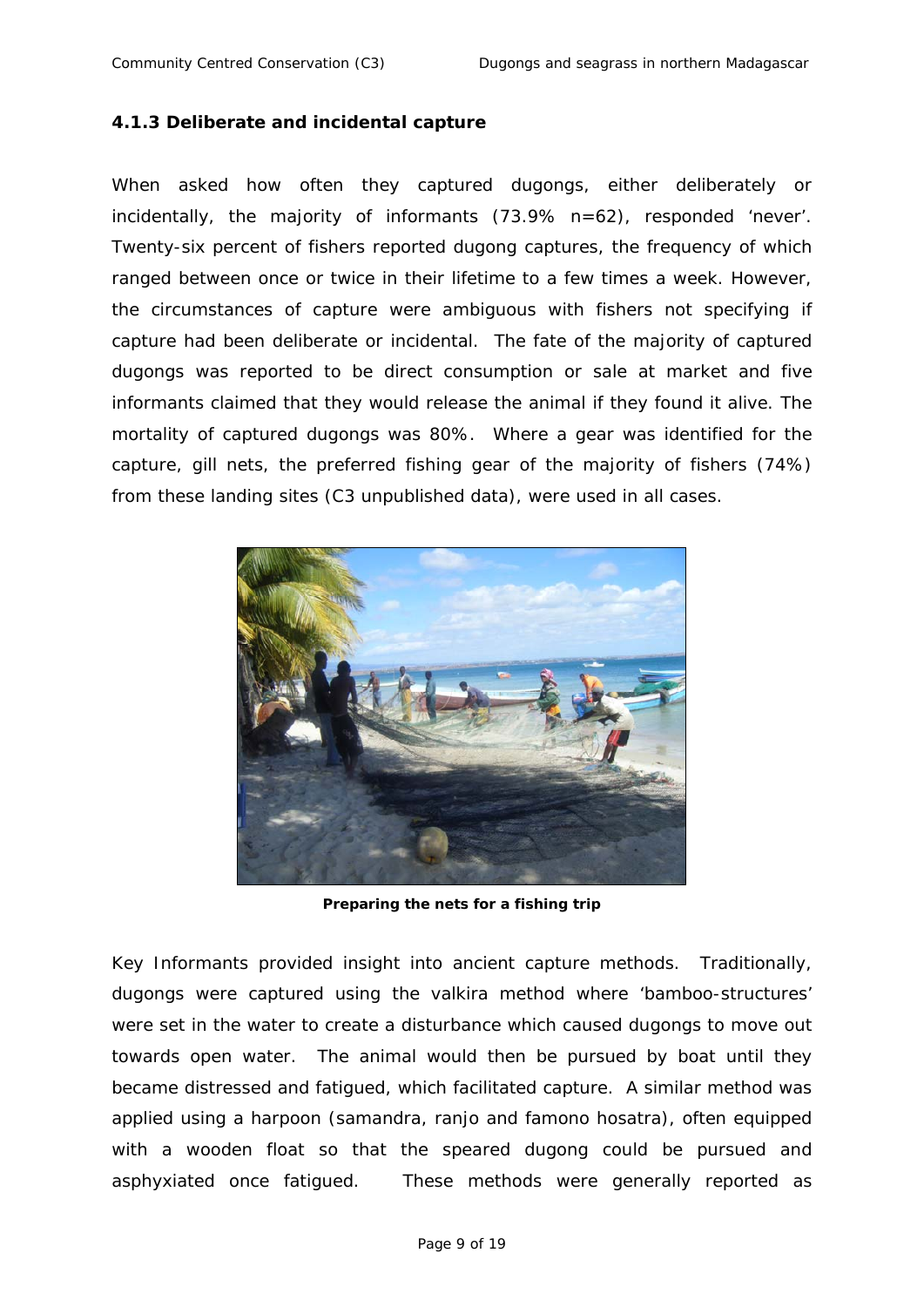outdated, although a harpoon may still be kept on board for this purpose according to two KIs. The proportion of fishers from these four landing sites still using a harpoon is estimated to be 6% (C3 unpublished data).

According to the reports from KIs, contemporary methods for intentional capture are conducted from a 6-8m motorized dugout canoe (*pirogue*) using gill nets (*ragaridy jarifa, zedazeda*), typically with a mesh size 3-7 fingers, 3-7m in height and anywhere from 100-900m long, usually used to target large fish. These nets are also thought to be the primary cause of incidental captures. Six men are required to capture a dugong, four to manipulate the net and two to manage the boat. This is also to ensure compliance with *fady*, local taboo, which requires six men from different families to confirm that sexual intercourse has not taken place with the animal. The dugong is encircled with the net and the fishers create noise to cause the animal to panic and become entangled in the net and asphyxiated.

The number of dugong experts (defined here as fishers who were skilled in hunting dugongs and had therefore regularly targeted them in the past) estimated for each community varied greatly between sites. Key Informants in Ramena reported the highest number of experts, with almost all fishers in the village believed to have captured dugongs at some time (including incidental captures, not just deliberate hunting). At Ampasindava, estimates of between 10 and 50 dugong experts were mentioned, with a list of names provided in one case. In contrast, at Nosy Faly, only four were thought to exist. Key Informants claimed to have killed between 10 and 200 dugongs during their lifetime with five of them capturing dugongs when they encountered them on a normal fishing excursion and one (who caught 200) targeting dugongs exclusively.

#### *4.1.4 Consumption and sale of meat*

In general, informants stated that dugong meat was sold in 10 x 20 cm strips priced in Malagasy Francs (MGF) per kilogram. The price of meat has varied considerably over time (Table 2). The majority (77 %) of informants admitted eating dugong meat. Consumption was estimated to be greatest in the 1990s with 48% of all informants consuming meat within that decade. After 2000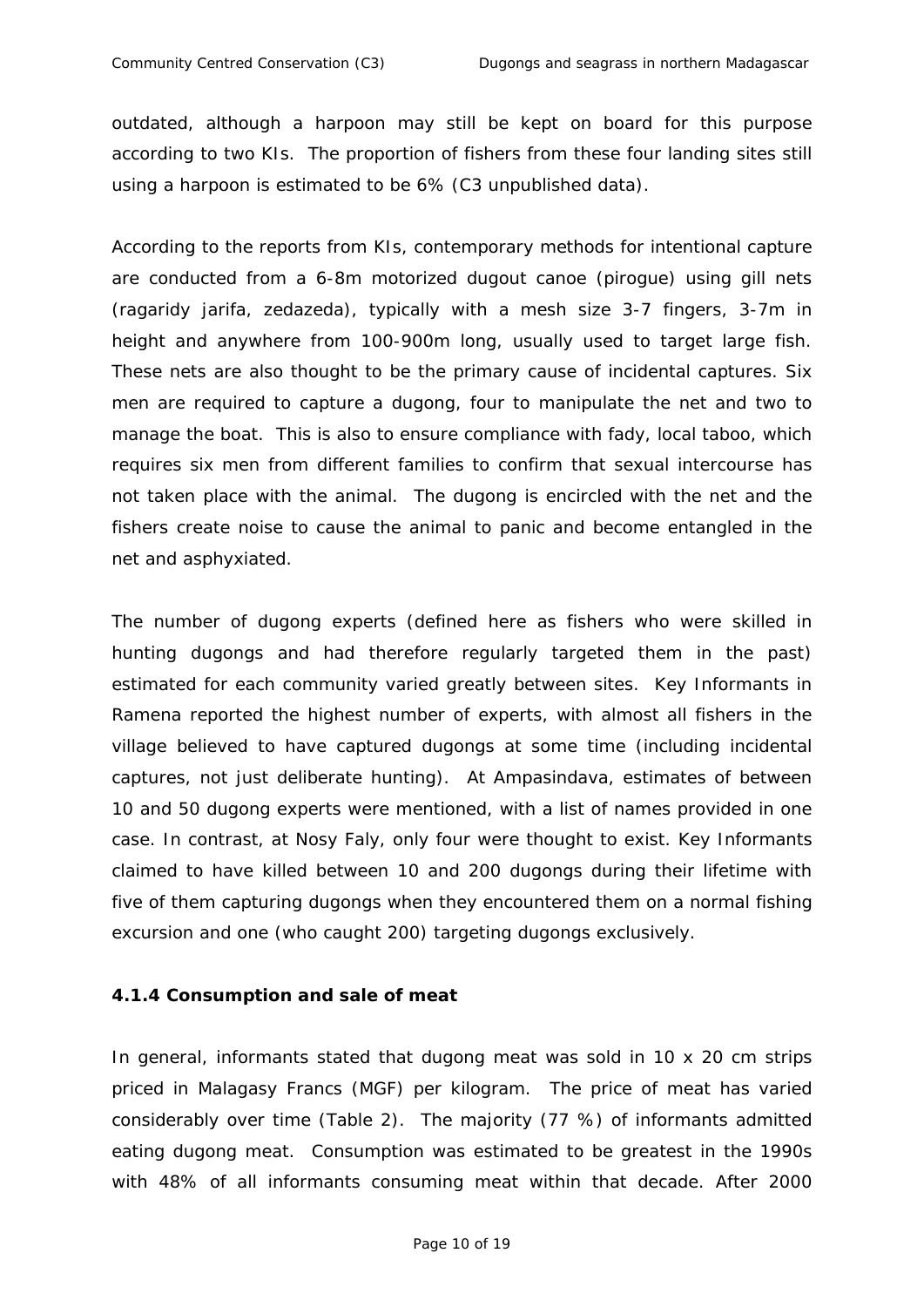consumption was lowest with only 17% of informants eating dugong meat and a peak in price (Table 2).

**Table 2. Change in market value of dugong meat over time (currently 1 USD = 10,825 MGF)** 

| <b>Decade</b> | Mean price of dugong meat / MGF $kg^{-1}$ ± SE |  |  |  |  |  |
|---------------|------------------------------------------------|--|--|--|--|--|
| 1980s         | $11,187 \pm 4,264$                             |  |  |  |  |  |
| 1990s         | $13,486 \pm 3,930$                             |  |  |  |  |  |
| $2000 +$      | $40,625 \pm 16,719$                            |  |  |  |  |  |

#### *4.1.5 Knowledge of current status and laws*

The majority of informants knew that dugongs were endangered (63%) and protected by law (67%). However, over 30% of respondents were still unaware of the current status and protection in Madagascar answering either that dugongs were not endangered and/or protected or that they didn't know.

Key Informants all mentioned a decline in dugong numbers since they started hunting and in general they were aware of legislation protecting dugongs; in one case a respondent had stopped hunting since the establishment of the Madagascar National Parks office in his village.

All KIs noted the need for conservation efforts and some had been actively involved through (i) community lobbying for Marine Park creation based on the general degradation of marine resources (ii) not teaching their children to hunt dugongs in recognition there were few left. Suggestions given for protection measures included teaching fishers that dugongs caught accidentally should be immediately released, banning gill nets with large mesh size and raising awareness amongst the younger generation.

#### *4.1.6 Taboos relating to dugong capture and consumption*

The majority of informants (74%) had knowledge of at least one *fady*, or taboo, associated with dugong capture and slaughter. Of all the *fady* regarding dugongs, most related to the methods of capture, slaughter and consumption of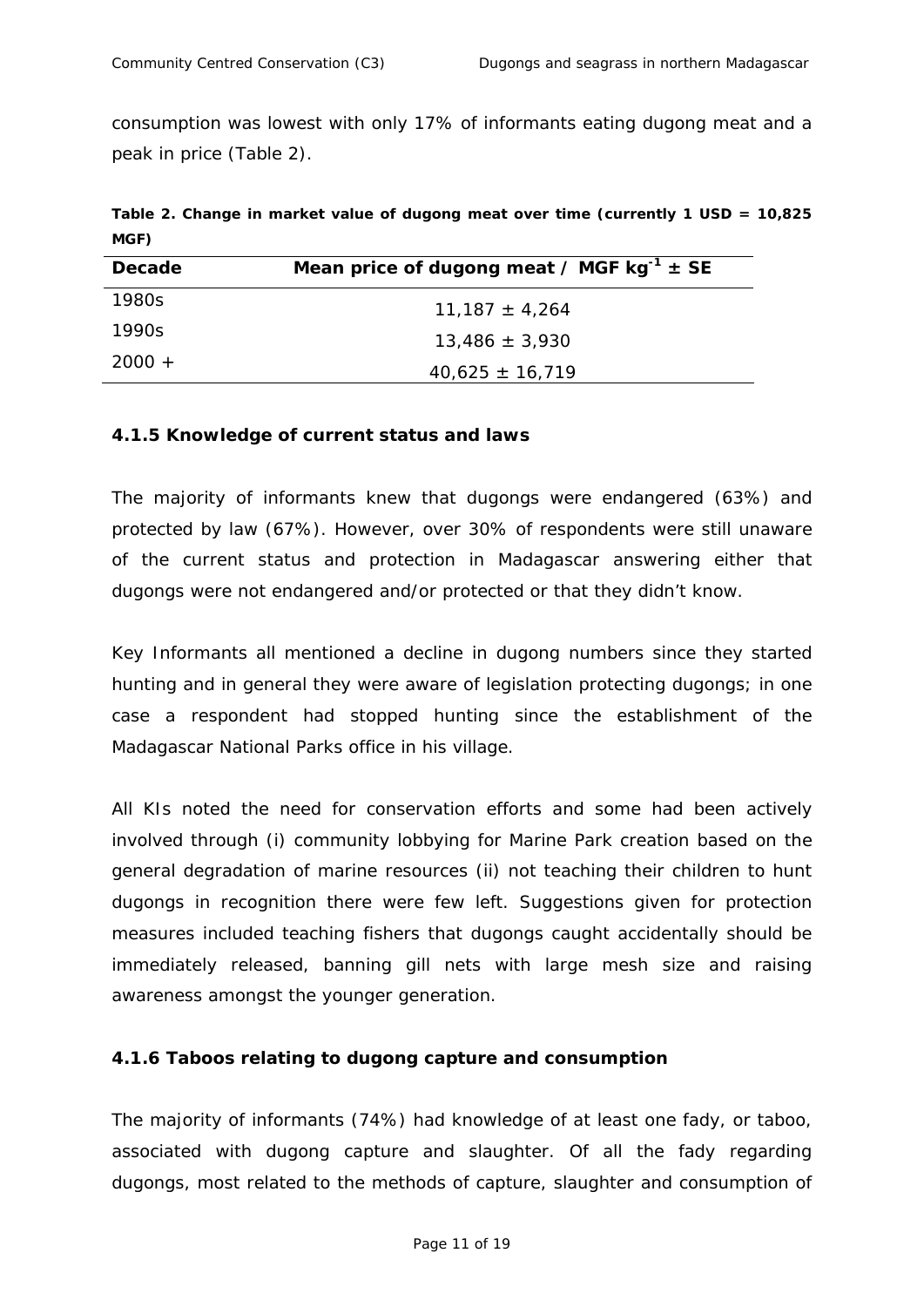the animal. Only a few informants described taboos prohibiting the capture of dugongs; for example, tit is taboo for certain cultural groups, such as the *Vezo* tribes of southern Madagascar to capture or kill dugongs.

Many *fady* were associated with the sex organs of dugongs. It was a widespread belief that fishermen who have captured a dugong must swear that they have not had intercourse with it. At all times following capture, including during the slaughter, the genitals, teats and head must be covered from the general public, particularly women and children, to prevent discussion about the event. It is particularly *fady* to allow pregnant women in the village any knowledge of the event of capture and slaughter. The head of the dugong must be covered specifically with a white veil at all times.

The slaughter must take place in a quiet and private location, the act of slaughter requires a specialist associated with a specific ethnic group. The specialist will usually have to travel a long distance to carry out the act until which time the dugong remains covered in the village. The event must be respectful and the specialist may lead in a song before slaughter takes place. Slaughter requires tools such as the *mesobe*, a large knife usually 0.5 - 1m long, an axe and a small knife called a *kanife*. The head of the animal must be removed before quartering. The stomach must not be opened so the dugong is cut from the side. During the slaughter certain body parts may not be in contact with the blade, such as the intestines, sex organs and heart. It is *fady* to remove the bones from the place in which the animal is killed and if eating any parts containing bones then the person consuming the meat must remain there also. If any taboo involved in the capture and slaughter are disregarded then it is believed whoever flouted the *fady* will suffer from a stomach ache or illness.

Five out of the six KIs mentioned these same *fady*. It was also mentioned that bones must be discarded in the sea after consumption; that eating meat from around the navel and ears was prohibited as it would make the consumer sick or deaf respectively and that talking nonsense around the carcass (especially commenting about sex) would make you sick. Four out of the six KIs mentioned that oil collected by boiling the dugong's head was used for curing ear infections and one mentioned that the ground bones could relieve stomach ailments.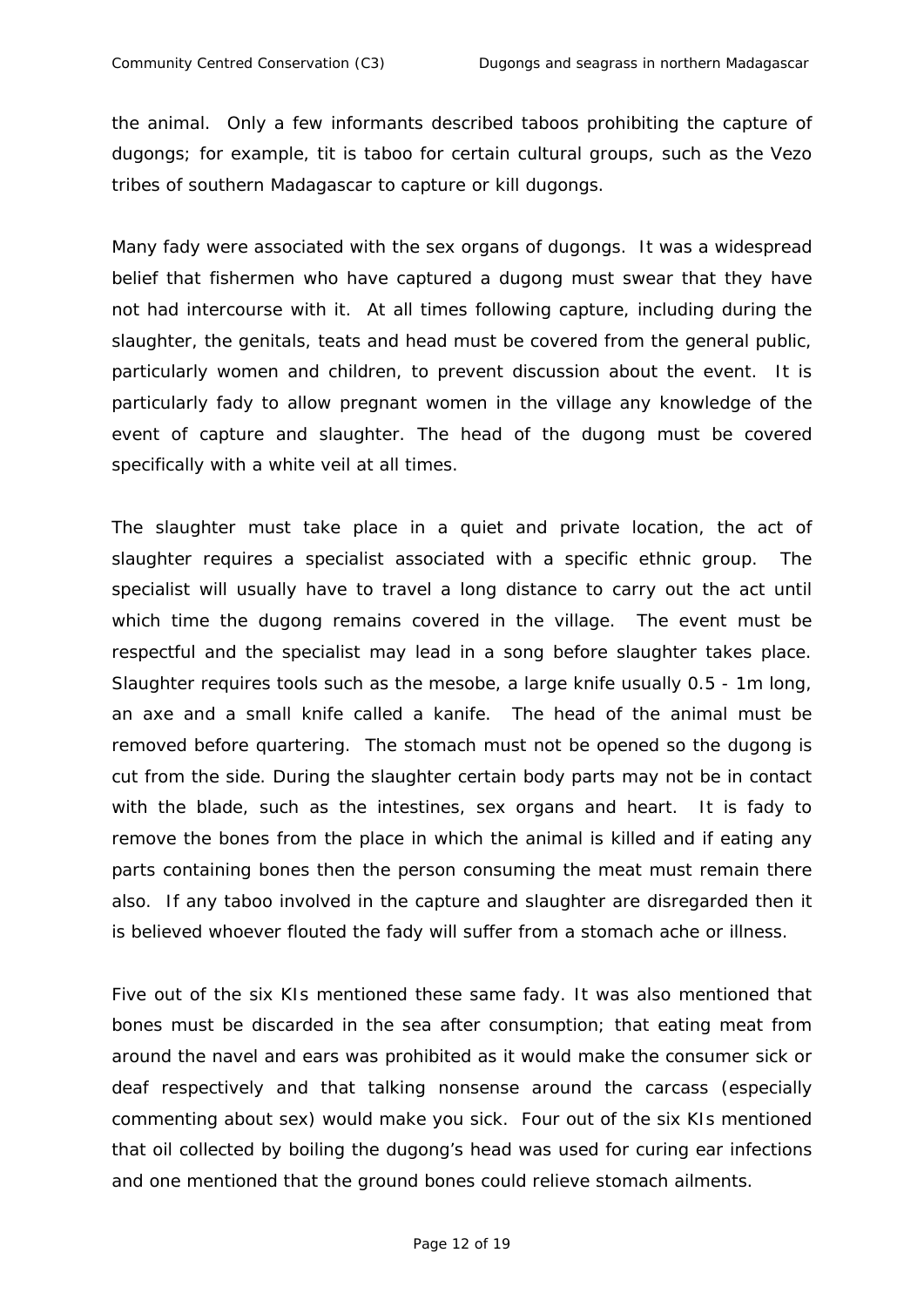### **4.2 HABITAT MAPPING**

The map produced from the ground-truthed imagery (Figure 3) displays potential areas of seagrass in northern Madagascar and provides a general guide for areas of interest for field seagrass surveys; verification of the identification of seagrass habitats will be feasible through ground-truthing and mapping of seagrass beds in the field (Borg et al 2009). During ground-truthing surveys, the following eight species of seagrass were recorded:

- *Thalassia hemprichii*
- *Cymodocea rotundata,*
- *Cymodocea serrulata*
- *Halodule uninervis,*
- *Halodule wrightii*
- *Syringodium isoetifolium*
- *Halophila ovalis*
- *Zostera capensis*



**Figure 3. Potential locations of seagrass habitat in northern Madagascar showing degree of certainty**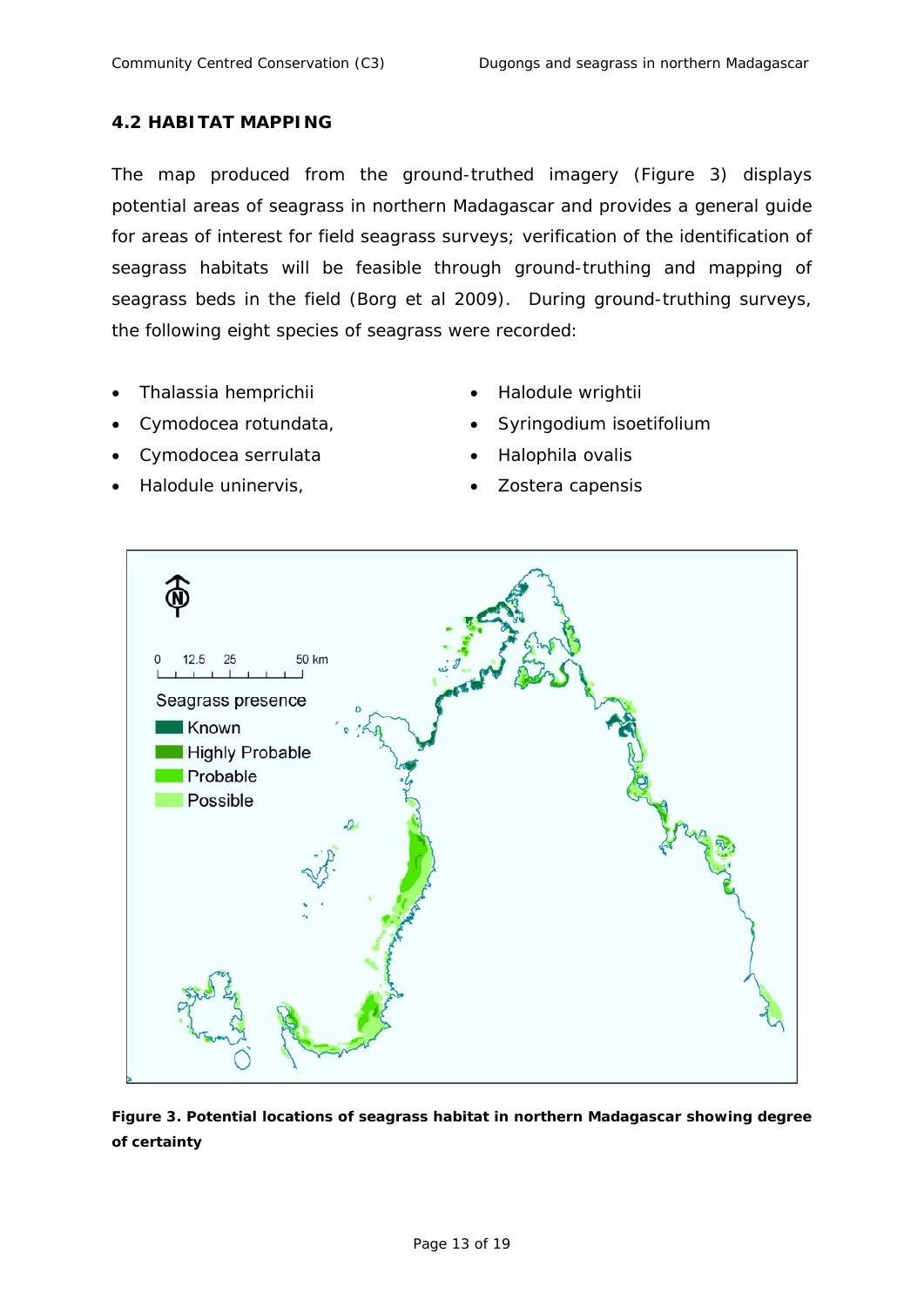Pixel-based classification has certain limitations in the resolution of seagrass habitat area maps. The spatial resolution of the satellite imagery used for the analysis described above is relatively coarse in comparison with habitat size; thus, mixed pixels within the image can be potential cause for inaccuracies in habitat identification (Mumby & Edwards 2002). More in-depth analysis using images of a higher resolution may provide more accurate identification of locations and percentage cover of seagrass species and further ground-truthing (to be carried out between January and May 2010) will help to refine current maps.



**Seagrass mapping using SeagrassWatch protocol**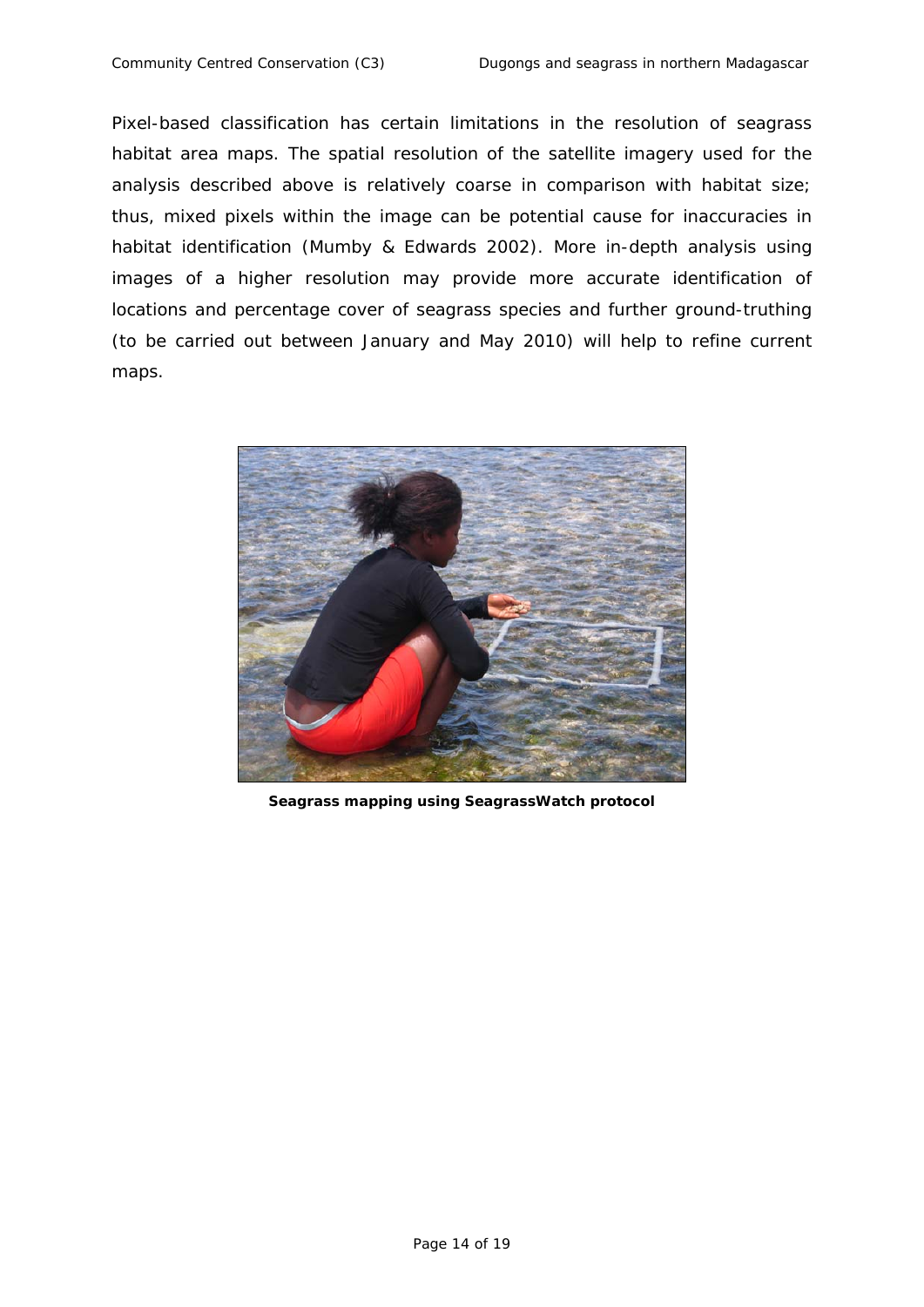### **5. DISCUSSION**

This study has revealed that a population of dugongs still persists in the northern region of Madagascar and, encouragingly, most cows and calves have been sighted within the protected Nosy Hara Marine Park. However, heavy hunting, particularly in the 1980s has led to a perceived decline in the population despite current high levels of awareness of their endangered and protected status. The prevalence and popularity of gill nets throughout the region is accountable for the overwhelming majority of dugong mortalities and continues to pose a real threat to the remaining population.

In poor coastal communities where people's access to red meat is extremely limited, the capture, whether deliberate or incidental, of these marine mammals usually results in consumption and sometimes sale of their meat. A steep drop off in encounters with dugongs in the 1990s, relatively high consumption levels in the 1980s and 1990s in tandem with a steep increase in the price of dugong meat since 2000, is indicative of a declining population. Although many fishers were aware of legislation prohibiting the capture of dugongs, and claimed this is an effective deterrent to hunting, it did not affect the price in dugong meat as prices continued to be low throughout the 1990s, perhaps as it had not yet become such a rare commodity at that stage.

There was a general consensus amongst fishers that dugongs have declined through past intensive hunting in conjunction with the proliferation of motorized vessels which frighten them away from their usual nearshore feeding areas. Many simply believed that dugongs have moved away to other areas in search of food or to escape boat traffic. Dugong experts in most communities were no longer actively engaged in seeking out dugongs for a living due to their increasing rarity although in key communities, such as Ramena, a relatively large number of these fishers were found to still exist and future research efforts and awareness campaigns should target such villages in order to make headway in preserving the species.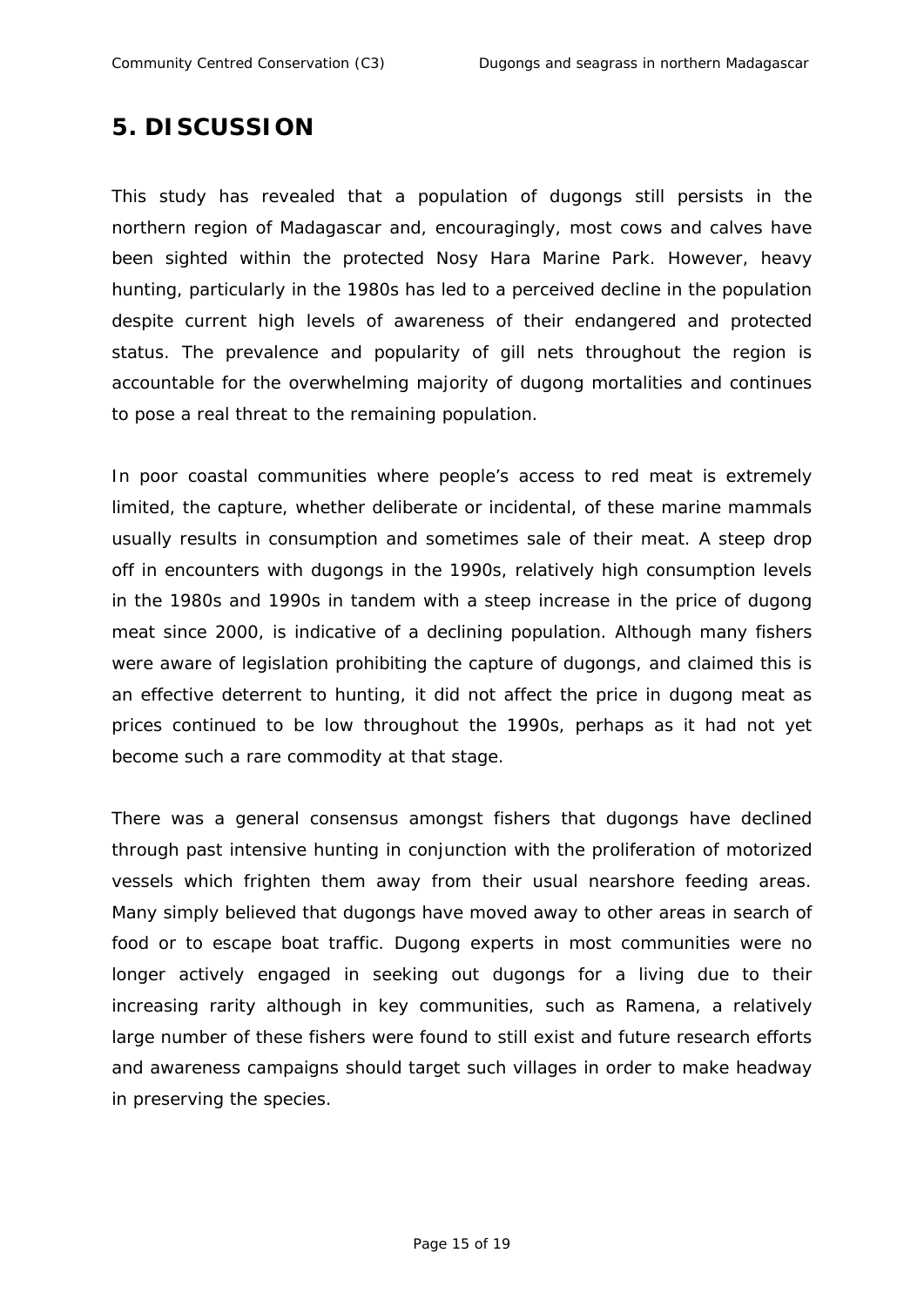The significant difference in numbers of dugong experts across the survey sites creates heterogeneity in hunting pressure across the region and could be reflective of geographical distribution of the dugong population itself and its habitat. Limited ground-truthing at Ramena was possible during the study due to poor visibility and weather conditions so further surveys will be required to ascertain if dugong food resources are more abundant in this area. More research is also required to determine the reasons behind the variations in hunting intensity across communities, which could also have pertinent sociocultural drivers. With more than a quarter of respondents having personally caught one or more dugongs in their lifetime, usually accidentally, and more than three-quarters having consumed dugong meat (half of these within the 1990s) the dugong, despite being on the decline, was relatively common twenty years ago.

*Fady* or local taboos relating to dugongs are widespread and continue to be respected. The apparent presence of *fady* banning the killing and consumption of dugongs in some communities on the east coast (Joamanana pers comm December 2009) will be explored during fieldwork from January to May 2010. The strong adherence to *fady* relating to hunting wildlife have the potential to positively impact populations of endangered species, particularly when relating to community-wide prohibition of hunting and consumption. As with other species, Malagasy culture dictates respect and adherence to a suite of rules regarding the killing and preparation of meat. The dugong's body is thought to closely resemble the human form and associated legends and taboos have evolved to protect against sexual transgressions. The secretive nature of slaughter and in particular the attempt to protect women and children from witnessing the act could indicate emotive responses within the community which could be levered in gathering support for protection measures.

The concern and knowledge amongst older fishers, many who have benefited from hunting dugongs when they were once more abundant, should not be ignored or underestimated as these men may be pivotal in helping introduce conservation measures within their own communities. The unequivocal respect held by all Malagasy people for both elders and ancestors is deep rooted and continues to be a guiding force in daily life today. By conservationists engaging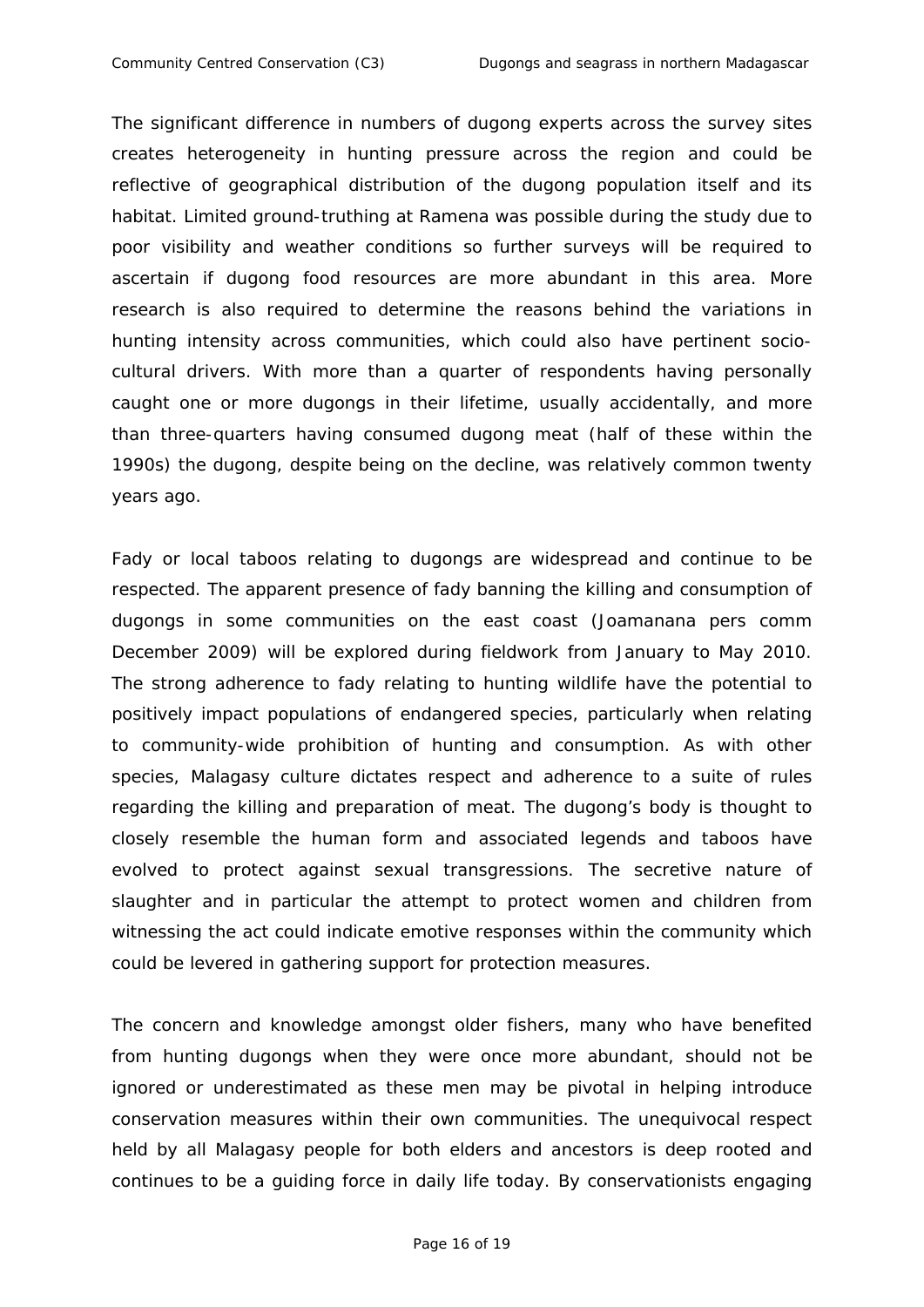with these elders, positive and sustainable steps forward may be taken to reducing mortality of dugongs caught accidentally and in introducing communityrun protected areas. Their opinions and guidance will be respected and any measures they propose adopted by the community as a whole.

By extending the study area to further sites across northern Madagascar results will be used to create a set of priority dugong protection areas which can be the focus of future state and community-driven conservation and management initiatives. Concurrent bycatch surveys are yielding more detailed information about accidental catch of not only dugongs but also sea turtles, dolphins and sharks in artisanal fisheries throughout the region and can be incorporated into the creation of a 'risk' map. Once results are analysed in August 2010, findings and recommendations will be presented to key stakeholders as part of the longer-term aim to implement tangible actions for conserving this threatened population throughout northern Madagascar.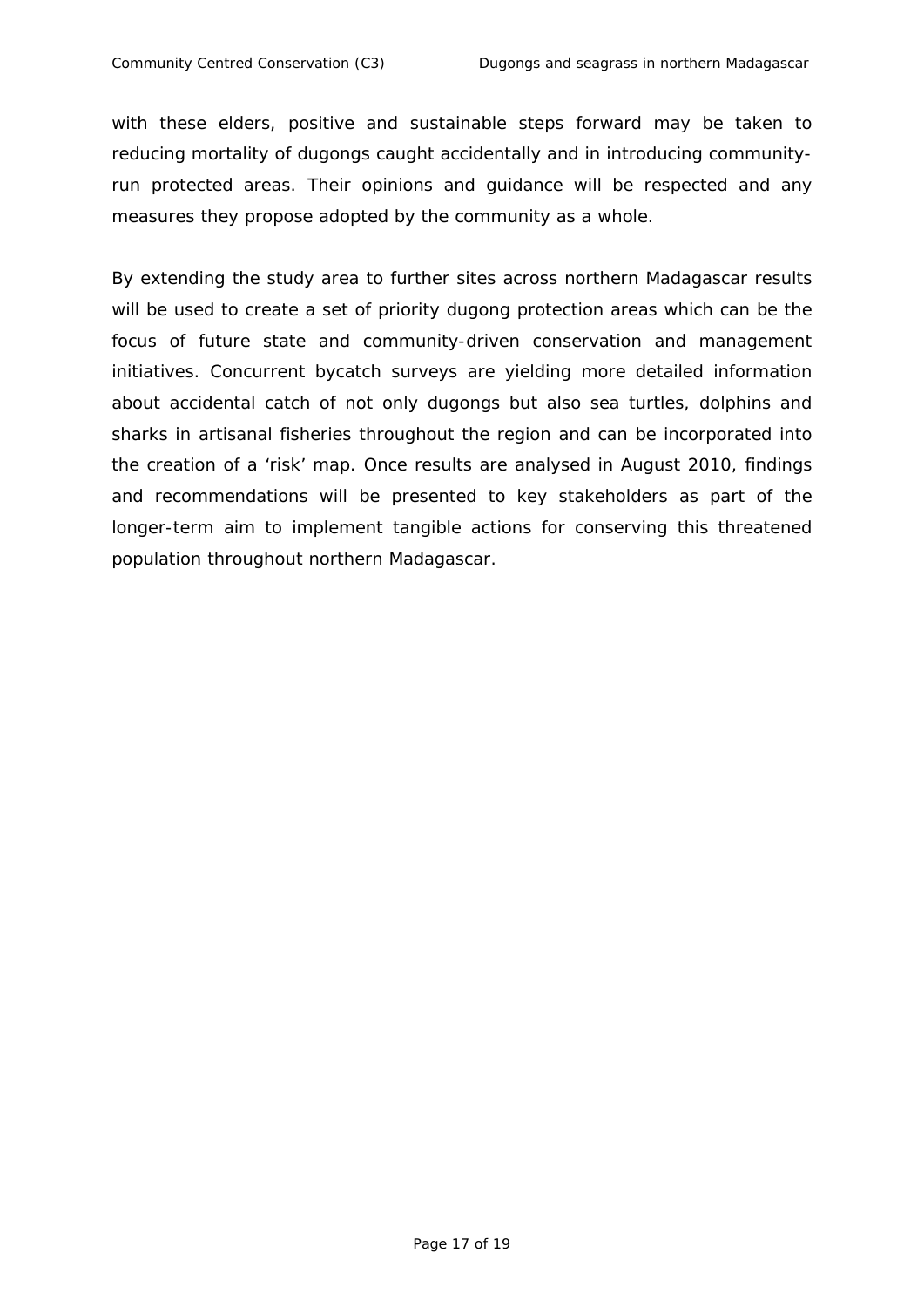## **6. REFERENCES**

**Aragones LV, Jefferson TA and Marsh H (1997)** MARINE MAMMAL SURVEY TECHNIQUES APPLICABLE IN DEVELOPING COUNTRIES. Asian Marine Biology 14 (1997): 15-39

**Borg JA, Rowden AA, Attrill MJ, Schembri PJ and Jones M B (2009)** OCCURRENCE AND DISTRIBUTION OF DIFFERENT BED TYPES OF SEAGRASS *POSIDONIA OCEANICA* AROUND THE MALTESE ISLANDS. MEDITERRANEAN MARINE SCIENCE 10(2):45-61

**Boyd IL, Lockyer C and Marsh H (1999)** REPRODUCTION IN MARINE MAMMALS. In: Reynolds JE III and Rommel SA (eds) Biology of Marine Mammals. Smithsonian Institute, Washington p 218 -286

**Cockcroft VG (1993)** A PRELIMINARY ASSESSMENT OF THE STATUS OF MADAGASCAR COASTAL RESOURCES, WITH SPECIAL REFERENCE TO MARINE MAMMALS AND REPTILES. Final report for United Nations Environment Programme. South African Department of Foreign Affairs and African Wildlife. Dec 1993 16pp

**Cockcroft VG and Young DD (1998)** AN INVESTIGATION OF THE STATUS OF COASTAL MARINE RESOURCES ALONG THE WEST COAST OF MADAGASCAR. Mission report to WWF, unpublished. 58pp

**Dahdouh-Guebasl F, Coppejans E and Van Speybroeck D (1999)** REMOTE SENSING AND ZONATION OF SEAGRASSES AND ALGAE ALONG THE KENYAN COAST. Hydrobiologia 400:63-73

**Davis PZR and Poonian CNS (2007)** INCIDENTAL CAPTURE OF THE DUGONG, DUGONG DUGON, IN GILLNETS, MOHELI, UNION OF COMOROS. In Kiska J, Muir C (Eds) 1st Regional Workshop on Incidental Catches of Non-targeted Marine Species in the Western Indian Ocean, Workshop proceeding. 13-15th November 2006, Mayotte, France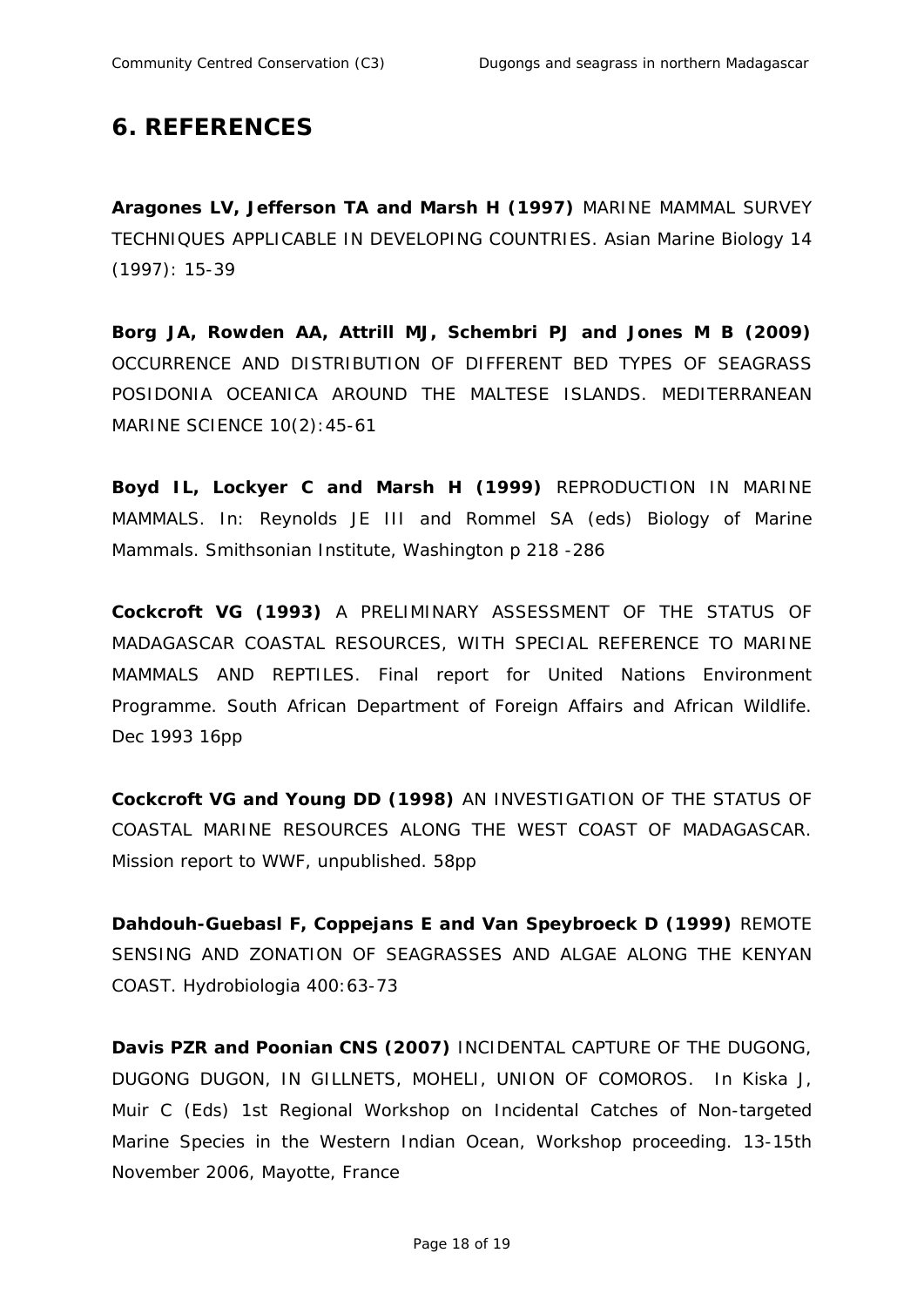**Green EP, Mumby PJ , Edwards AJ and Clark CD (1996)** A REVIEW OF REMOTE SENSING FOR THE ASSESSMENT AND MANAGEMENT OF TROPICAL COASTAL RESOURCES. Coastal Management, 24: 1-40

**Howari MF, Jordan BR, Bouhouche N and Wyllie-Echeverria S (2009)**  FIELD AND REMOTE-SENSING ASSESSMENT OF MANGROVE FORESTS AND SEAGRASS BEDS IN THE NORTHWESTERN PART OF THE UNITED ARAB EMIRATES. Journal of Coastal Research 25(1):48-56

**Marsh H (2008) DUGONG DUGON.** In: IUCN 2010. IUCN Red List of Threatened Species. Version 2010.1. <www.iucnredlist.org>. Downloaded on 10 June 2010

**McKenzie, LJ, Campbell, SJ and Roder, CA (2003)** SEAGRASS-WATCH: MANUAL FOR MAPPING & MONITORING SEAGRASS RESOURCES BY COMMUNITY (CITIZEN) VOLUNTEERS. 2nd Edition. (QFS, NFC, Cairns) 100pp

**Mumby P and Edwards A (2002)** MAPPING MARINE ENVIRONMENTS WITH IKONOS IMAGERY: ENHANCED SPATIAL RESOLUTION CAN DELIVER GREATER THEMATIC ACCURACY. Remote Sensing of Environment. 82:248-25

**UNEP (2002)** DUGONG: STATUS REPORT AND ACTION PLANS FOR COUNTRIES AND TERRITORIES. UNEP : Early Warning and Assessment Report Series, Townsville, 162pp

**Urbanski, J A, Mazur, A and Janas, U (2009)** OBJECT-ORIENTED CLASSIFICATION OF QUICKBIRD DATA FOR MAPPING SEAGRASS SPATIAL STRUCTURE. Oceanological and Hydrobiological Studies. 38(1):27-43

**WWF Eastern African Marine Ecoregion Programme (2004)** TOWARDS A WESTERN INDIAN OCEAN DUGONG CONSERVATION STRATEGY: THE STATUS OF DUGONGS IN THE WESTERN INDIAN OCEAN REGION AND PRIORITY CONSERVATION ACTIONS. Dar es Salaam, Tanzania: WWF. 68pp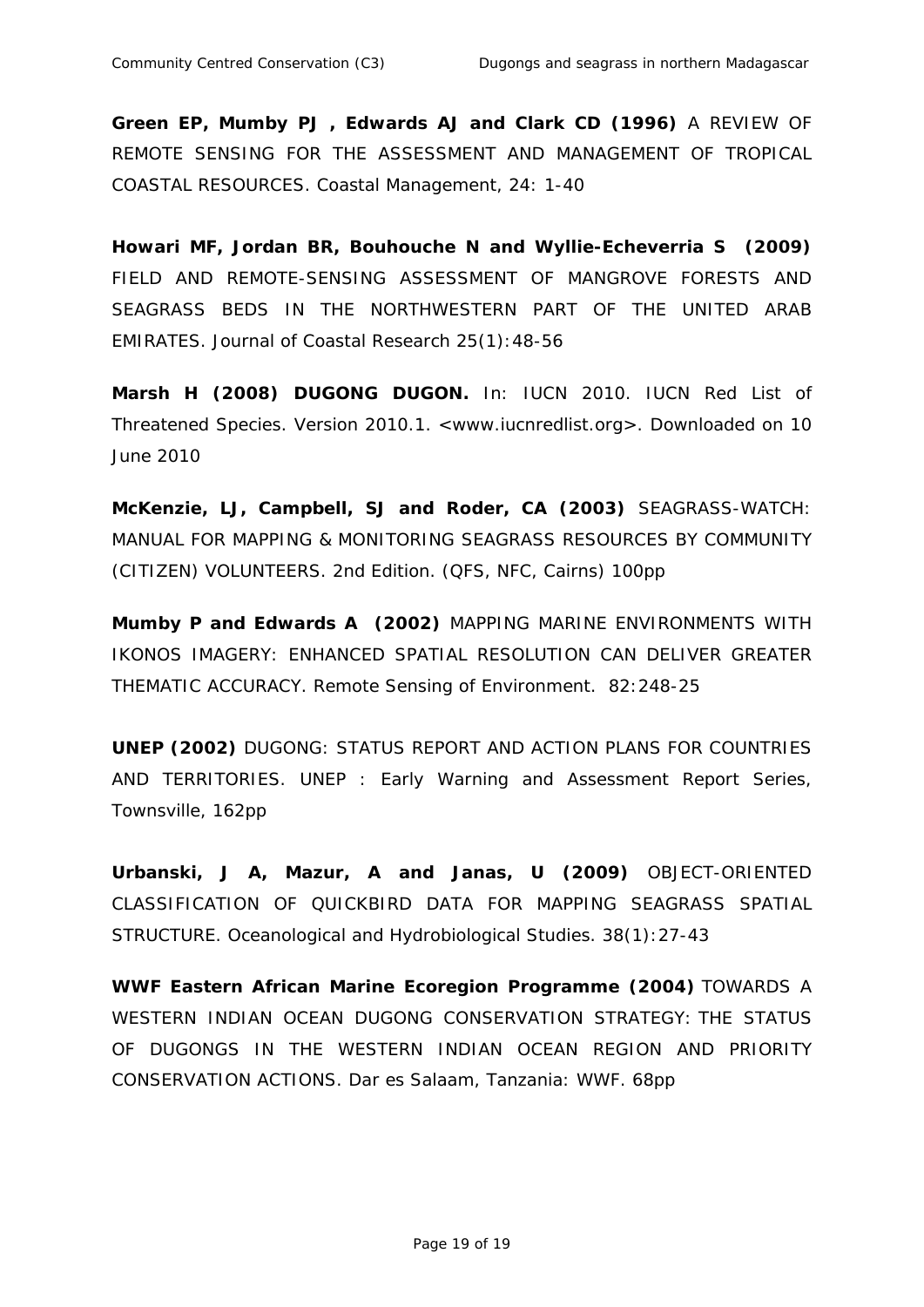## **APPENDICES**

- **I. FISHER QUESTIONNAIRE (ENGLISH) 3pp**
- **II. FISHER QUESTIONNAIRE (MALAGASY) 3pp**
- **III. KI QUESTIONNAIRE (ENGLISH) 8pp**
- **IV. KI QUESTIONNAIRE (MALAGASY) 8pp**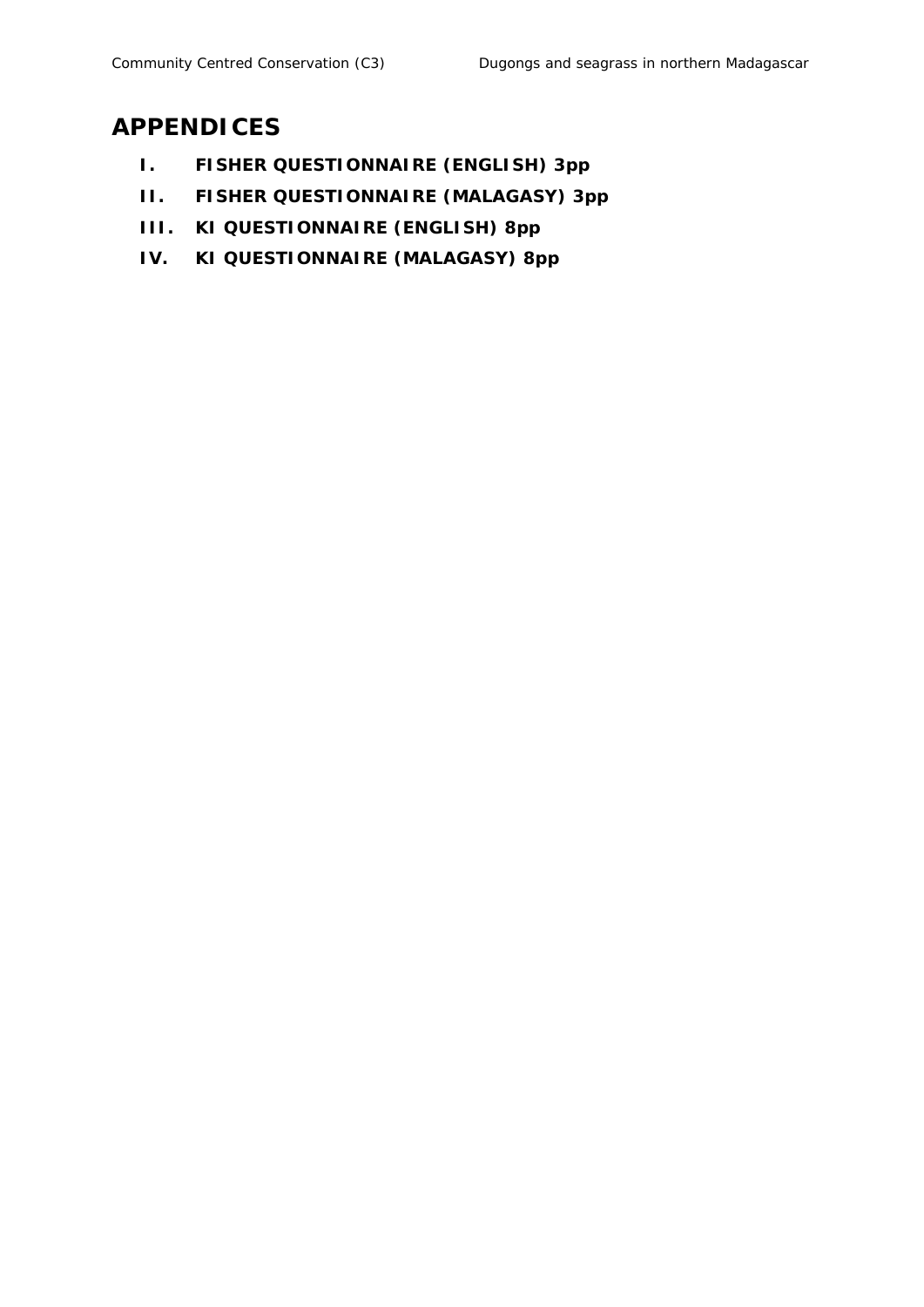

### **DUGONG QUESTIONNAIRE**

**FORM #** 

#### **Fisher information**

| Date | Landing site | Interviewer     |
|------|--------------|-----------------|
| Age  | Occupation   | Name (optional) |

#### *Make sure you've shown the interviewee a photo of the dugong and that they have seen a dugong in the past.*

| 1. How often do you observe dugongs?<br>(If never skip to $\#10$ ) |                 |                        |                       |  |  |  |  |
|--------------------------------------------------------------------|-----------------|------------------------|-----------------------|--|--|--|--|
| Never                                                              | Once in my life | A few times in my life | Less than once a year |  |  |  |  |
| A few times a year                                                 | Once a month    | A few times a month    | Once a week           |  |  |  |  |
| A few times a week                                                 | Every day       | N/A                    |                       |  |  |  |  |

2. In which area(s) have you seen dugongs? – (*indicate each site on the map with the corresponding form # and specify the exact name of the beach, the bay or the nearest village for each locality*)

| <b>Site</b> | # individuals | Habitat | <b>Size</b> | <b>Number of times</b> | Day / Night | Year | <b>Month</b> | <b>Dead /Alive</b> | Cause |
|-------------|---------------|---------|-------------|------------------------|-------------|------|--------------|--------------------|-------|
|             |               |         |             |                        |             |      |              |                    |       |
|             |               |         |             |                        |             |      |              |                    |       |
|             |               |         |             |                        |             |      |              |                    |       |
|             |               |         |             |                        |             |      |              |                    |       |
|             |               |         |             |                        |             |      |              |                    |       |
|             |               |         |             |                        |             |      |              |                    |       |
|             |               |         |             |                        |             |      |              |                    |       |
|             |               |         |             |                        |             |      |              |                    |       |
|             |               |         |             |                        |             |      |              |                    |       |

*Habitat types: seagrass / mangrove / reef edge / open sea ; Size: small (<1m) /medium (1<m<2m) / large (>2m); Cause : eg. net / N/A* 

3. What were you doing at the time of observation or at the time of accidental/deliberate capture?

| Fishing                         | Saw from the coast | Other (specify) | N/A |
|---------------------------------|--------------------|-----------------|-----|
| If fishing were you fishing by: |                    |                 |     |

|         |                           |      | N/A |
|---------|---------------------------|------|-----|
| Pirogue | Vedette (motorized craft) | Foot |     |
|         |                           |      |     |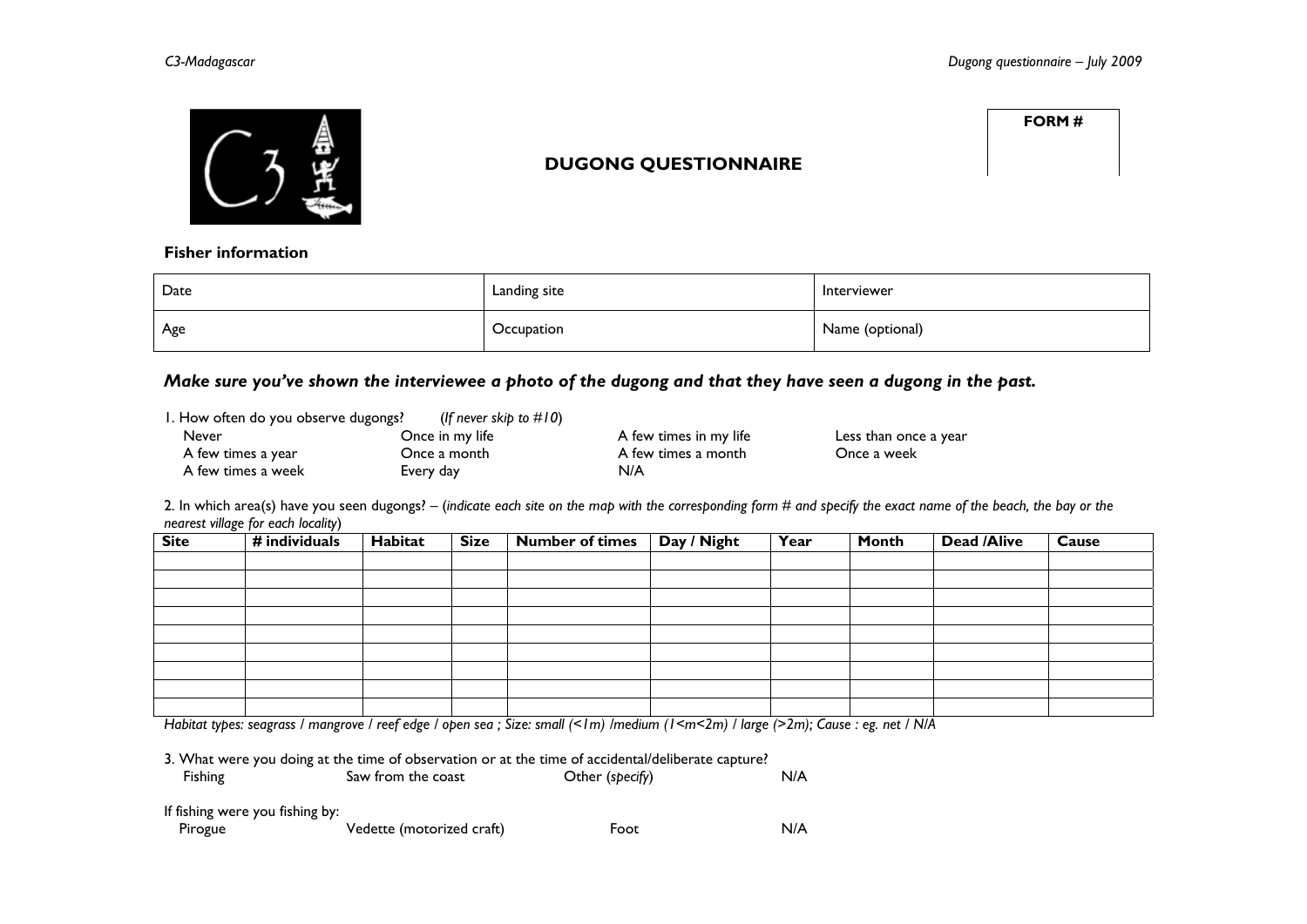| Never                           |                  | Once in my life                                           | 4. How often do you catch dugongs by accident or on purpose? | A few times in my life                                                                  |                                                                                                                                                                                                                                       | Less than once a year  |       |                        |       |
|---------------------------------|------------------|-----------------------------------------------------------|--------------------------------------------------------------|-----------------------------------------------------------------------------------------|---------------------------------------------------------------------------------------------------------------------------------------------------------------------------------------------------------------------------------------|------------------------|-------|------------------------|-------|
| A few times a year              |                  | A few times a month                                       |                                                              | Once a month                                                                            |                                                                                                                                                                                                                                       | Once a week            |       |                        |       |
| A few times a week              |                  | Every day                                                 | N/A                                                          |                                                                                         |                                                                                                                                                                                                                                       |                        |       |                        |       |
| <b>Site</b><br>(Draw on<br>map) | #<br>individuals | Habitat                                                   | <b>Size</b>                                                  | <b>Number</b> of<br>times                                                               | Day /<br><b>Night</b>                                                                                                                                                                                                                 | Year                   | Month | Dead /<br><b>Alive</b> | Cause |
|                                 |                  |                                                           |                                                              |                                                                                         |                                                                                                                                                                                                                                       |                        |       |                        |       |
|                                 |                  |                                                           |                                                              |                                                                                         |                                                                                                                                                                                                                                       |                        |       |                        |       |
|                                 |                  |                                                           |                                                              |                                                                                         |                                                                                                                                                                                                                                       |                        |       |                        |       |
| <b>MORE</b>                     | SAME             | <b>LESS</b>                                               | <b>NEVER</b>                                                 | 5. Do you observe or catch MORE / SAME / LESS dugongs since you started fishing?<br>N/A | Habitat types: seagrass / mangrove / reef edge / open sea ; Size: small (<1m) /medium (1 <m<2m) (="" large="">2m); Cause : eg. net / N/A<br/>If more or less, when did this change? (decades) _______________________________</m<2m)> |                        |       |                        |       |
|                                 |                  | 6. The dugongs you have observed or captured were they:   |                                                              | In groups                                                                               | In pairs                                                                                                                                                                                                                              | Alone                  | N/A   |                        |       |
|                                 |                  | 7. Have you even observed a female and her calf? YES      |                                                              | <b>NO</b>                                                                               | N/A                                                                                                                                                                                                                                   |                        |       |                        |       |
|                                 |                  |                                                           |                                                              |                                                                                         | 8. At what time of day/night do you observe or capture the most dugongs? ___________________________                                                                                                                                  |                        |       | N/A                    |       |
| Eat                             |                  | 9. If you catch a dugong, what do you do with it?<br>Sell |                                                              | Release it (alive)                                                                      |                                                                                                                                                                                                                                       | Discard (already dead) |       | Kill and discard       |       |

|  | other (specify) | N/A |
|--|-----------------|-----|
|--|-----------------|-----|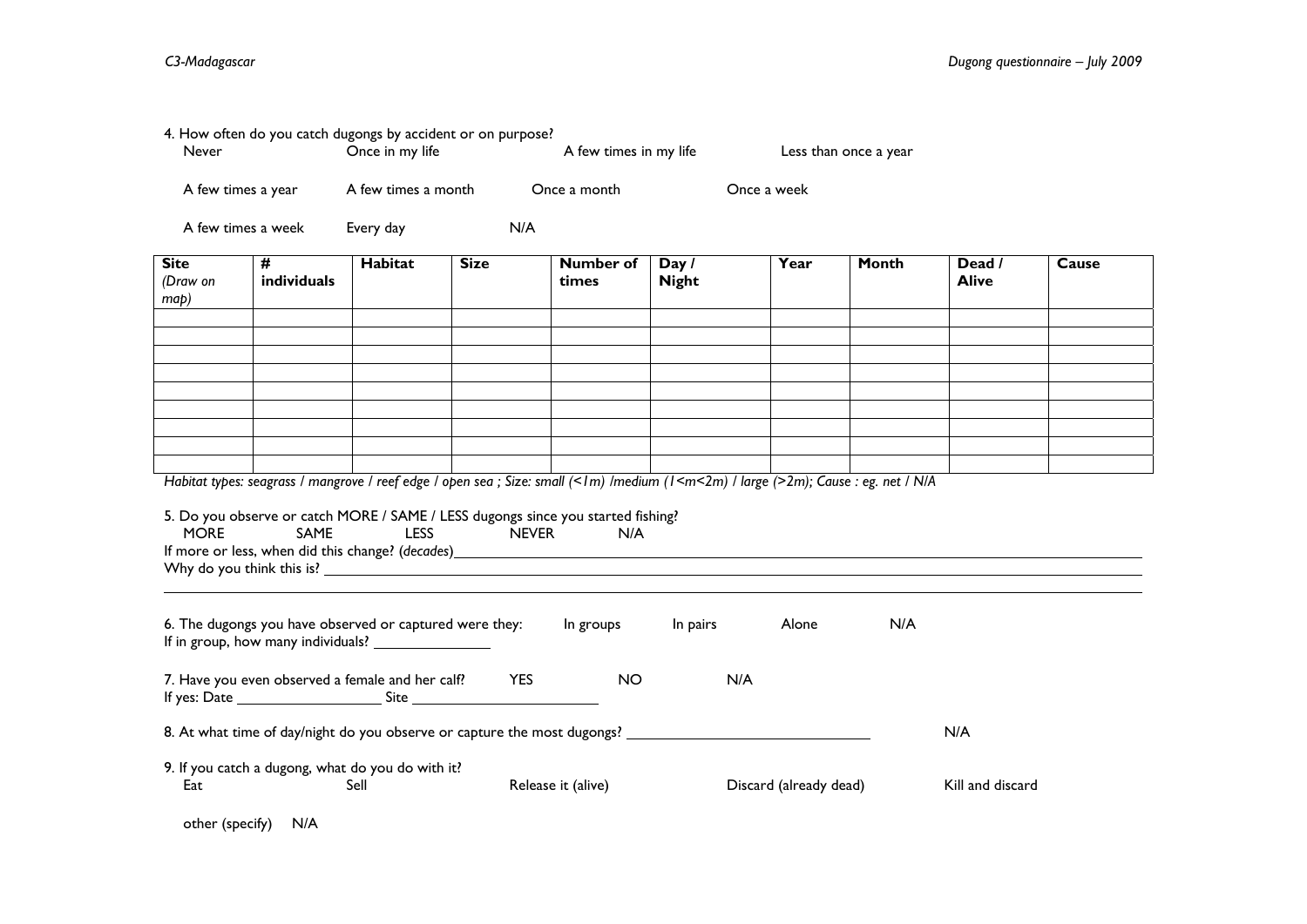10.How many fishermen hunt Dugong in the village?

| 12. Have you ever eaten dugong meat? YES                                                                                                      |            | NO. | N/A |  |  |  |  |
|-----------------------------------------------------------------------------------------------------------------------------------------------|------------|-----|-----|--|--|--|--|
| 13. Do you know of another name for dugongs? ___________________________________                                                              |            |     |     |  |  |  |  |
| 14. Do you know if there are MORE / LESS / SAME number of dugong now compared to when you started fishing?<br>MORE <b>MORE</b><br><b>LESS</b> | SAME       |     | N/A |  |  |  |  |
| 15. Are dugongs endangered?                                                                                                                   | <b>YES</b> | NO. | N/A |  |  |  |  |
| 16. Are dugongs protected by law?                                                                                                             | <b>YES</b> | NO. | N/A |  |  |  |  |
| 17. Are there any fadys about dugongs?                                                                                                        | <b>YES</b> | NO. | N/A |  |  |  |  |
|                                                                                                                                               |            |     |     |  |  |  |  |
|                                                                                                                                               |            |     |     |  |  |  |  |

#### **IF INTERVIEWEE HAS CAPTURED DUGONGS, DO A KEY INFORMANT INTERVIEW**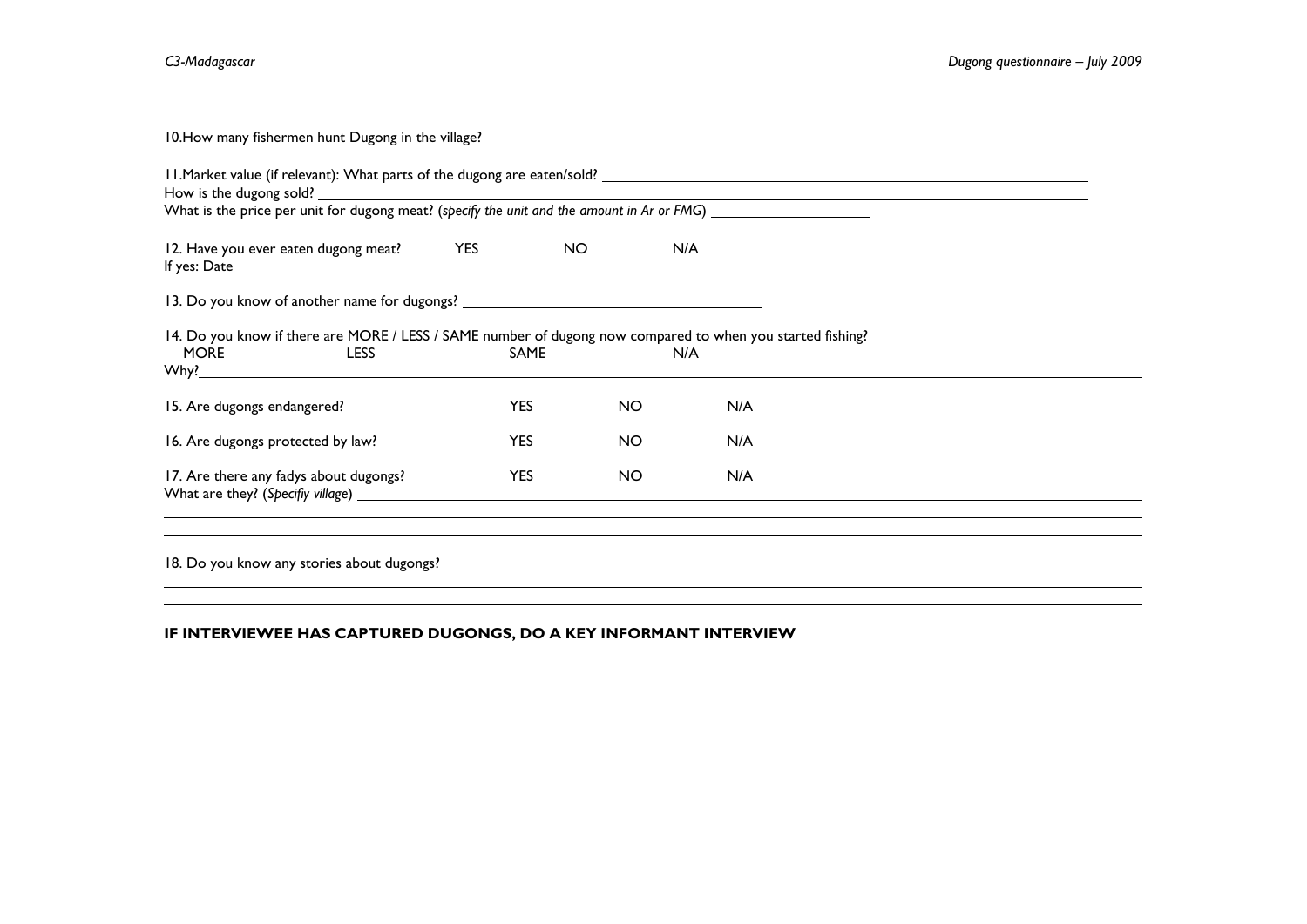

### **FANADIHADIHANA MIKASIKA LAMBOHARA**

**# FICHE** 

**Mombamomba ireo mpamintana** 

| Daty  | Fonenana | Mpanadihady            |
|-------|----------|------------------------|
| Taona | Asa atao | Anarana (isankarazany) |

#### *Fahazoana antoka tsara mpamintana iray mba ahafantatra tsara mombamomba ilay lambohara sady efa nahita izany lambohara izany*

1. Impiry nahita lambohara anareo tatotato ? (*raha tsiaro mandeha amin'ny # 10*)

 $\square$  Tsiaro  $\square$  indraiky taminy fiainako  $\square$  Indraikindraiky fo taminy fiainako  $\square$  Ambanin'ny indraiky isantaona  $\Box$  Indraikindraiky isaka taona  $\Box$  Indraiky isaka fanjava  $\Box$  Matetiky isaka fanjava  $\Box$  Indraiky isaka herinandro

 $\square$  Matetiky isaka herinandro  $\square$  Isanandra  $\square$  N/A

2. Aiza avy ireo faritra efa nahitanao lambohara ? – (*Indiquer chaque site d'observation sur la carte avec le # de fiche correspondant et préciser le nom exact de la plage ou du village le plus proche pour chaque localité*)

| Toerana | <b>Isany</b><br>(# individus) | « Habitat » | <b>Alavany</b> | <b>Impirynahina</b><br>hita | Alinfa sa<br>matsagna | Taona | Fanjava | Maty sa<br>velona | <b>Antony</b> |
|---------|-------------------------------|-------------|----------------|-----------------------------|-----------------------|-------|---------|-------------------|---------------|
|         |                               |             |                |                             |                       |       |         |                   |               |
|         |                               |             |                |                             |                       |       |         |                   |               |
|         |                               |             |                |                             |                       |       |         |                   |               |
|         |                               |             |                |                             |                       |       |         |                   |               |
|         |                               |             |                |                             |                       |       |         |                   |               |
|         |                               |             |                |                             |                       |       |         |                   |               |
|         |                               |             |                |                             |                       |       |         |                   |               |
|         |                               |             |                |                             |                       |       |         |                   |               |
|         |                               |             |                |                             |                       |       |         |                   |               |

Karazany tany ipetrahany: Ahitry andranomasina / Honko / Ivelany riva / Any aminy lalina; Karazany alavany: Fohy (<1m) / erany na antonony (1<m<2m) / Lava (>2m); *Antony : eg. Harato / Tsy haiko*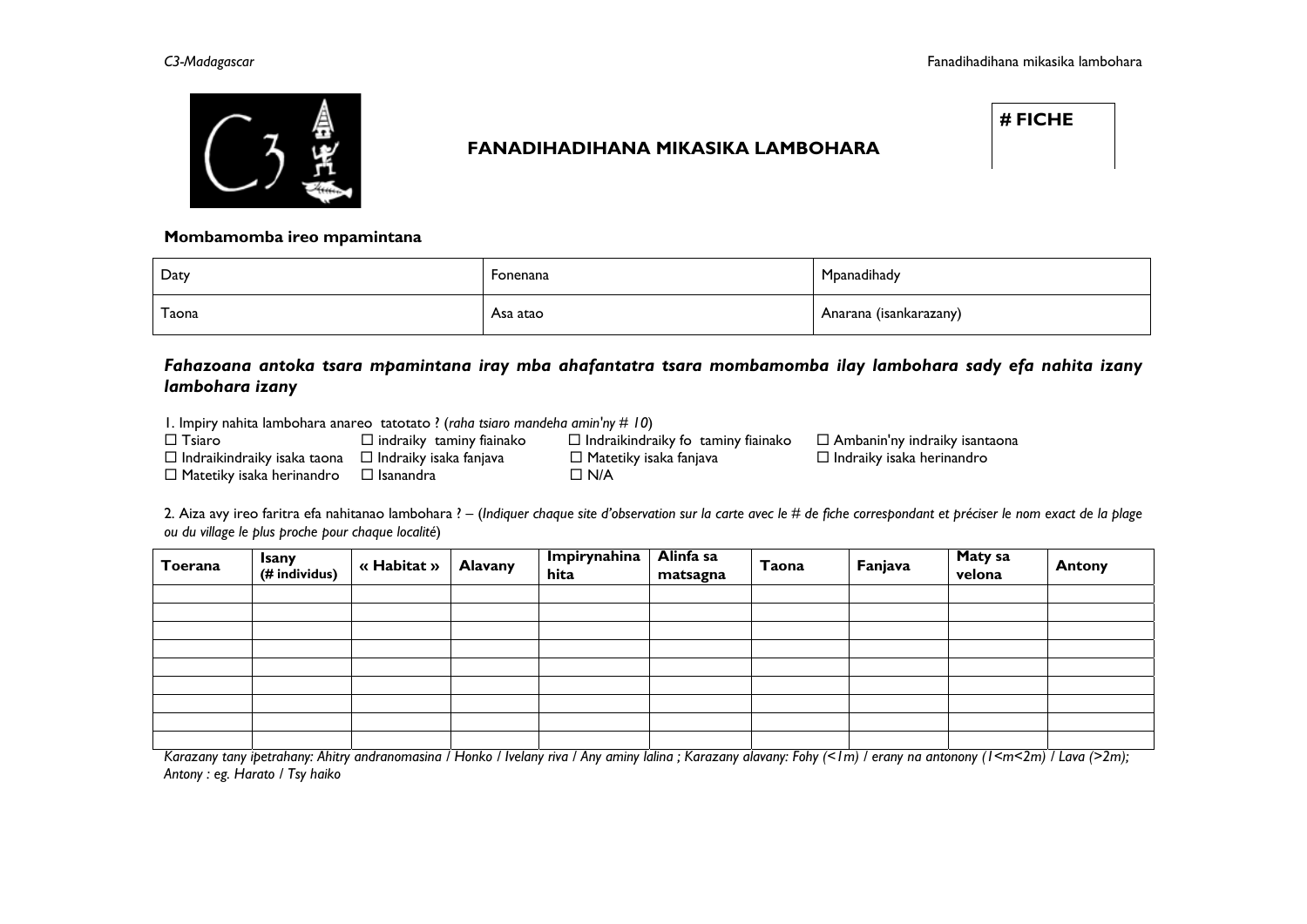*3.* Inona ny raha nataonareo aminy fotoagna nahitanareo azy na nahazoanareo azy (antsitrapo na tsy kiniagna) ?

| $\Box$ Teo ampamintanana $\Box$ Tazana avy antety |                   | $\Box$ Hafa (omeo) | $\Box$ Tsy hay |
|---------------------------------------------------|-------------------|--------------------|----------------|
| Raha ohatra mamintana :                           |                   |                    |                |
| $\Box$ Laka/sambo                                 | $\square$ Vedette | $\Box$ Miaka       | $\Box$ Tsy hay |

4. Impiry namintana lambohara kiniagna na tsy kiniagna anareo ?

| $\Box$ Tsiary                    | $\Box$ Indraiky taminy fiainako | $\Box$ Indraikindraiky fo taminy fiainako | $\Box$ Ambanin'ny indraiky isantaona |
|----------------------------------|---------------------------------|-------------------------------------------|--------------------------------------|
| $\Box$ Indraiky isaka taona      | $\Box$ Indraiky isaka fanjava   | $\Box$ Matetiky isaka fanjava             | $\Box$ Indraiky isaka herinandro     |
| $\Box$ Matetiky isaka herinandro | $\Box$ Isanandro                | コ N/A                                     |                                      |

| Toerana<br>sorato eo<br>aminy carte) | Isany<br>(# individus) | « Habitat » | <b>Alavany</b> | <b>Impiry</b><br>nahitanao azy<br>/ireo | Alinfa sa<br>matsagna | Taona | Fanjava | Maty sa<br>velona | <b>Antony</b> |
|--------------------------------------|------------------------|-------------|----------------|-----------------------------------------|-----------------------|-------|---------|-------------------|---------------|
|                                      |                        |             |                |                                         |                       |       |         |                   |               |
|                                      |                        |             |                |                                         |                       |       |         |                   |               |
|                                      |                        |             |                |                                         |                       |       |         |                   |               |
|                                      |                        |             |                |                                         |                       |       |         |                   |               |
|                                      |                        |             |                |                                         |                       |       |         |                   |               |
|                                      |                        |             |                |                                         |                       |       |         |                   |               |
|                                      |                        |             |                |                                         |                       |       |         |                   |               |
|                                      |                        |             |                |                                         |                       |       |         |                   |               |
|                                      |                        |             |                |                                         |                       |       |         |                   |               |
|                                      |                        |             |                |                                         |                       |       |         |                   |               |

*Karazany tany ipetrahany: Ahitry andranomasina / Honko / Ivelany riva / Any aminy lalina ; Karazany alavany: Fohy (<1m) / erany na antonony (1<m<2m) / Lava (>2m); Antony : eg. Harato / Tsy haiko* 

| 5. Nahita na nahazo lambohara maro / mira / vitsy anaro rango namintananareo?<br>$\Box$ MARO<br>D MIRA                       | $\square$ TSIARO | $\square$ TSY HAY |                |                |  |
|------------------------------------------------------------------------------------------------------------------------------|------------------|-------------------|----------------|----------------|--|
| 6. Mandeha miaraka sa mandeha manokana ilay lambohara hitanareo na hoe nazonareo ?<br>$\Box$ Tokana<br>$\Box$ Miaraka $\Box$ | D Kiroroa        |                   | $\Box$ Tsy hay |                |  |
| 7. Efa navy nahita reniny sy zanany moa anareo?                                                                              | $\square$ ENY    | $\Box$ TSIA       | $\Box$ TSY HAY |                |  |
| 8. Aminy fotoana (ora) ino no fahitanareo na fazahoanareo lambohara ?                                                        |                  |                   |                | <b>TSY HAY</b> |  |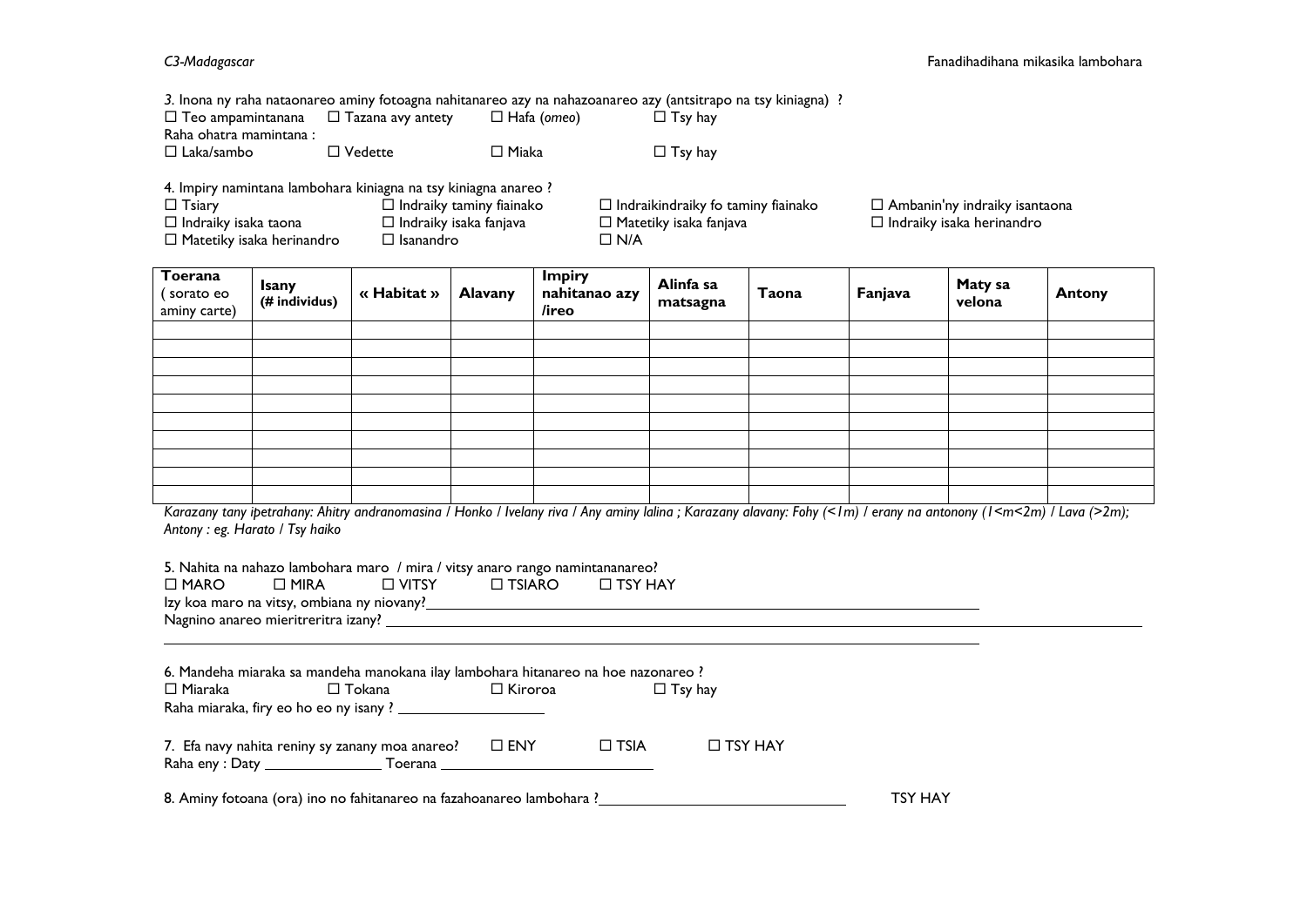*C3-Madagascar* Fanadihadihana mikasika lambohara

| 9. Izy koa mahazo lambohara anareo, atao ino ?<br>$\Box$ Ahanina<br>$\Box$ Hafa (omeo)                                                                   | $\Box$ Alafo<br>$\Box$ Tsy hay                                                                                                                                                                                             | $\Box$ Avela (velona) |               | $\Box$ Ariana (maty) |                | $\Box$ Vonena sady ariagna |  |  |  |
|----------------------------------------------------------------------------------------------------------------------------------------------------------|----------------------------------------------------------------------------------------------------------------------------------------------------------------------------------------------------------------------------|-----------------------|---------------|----------------------|----------------|----------------------------|--|--|--|
|                                                                                                                                                          | 10. Firy ny isany mpamintana mangala lambohara eto amin'ny tanana eto?<br>10. Firy ny isany mpamintana mangala lambohara eto amin'ny tanana eto?<br>10. Firy ny isany mpamintana mangala lambohara eto amin'ny tanàna eto? |                       |               |                      |                |                            |  |  |  |
|                                                                                                                                                          |                                                                                                                                                                                                                            |                       |               |                      |                |                            |  |  |  |
|                                                                                                                                                          |                                                                                                                                                                                                                            |                       |               |                      |                |                            |  |  |  |
|                                                                                                                                                          |                                                                                                                                                                                                                            |                       |               |                      |                |                            |  |  |  |
|                                                                                                                                                          | 12. Efa nihinana lambohara va anareo ? $\Box$ ENY<br>$\square$ TSIA<br>$\Box$ TSY HAY<br>Raha eny: Daty __________________                                                                                                 |                       |               |                      |                |                            |  |  |  |
|                                                                                                                                                          |                                                                                                                                                                                                                            |                       |               |                      |                |                            |  |  |  |
| 14. Rango anareo namintana, araka ny fahaizanareo, nihegny/nihamaro/mira ny isan'ny lambohara?<br>$\Box$ MARO<br>$\Box$ VITSY $\Box$ MIRA $\Box$ TSY HAY |                                                                                                                                                                                                                            |                       |               |                      |                |                            |  |  |  |
| 15. Mihalany taranaka moa ireo lambohara ireo?                                                                                                           |                                                                                                                                                                                                                            |                       | $\square$ ENY | $\Box$ TSIA          | $\Box$ TSY HAY |                            |  |  |  |
| 16. Arovana moa ireo lambohara ireo ?                                                                                                                    |                                                                                                                                                                                                                            |                       | $\square$ ENY | $\Box$ TSIA          | $\Box$ TSY HAY |                            |  |  |  |
| $\Box$ TSIA<br>$\square$ ENY<br>$\Box$ TSY HAY<br>17. Misy fady ve miaraka aminy lambohara?                                                              |                                                                                                                                                                                                                            |                       |               |                      |                |                            |  |  |  |
|                                                                                                                                                          |                                                                                                                                                                                                                            |                       |               |                      |                |                            |  |  |  |

**Izikoa ilay mpamintagna efa nahatratra lambohara, ampaminoa Key informant interview.**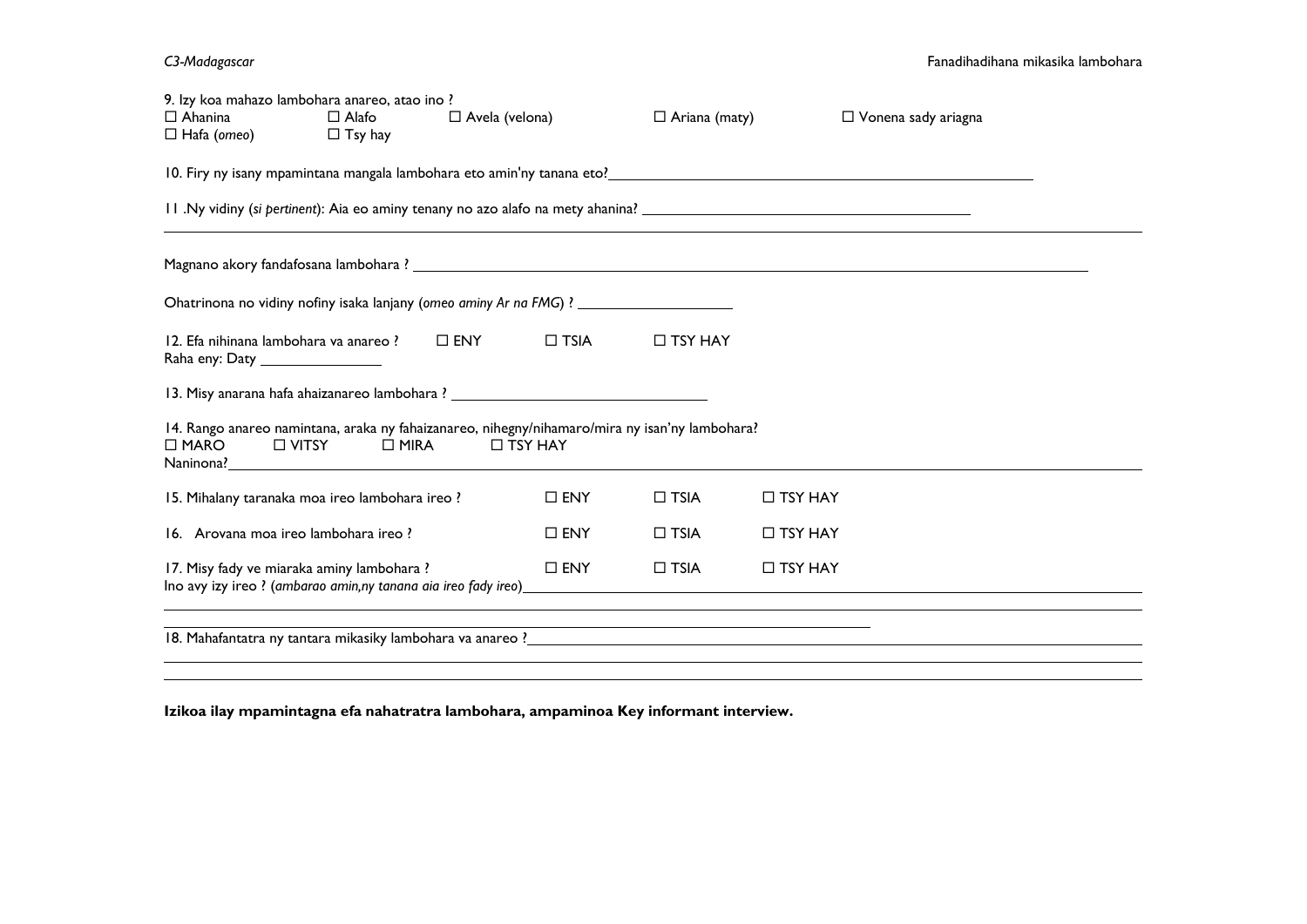**FORM #** 

**KEY INFORMANT DUGONG QUESTIONNAIRE (For dugong specialists and old experienced fishermen)** 



**The Dugong Fishery** 

#### LEAD QUESTION

l

Can you tell us about being a specialist for dugong hunting?

#### **PROBES**

l l

- $\square$  When did you start and how did you become a specialist?
- $\square$  Did someone teach you how to be a specialist or did you learn yourself?
- $\square$  Were you the only specialist in the village? If not, how many were there?
- $\Box$  Is this a long-standing tradition in your community or has it only developed within your lifetime?
- $\square$  Did you hunt dugongs year-round or only in certain months or seasons?
- $\square$  Why did you hunt dugongs? Were there any other reasons?
- $\Box$  Did you focus entirely on hunting dugongs or did you target other species? If so, which species?
- $\Box$  How long did you work in this role?
- $\Box$  How many dugongs did you hunt and why did you stop?
- $\square$  Do you know if there are still dugong specialists working today?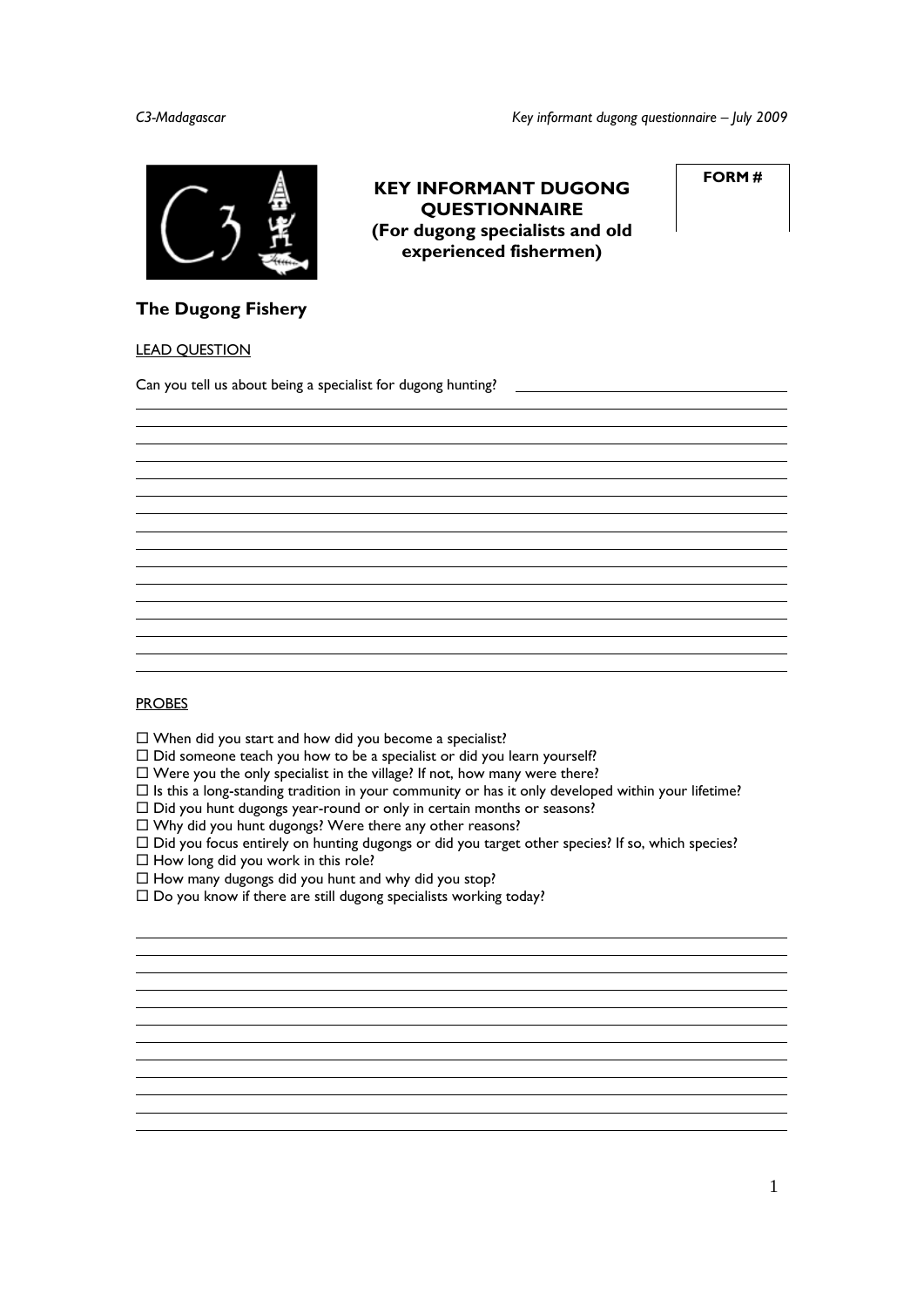l

#### **LEAD QUESTION**

What did you do to catch dugongs?

#### PROBES

l l

- $\Box$  Will you describe a typical hunt?
- $\Box$  What kind of fishing gear did you use?
- $\Box$  What kind of boat did you use?
- $\square$  Did you use any strategies to hunt and capture dugongs?
- $\Box$  Are the equipment and strategies you used still used today?
- $\Box$  How often would you go out to hunt dugongs?
- $\Box$  How often were you successful in capturing them? How many did you capture per hunt?

and the control of the control of the control of the control of the control of the control of the control of the the control of the control of the control of the control of the control of the control of the control of the control of the control of the control of the control of the control of the control of the control of the control the control of the control of the control of the control of the control of the control of the control of the control of the control of the control of the control of the control of the control of the control of the control and the control of the control of the control of the control of the control of the control of the control of the and the control of the control of the control of the control of the control of the control of the control of the

- $\Box$  Where did you find them? Did you use any techniques to find them?
- $\Box$  Which time of day did you normally hunt them?
- $\Box$  Were there times you could not go hunting and for what reasons?
- $\Box$  Are there any superstitions, myths or fadys related with dugong hunting?
- $\Box$  Have dugong hunting practices changed over time? If so, how and why?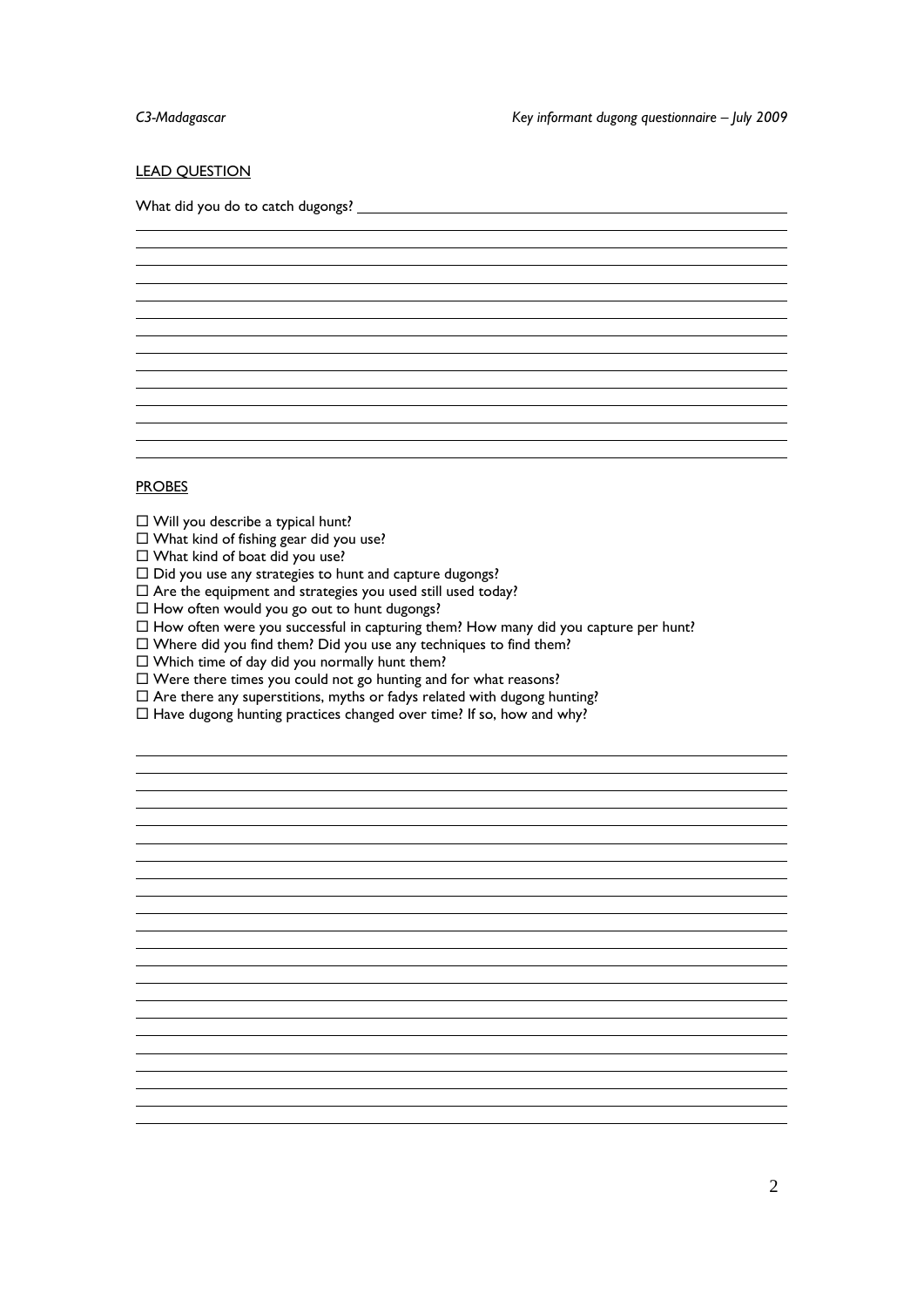#### **LEAD QUESTION**

Where did you sell dugong meat? l

the control of the control of the control of the control of the control of the control of the control of the control of the control of the control of the control of the control of the control of the control of the control and the control of the control of the control of the control of the control of the control of the control of the and the control of the control of the control of the control of the control of the control of the control of the and the control of the control of the control of the control of the control of the control of the control of the

#### **PROBES**

l l

- $\square$  Was it sold anywhere other than the local market?
- $\square$  Was the meat sold directly to market vendors or were other people involved?
- $\Box$  How did you store and prepare the meat?
- $\Box$  How did you transport the meat to where it was sold?
- □ Which parts were sold?
- $\Box$  How much was the meat sold for per unit?
- $\square$  Were they sold for consumption as food or did some parts have other uses?
- $\square$  Were the different parts priced differently?
- $\square$  Did the price(s) remain constant or did they fluctuate over time?
- $\Box$  Was there any preference for the meat of male, female, or young dugong?
- $\Box$  Were there any superstitions, myths or fadys to do with dugong consumption?
- $\Box$  Were there any traditional ceremonies required before eating or sale?
- $\square$  When was the last time you saw dugong meat on sale? Where was it sold?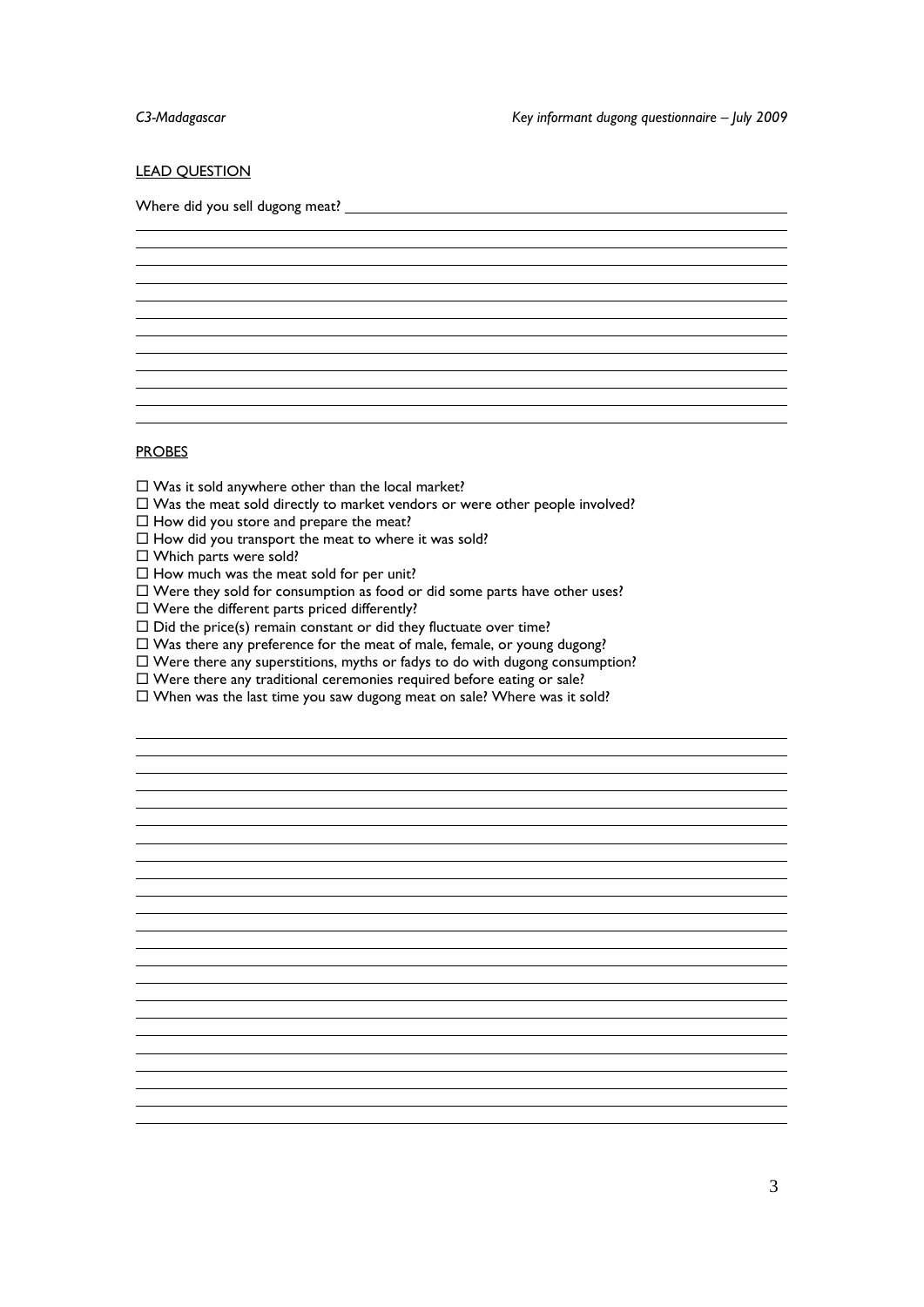#### **Dugong Observations**

#### LEAD QUESTION

l

Where would you see dugongs? (Note: Have them note where they saw them along with the years or decades.) 

#### PROBES

l l

 $\square$  In which marine habitats did you find them?

 $\square$  Did you ever find them in rivers?

 $\square$  Would you find them now in the same places as you did 20 years ago?

 $\Box$  How many would you see together? Would you ever see large groups? If so, where and when?

 $\Box$  Over your career did you notice any changes in their numbers or locations? In which year(s) did

the(se) change(s) occur? Why do you think that is?

 $\square$  Did people ever find dugongs dead for reasons other than hunting?

 $\Box$  If caught accidentally, what kind of fishing methods were used and what was the target species?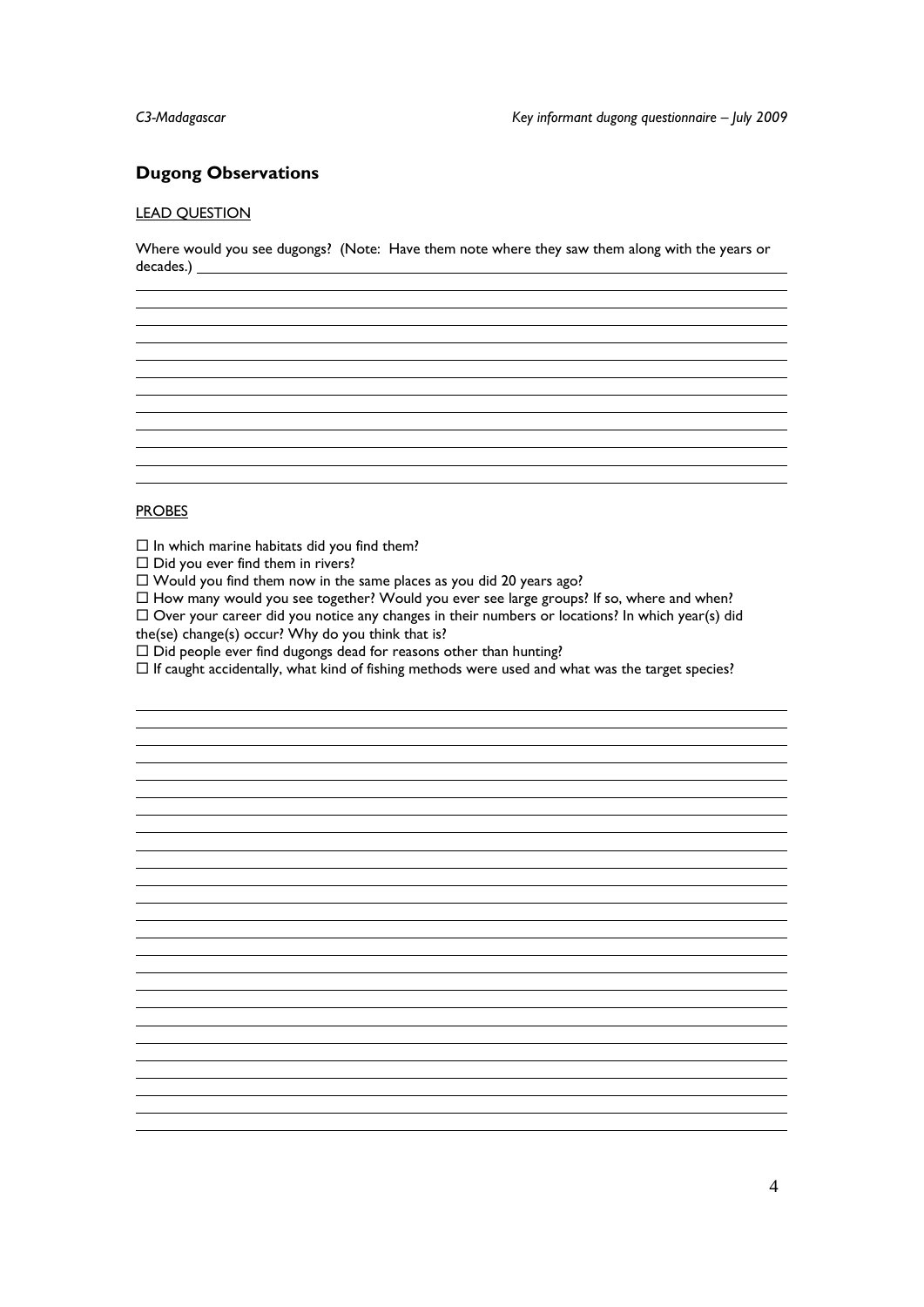#### LEAD QUESTION

Did you notice their movement between different areas? (Note: Have them Indicate on the map said migration routes.)<br>
<u>Example 2006</u>

#### **PROBES**

l l

l

 $\square$  Which months or seasons did they leave and return?

 $\square$  Did their migration depend on the tides?

 $\square$  Would they migrate during the day or at night?

 $\Box$  For how long did they go?

 $\square$  Did all herds and each of their members go?

 $\square$  Why (or why not) do you think they migrated?

and the control of the control of the control of the control of the control of the control of the control of the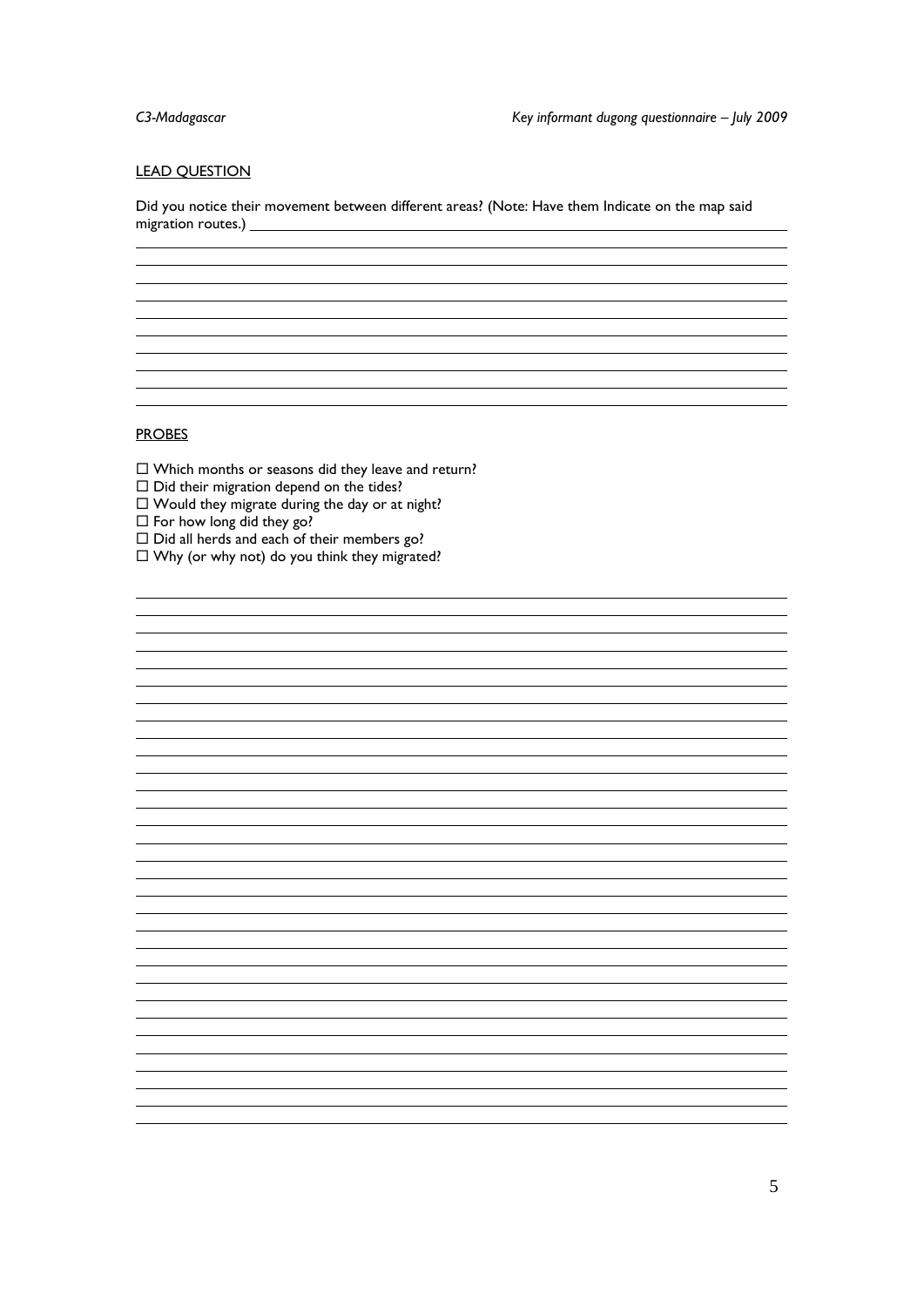l

#### **LEAD QUESTION**

What do you know about dugong behavior?

#### PROBES

l

- $\Box$  What did they eat?
- $\square$  What were their feeding habits like?
- $\square$  Did you learn anything about their reproduction?
- $\Box$  When and where did they mate?
- $\Box$  Under what conditions did they mate?
- $\square$  Was the mating zone different from their feeding zone?
- $\square$  Did you learn anything about their pregnancy and calf-rearing?
- $\square$  Did you see any behavior aside from feeding and swimming?
- $\Box$  How did they react towards humans?
- $\Box$  Did they behave differently towards motorboats than they did to boats without motors?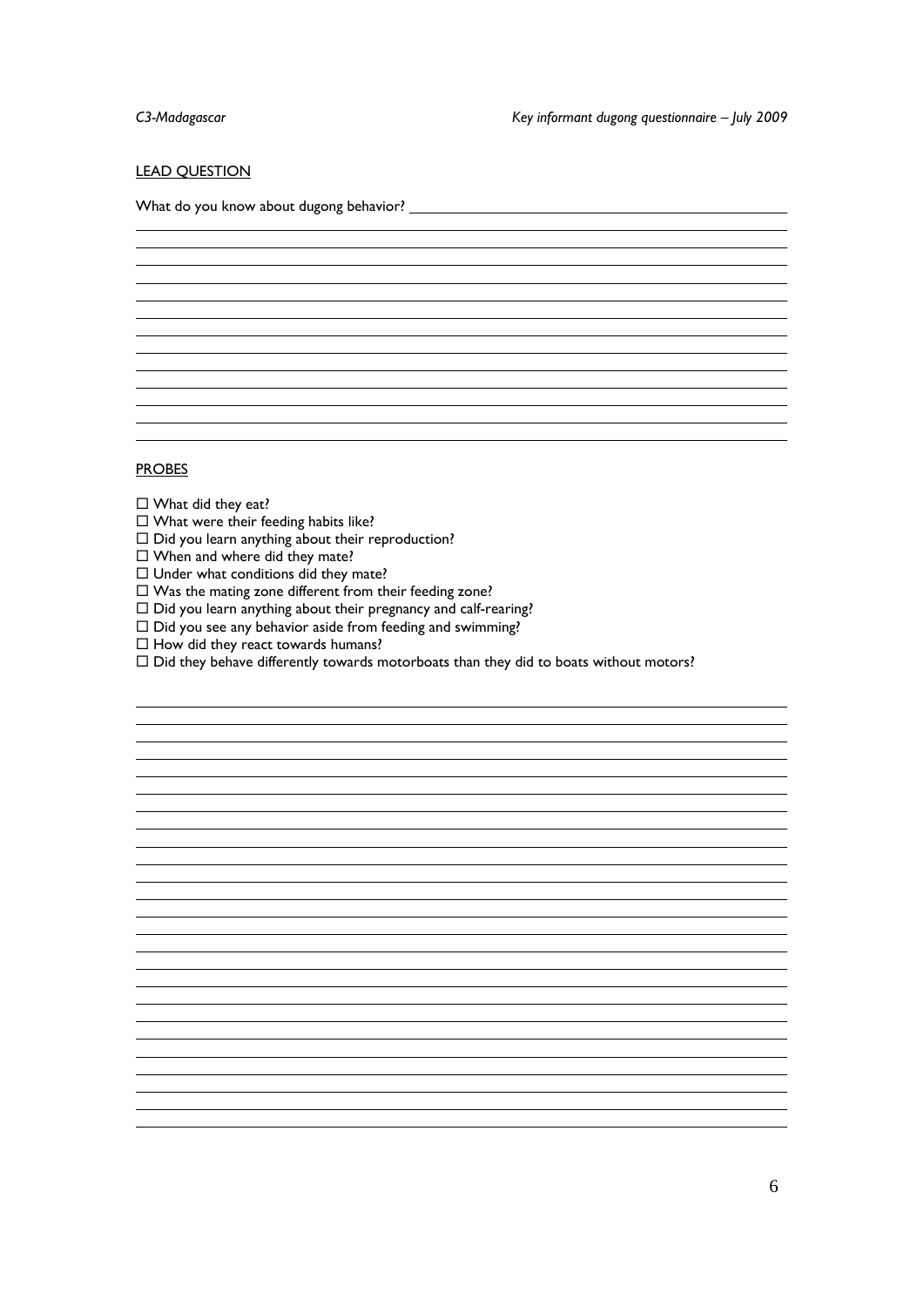#### **Awareness**

#### LEAD QUESTION

Have you noticed a change in their abundance?

#### PROBES

l

l

l

 $\square$  Do you think there are more or less as there were 30 years ago?

the control of the control of the control of the control of the control of the control of the control of the control of the control of the control of the control of the control of the control of the control of the control

#### LEAD QUESTION

Do you know if dugongs are protected by law?

#### **PROBES**

l

- □ Who enforces their protection?
- $\square$  Are they protected in any other way?
- $\square$  Do you know of any local groups that are helping to protect dugongs?

<u> 1980 - Andrea Barbara, amerikan personal (h. 1980).</u> <u> 1989 - Andrea Barbara, amerikan personal dan personal dan personal dan personal dan personal dan personal da</u>

 $\square$  Do you think their protection is working?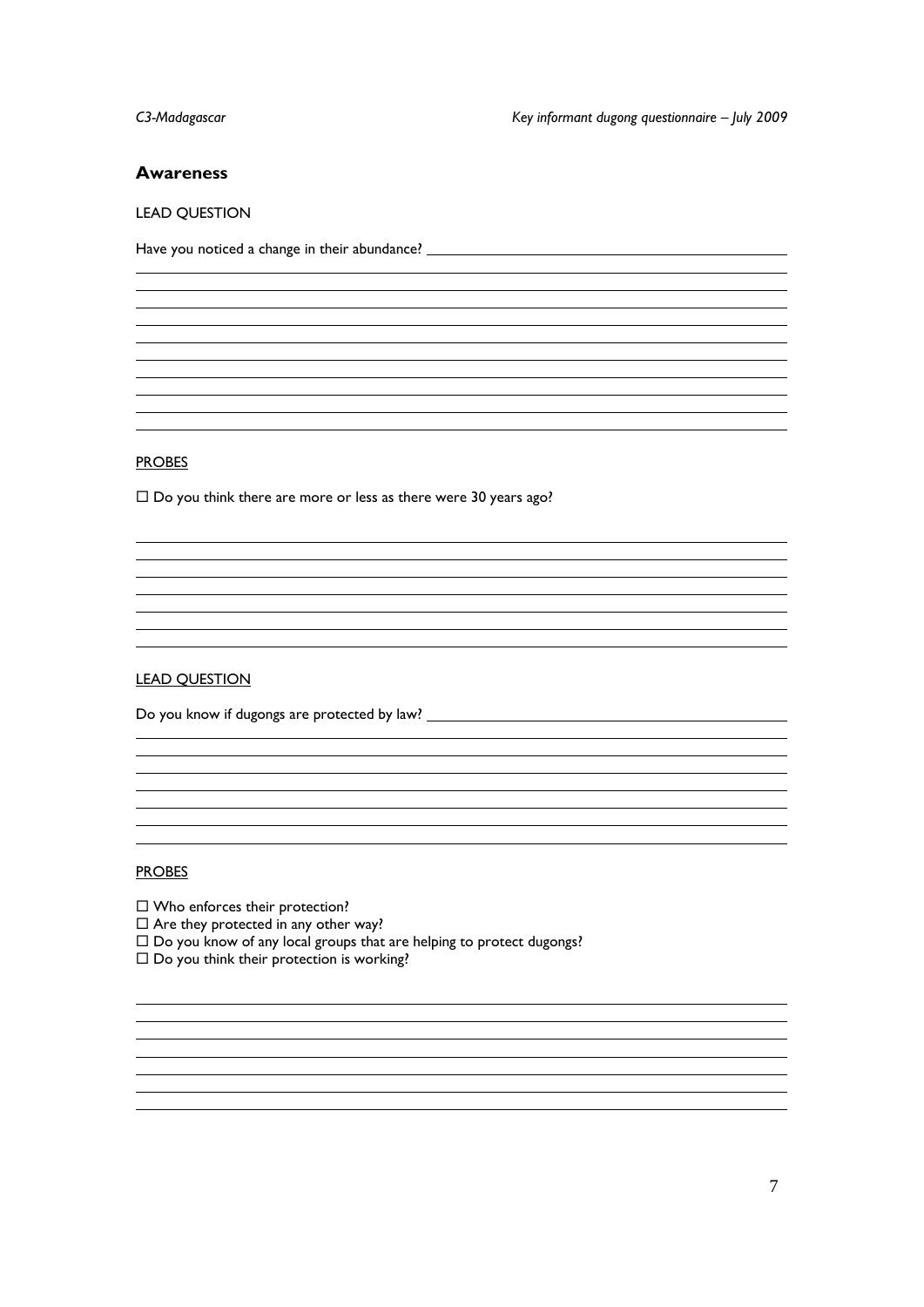l

#### LEAD QUESTION

Dugongs were hunted in Tanzania and Comoros and have now disappeared. What could we do in Madagascar to stop them from disappearing?

#### PROBES

l l

- $\Box$  Would you suggest any alternative methods of fishing that would not affect dugongs and their habitat or fishermen livelihoods?
- $\Box$  What can other stakeholders do to stop their disappearance?
- $\square$  Who do you think is responsible for their conservation?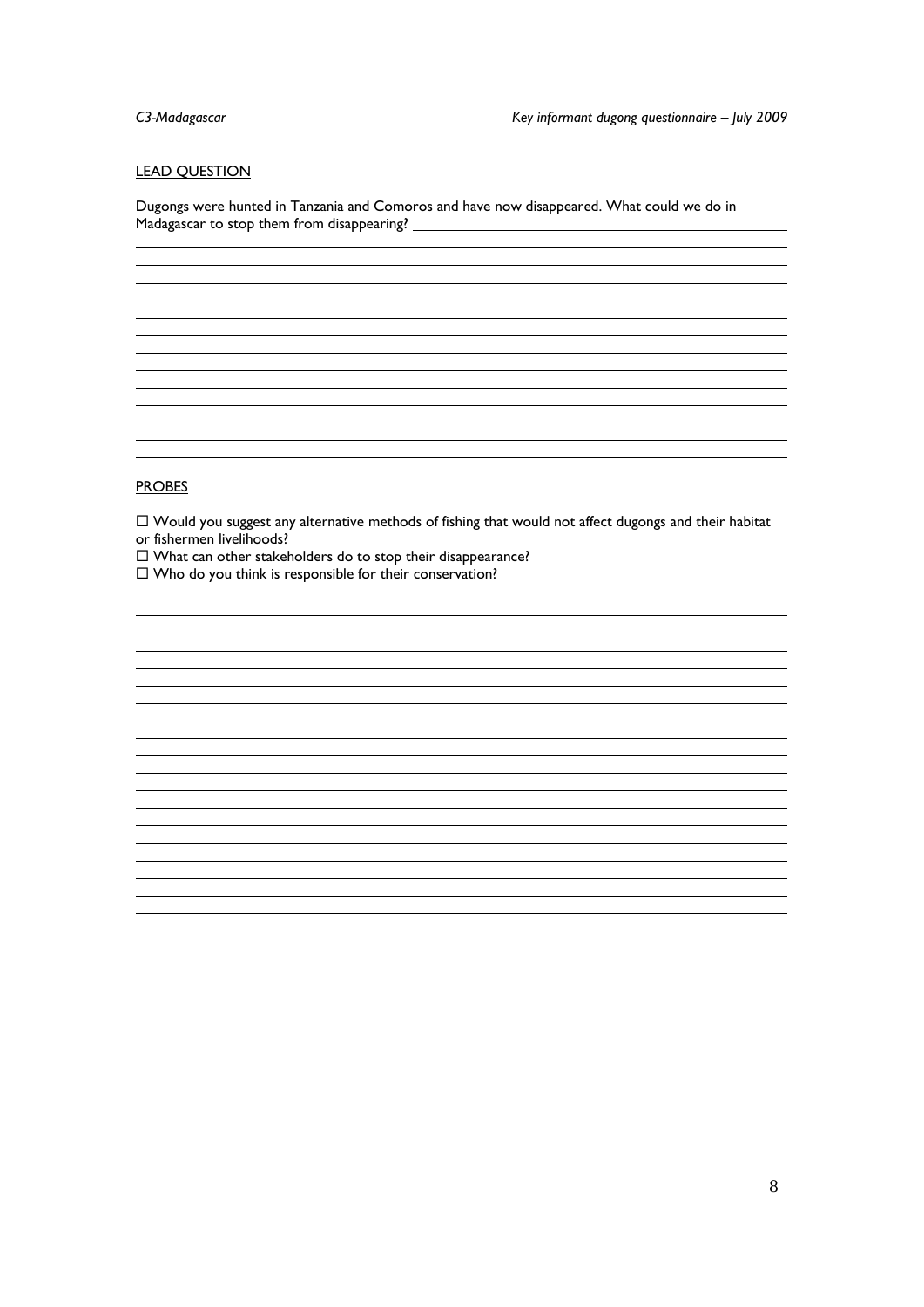

### **FANADIHADIHANA MIKASIKA NY JONO TSY ANTSITRAPO**

**# FICHE** 

| Daty  |     | Mpanadihady           |
|-------|-----|-----------------------|
| Taona | Asa | Anarana (tsy voatery) |

### **The Dugong Fishery**

#### **FIDIRANA**

 $\overline{a}$ 

Mety koragninao aminay ny mombamomba famintanagna lambohara araka ny trekefa anananao?

#### PROBES

 $\overline{a}$  $\overline{a}$ 

- $\mathcal Z$  Nombiagna anao nanomboko namintagna lambohara ndreky karakory navianao nahazo trekefa aminio asa io ?
- $\mathcal Z$  Moa nisy nampianatra anao nazahoanao io trefefa io ? sa boka aminao anao tompony fo?
- $\mathcal{L}$  Ke anao zareky fo managna io trekefa io antanana eto sa misy olo hafa koa ? Firy anareo ?
- $\mathcal Z$  Efa fomban-drazagnaro talohabe tagny io trekefa io sa fomba nivoatra tagnatiny fotoagna nibezanaofataonaro eto ?
- $\mathcal{\mathcal{L}}$  Mamintagna mandava taogno anaro sa managna fotoana na fanjava famintanagna azy anaro ?
- $\mathscr{\mathscr{E}}$  Ino antony hamintagnanaro lambohara ? Misy antony hafa koa ?
- $\mathcal{L}$  Moa ve lamboha fo no kindrenao ho vintagniny sa misy hafa koa ? Izikoa ia, ino aby ?
- $\mathscr{\mathscr{E}}$  Efa firy taogno na andra nagnanaovanao ity asa ity ?
- $\mathscr{A}$  Efa firy lambohara nazonao letry izay ?

Nagnino anao voly namintagna lambohara ?

 $\mathscr A$  Mbola misy olo managna trekefa momba famintanagna lambohara maganano asa io aminy fotoagna zioty?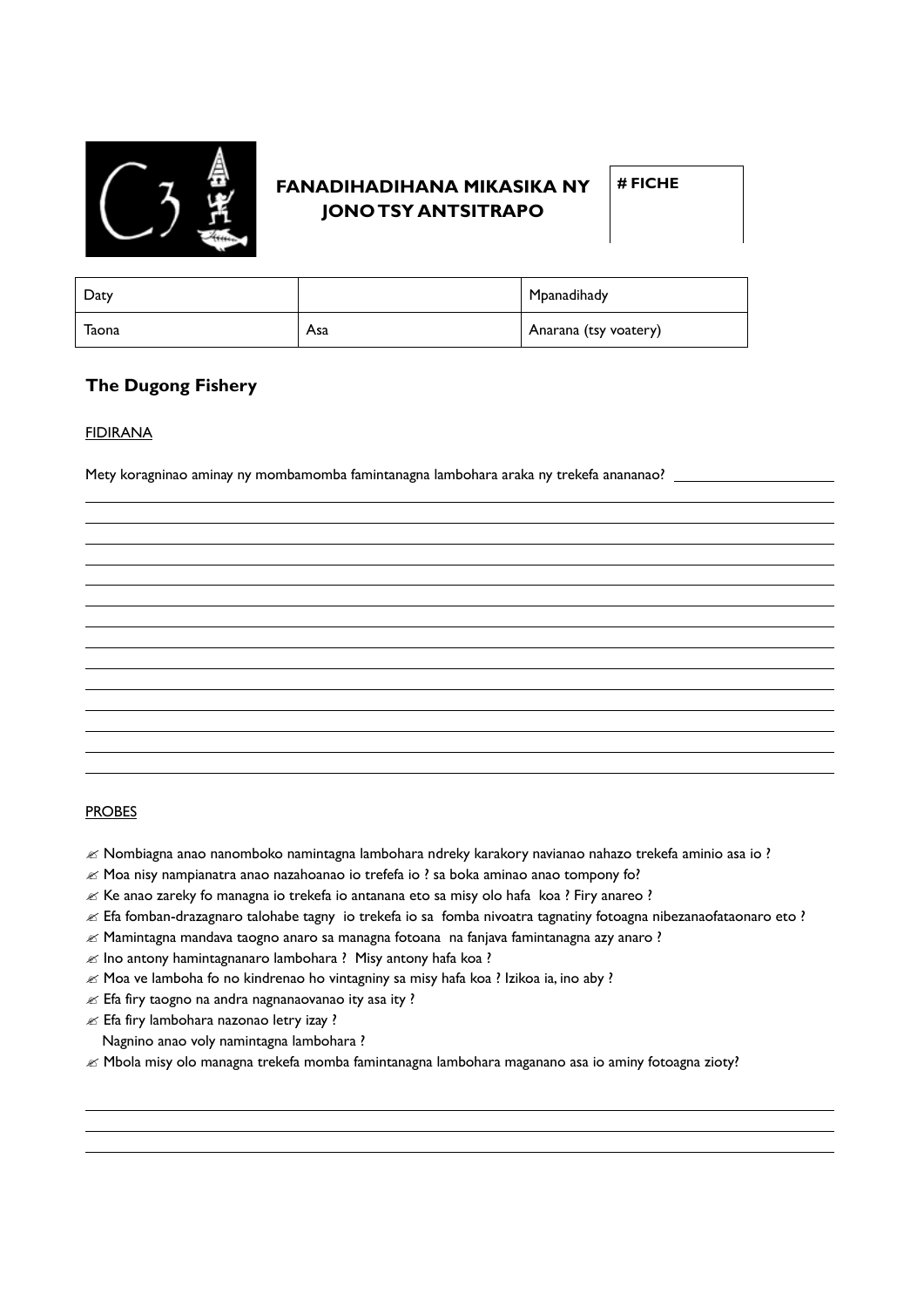#### **LEAD QUESTION**

 $\overline{a}$ 

Karakory ataonao nahazo lambohara?

#### PROBES

 $\overline{a}$  $\overline{a}$ 

 $\overline{a}$ 

 $\mathscr{A}$  Mety koragninao eto ny fandehany famintanagna lambohara ?

 $\mathcal{L}$  Ino karazagna fitaovagna famintagnana (equipement)lambohara ampiasainao ?

 $\mathscr{\mathscr{A}}$  Ino karazany sambo ampiasainaro?

 $\mathcal{L}$  Ino fomba azo antoko (strategies) andesinaro mikendry ny fahazahoagna lambohara ?

 $\mathscr{\mathscr{L}}$  Moa ve ireo karazagna fitaovagna famintanagna (equipement) ndreky fomba azo antoko (strategies) andesinaro

mikendry ny fahazahoagna lambohara ireo mbola ampiasainaro aminy fotoagna zioty?

 $\mathscr{L}$  Impiry anao namintagna lambohara ? How often would you go out to hunt dugongs?

 $\mathcal{L}$  Imoa ve mahazo lambohara fo anao isaka mamintagna azy ? Firy azonao isaka ny mandeha mamintagna?

 $\mathscr A$  Aia fahazahoanao ro ? Moa ve mampiasa fomba manokana (tekiniky) andesinao mahita lambohara?

 $\mathcal{L}$  Fotoagana karakory famintagnana lambohara (ariva sa marandraingny sa, ombiagna fary fitsoforany andra)?

 $\mathcal{L}$  Moa ve misy fotoagna tsy azo amintagnana lambohara ? Ino antony ?

 $\mathcal{L}$  Moa ve misy fomban-drazagna na fady mikasika famintanagna lanbohara ?

 $\mathcal Z$  Moa ve misy fiovagna ny fomba famintanagna lambohara ? Izikoa ia, karakory ataony ? Ndreky nagnino ?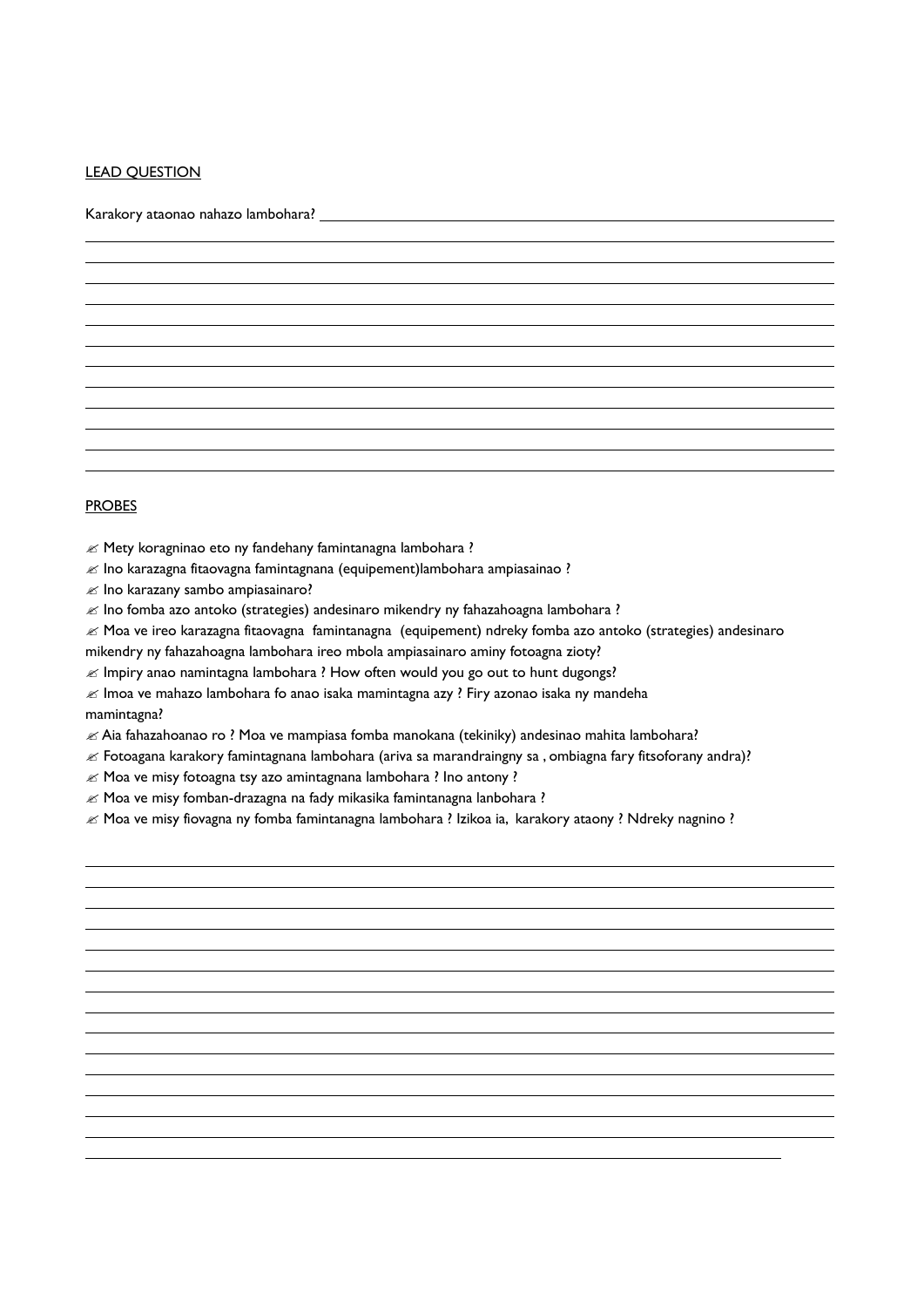#### LEAD QUESTION

 $\overline{a}$ 

Aia tany andafosanaro nofotronany? \_\_

#### **PROBES**

 $\overline{a}$  $\overline{a}$ 

 $\mathscr{\mathscr{E}}$  Misy tany hafa koa fandafosandro izy ankoatrany bazary ?

 $\mathcal{Z}$  Azovy mikarakara fandafosana lambohara lerany mahazo ?

 $\mathscr{A}$  Karakory ataonao magamboatra nofotro lambohara tsy ho mantsygny ?

 $\mathcal{L}$  Karakory ataonao mitondra lambohara lerany aminy tany fandafosagna izy?

 $\mathcal Z$  Aia aminy hegninany no mety alafo?

 $\ll$  Hotrino vidiny fandafosandreo lambohara ? Aminy kilo sa misy heragna nany ? ary hotrino vidiny isaka heragna?

 $\mathcal{L}$  Moa ve vidigny ahanigny fo lambohara sa misy aminy hegninany mety atao raha hafa koa ?

 $\mathcal{L}$  Moa ve misy vidiny samy hafa fandafosagna nofiny, lohany, garadobonany...?

 $\mathscr{A}$  Moa ve miovaova araka ny toetrandro ny vidiny sa tavela aminy taloha fo?

 $\mathscr{\mathscr{E}}$  Aiza tena tsara noftro lambohara vavy, lahy sa zanany ?

 $\mathcal{Z}$  Moa ve misy tantara sa fady mikasika fomba finanagna lambohara ?

 $\mathcal{L}$  Moa ve misy fomban-drazana tokony atao alohany mihina na lambohara?

 $\mathscr{A}$  Nombiagna nahitanao fandafosagna lambohara farany ? Taiza ?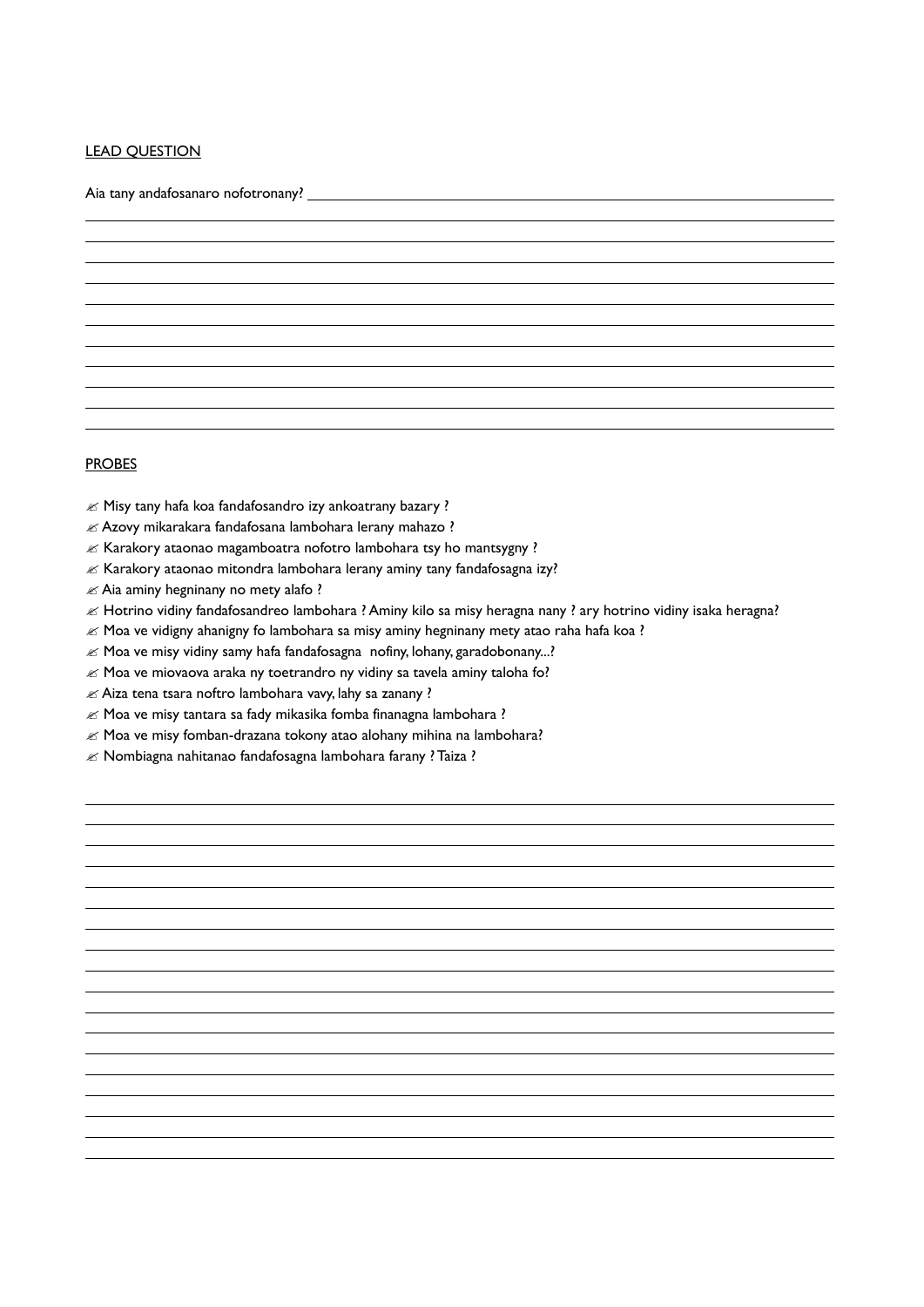### **Dugong Observations**

#### LEAD QUESTION

 $\overline{a}$ 

Aia tany ahitagna lambohara (ampizaha ndreky apetao aminy carte eto ny tany sy taona nahitagna azy) ? \_\_\_\_\_\_\_\_

#### PROBES

 $\overline{a}$  $\overline{a}$ 

 $\mathcal Z$  Aia toeragna fahitagna lambohara ?

 $\mathcal{Z}$  Moa fa nahita lambohara tandrano boka anao ?

 $\mathcal{L}$  Moa ve mbola mahita lambohara fo anao izioty aminy tany fahitanao azy 20 taona lasa zay?

 $\mathcal Z$  Firy hitanao ? Moa ve fanahita andiany marobe anao ? Izikoa ia, ambara tahia ndreky nombiagna ?

 $\mathscr E$  Nandritra nagnanaovanao asa io, moa ve efa nahita fiovagna anao mikasika ny amaroany ndreky tany fahitagna lambohara ? Taminy ombiagna (taona)? Ino nahatsapanao io fiovagna io?

 $\mathcal{L}$  Moa ve fa naharegny sa nahita lambohara maty tsy nihazaigny anareo ?

 $\mathcal Z$  Izikoa nahazo lambohara tsy antsitrapo anreo, ino karazagna fitaovagna nazahoagna izy ndreky ino koa no zavatra nikendrenareo taminy fotoagna io?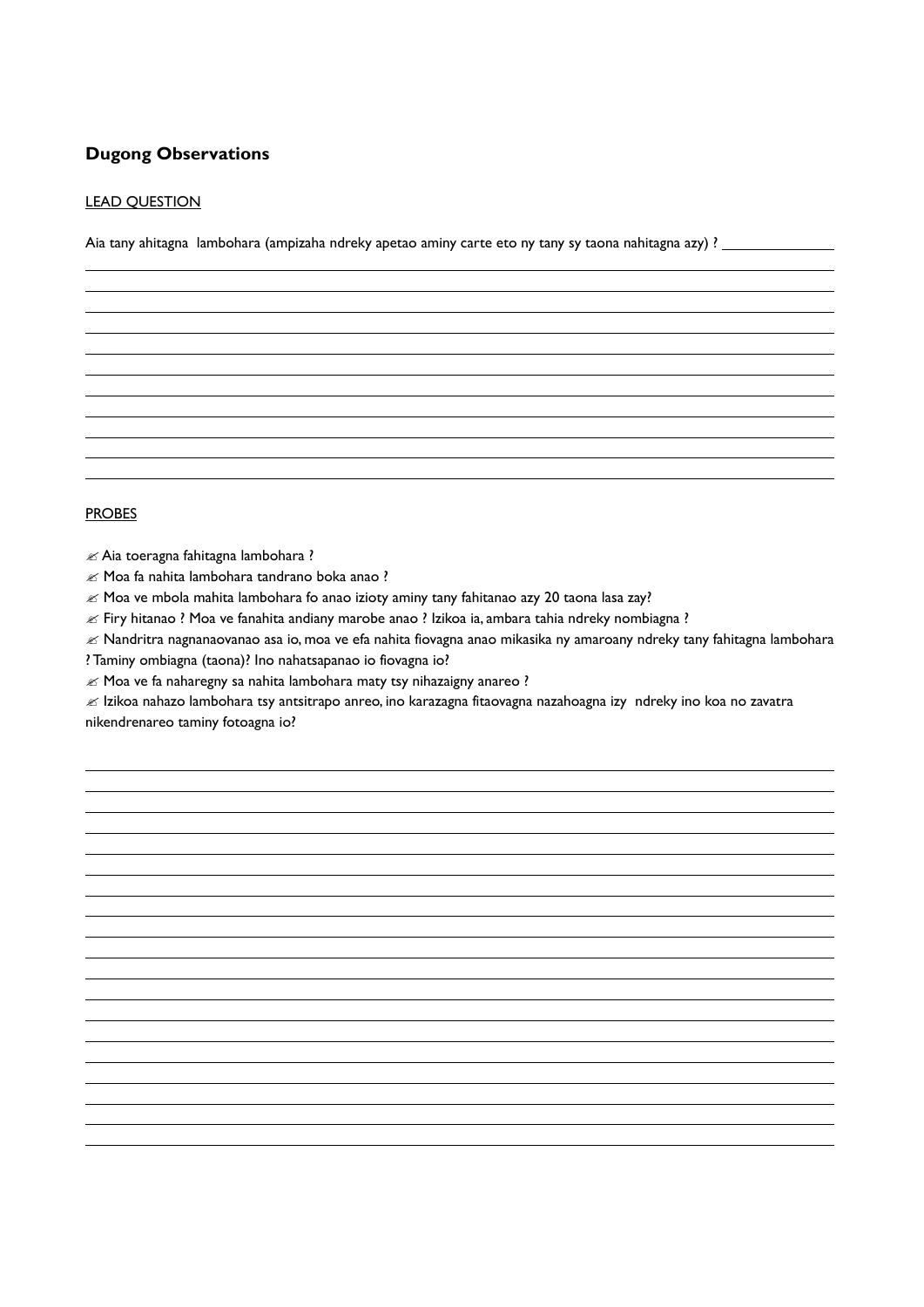#### LEAD QUESTION

 $\overline{a}$ 

 $\overline{a}$ 

Moa ve nahatsapa ny fandihanany ndreky fimpodiany lambohara aminy toeragna samy hafa anao ? (Ambara eo aminy carte ny lalany)

#### **PROBES**

 $\overline{a}$  $\overline{a}$ 

- $\mathcal{L}$  Fotoagna karakory na fanjava ino iro madeha bako mimpody
- $\mathcal{L}$  Moa ve ny fandihandihanany io midepandra aminy rano samonta ndreky gegy ?
- $\mathscr{\mathscr{E}}$  Lerany ro mandeha mantsagna sa aligny?
- $\mathscr{\mathscr{E}}$  Firy andra na fanjava ro tsy hita?
- $\mathcal{Z}$  Moa ve miaraka mandeha jiaby sa misy ny mijanogno?
- $\mathcal{L}$  Araka ny hevitrinao nagnino ro madehandeha na koa tsy mandeha ?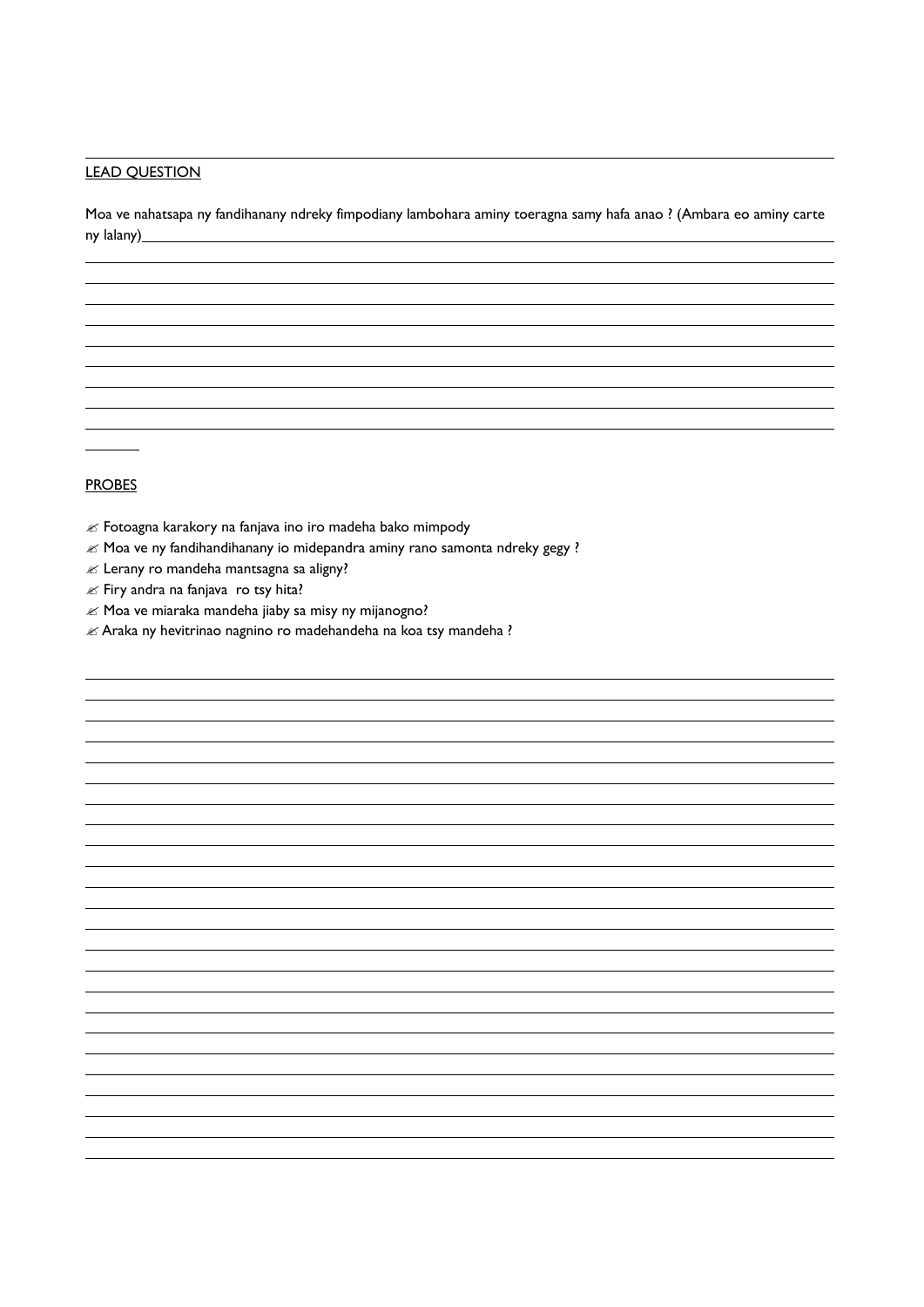#### LEAD QUESTION

 $\overline{a}$ 

 $\overline{a}$ 

Moa ve mahay ny fombafomba fataony lambohara anao? \_\_\_\_\_\_\_\_\_\_\_\_\_\_\_\_\_\_\_\_\_\_\_\_\_\_\_\_\_

#### PROBES

 $\overline{a}$ 

#### $\mathscr{\mathscr{E}}$  Ino raha ahaniny ?

- $\mathscr{\mathscr{A}}$  Ino aby ny fataony lerany mihina ?
- $\mathcal{L}$  Moa ve efa nianatra raha momba ny fitongoavany ?(accouplement)
- $\mathscr{\mathscr{E}}$  Nombiagna ndreky taia nahitanao ro nitongoa ?
- $\mathcal{L}$  Ino conditions tadiaviny aminy fagnatanterahany ny fitongoavany
- $\mathcal{L}$  Moa ve samy hafa ny toerana fitongoavany ndreky fihinanany ?
- $\mathscr{\mathscr{L}}$  Moa ve efa nianatra (mahay) momba lambohara miambigny kibo ndreky lambohara mitaiza zanany farifibezany anao?
- $\mathcal{L}$  Moa ve efa nahita lambohara nagnano raha hafa tsy mihina na miseky anao?
- $\mathcal{L}$  karakory ataondreo izikoa mahita olo ?
- $\mathcal{L}$  Moa ve samy hafa ny ataondreo raha fanojy laka, lavidety misy motera na tsisy motera?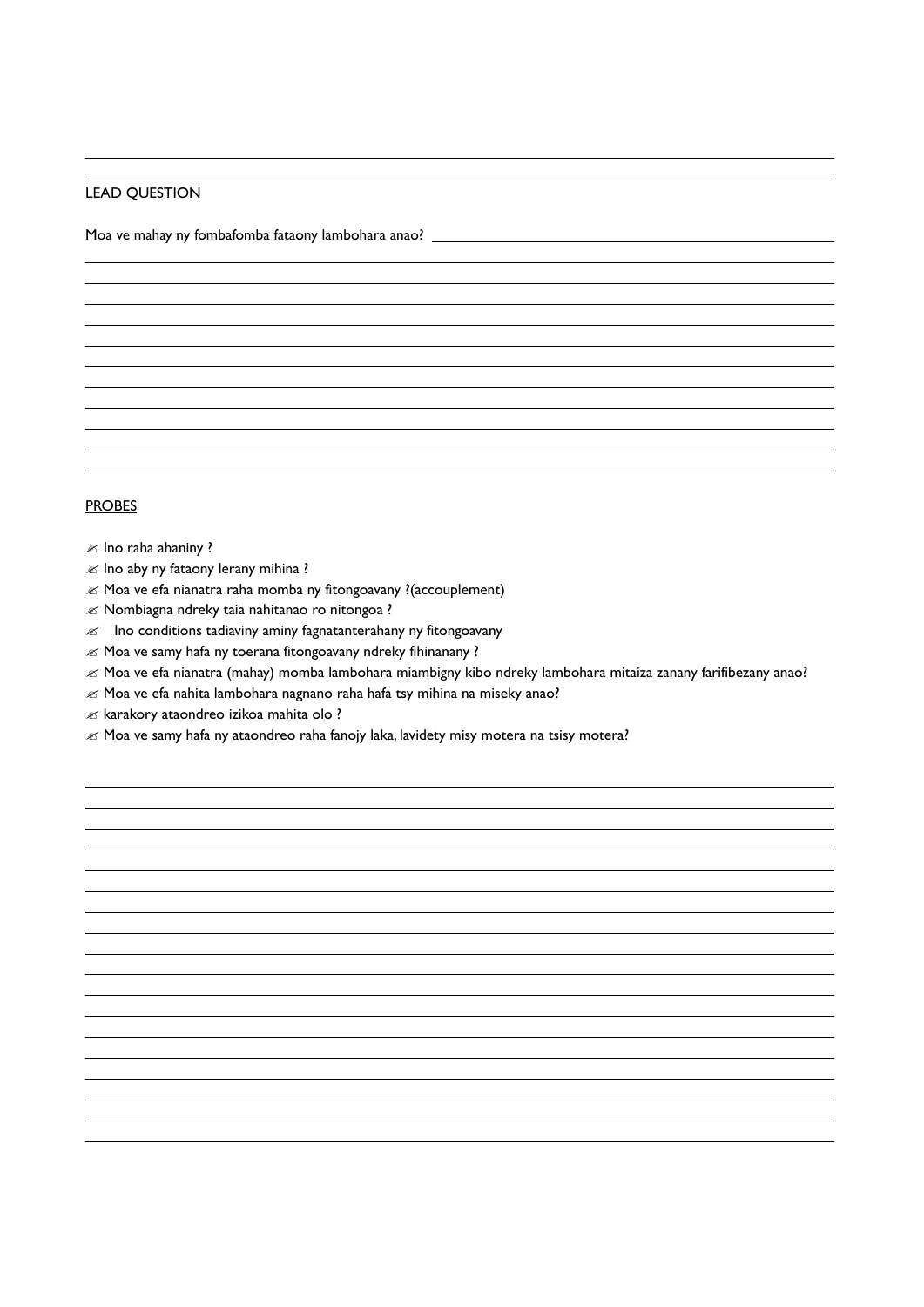#### **Awareness**

 $\overline{a}$ 

 $\overline{a}$ 

 $\overline{a}$ 

#### LEAD QUESTION

Moa ve nahatsapa fa misy fiovagna aminy hamaroandreo ?<br>
Moa ve nahatsapa fa misy fiovagna aminy hamaroandreo ?<br>
2020 - 2021 - 2022 - 2022 - 2022 - 2022 - 2022 - 2022 - 2022 - 2022 - 2023 - 2022 - 2022 - 2022 - 2022 - 2022

#### PROBES

 $\overline{a}$ 

 $\overline{a}$ 

 $\mathcal{L}$  Moa ve nitombo sa nihengny ny amaroany izikoa hioarigny aminy 30 taona lasa ?

#### LEAD QUESTION

Moa ve misy lalagna miharo lambohara

#### PROBES

 $\overline{a}$ 

- $\mathcal Z$  Azovy miantoko ny fiarovagna lambohara?
- $\mathcal{L}$  Moa ve misy fomba hafa entinaro miharo lambohara?
- $\mathcal{L}$  Moa ve misy olo na Association magnampy aminy fiarovagna lambohara?
- $\mathcal{L}$  Haraka hevitrinao mandeha tsara io fiarovagna lambohara io sa tsia ?